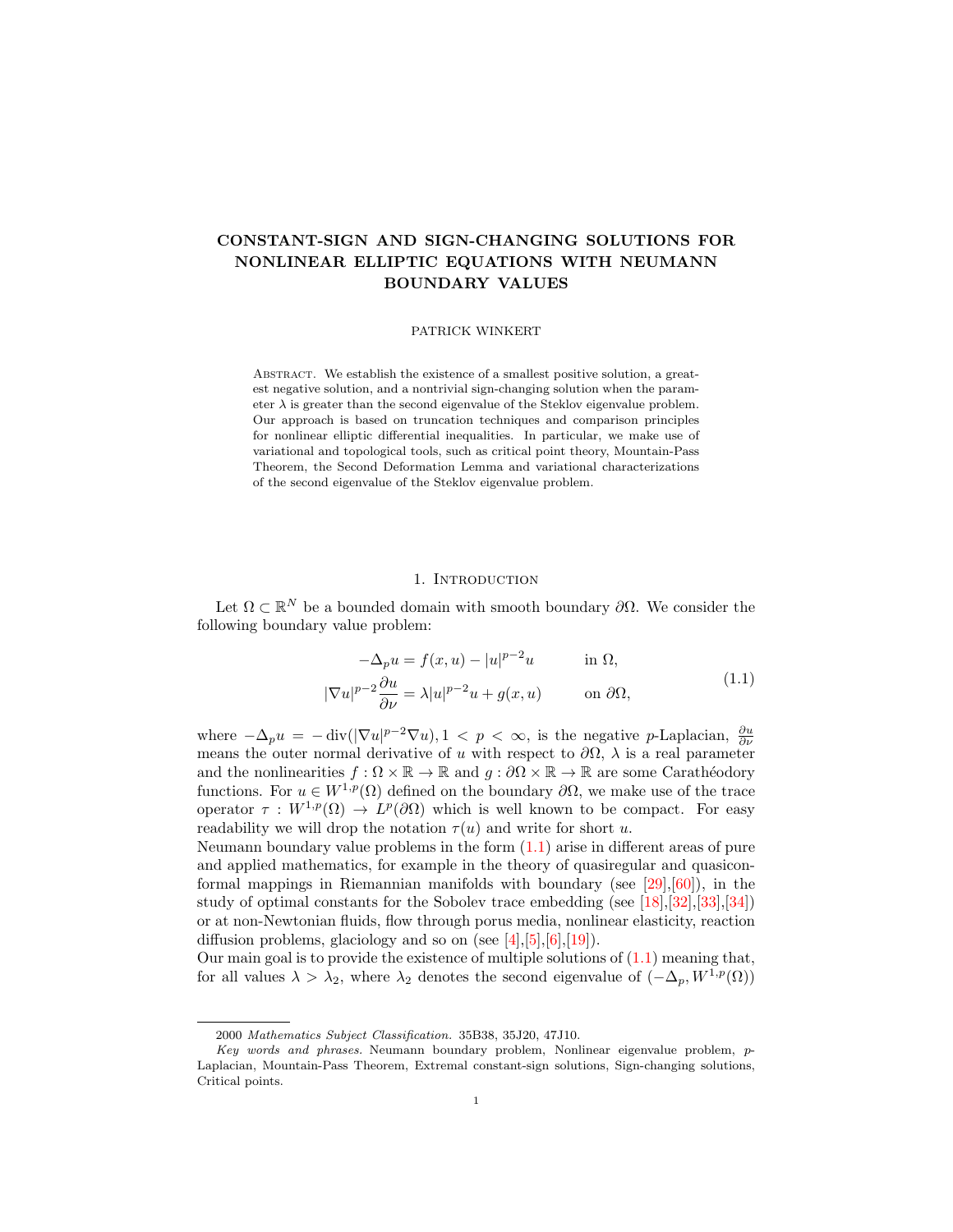known as the Steklov eigenvalue problem (see, e.g., [\[36,](#page-29-6) [49,](#page-30-1) [56\]](#page-30-2)) given by

<span id="page-1-1"></span>
$$
-\Delta_p u = -|u|^{p-2}u \qquad \text{in } \Omega,
$$
  

$$
|\nabla u|^{p-2} \frac{\partial u}{\partial \nu} = \lambda |u|^{p-2}u \qquad \text{on } \partial \Omega,
$$
 (1.2)

we show that there exist at least three nontrivial solutions. More precisely, we obtain two constant-sign solutions and one sign-changing solution of problem  $(1.1)$ . This is the main result of the present paper and it is formulated in the Theorems [4.3](#page-9-0) and [6.3,](#page-25-0) respectively. In our consideration, the nonlinearities f and g only need to be Carathéodory functions which are bounded on bounded sets whereby their growth does not need to be necessarily polynomial. We only require some growth properties at zero and infinity given by

$$
\lim_{s \to 0} \frac{f(x, s)}{|s|^{p-2}s} = \lim_{s \to 0} \frac{g(x, s)}{|s|^{p-2}s} = 0, \qquad \lim_{|s| \to \infty} \frac{f(x, s)}{|s|^{p-2}s} = \lim_{|s| \to \infty} \frac{g(x, s)}{|s|^{p-2}s} = -\infty
$$

and we suppose the existence of  $\delta_f > 0$  such that  $f(x, s)/|s|^{p-2} s \ge 0$  for all  $0 <$  $|s| \leq \delta_f$ .

In the last years many papers about the existence of the Neumann problems similar to the form  $(1.1)$  were developed (see, e.g.,  $[3, 17, 31, 35, 48, 68]$  $[3, 17, 31, 35, 48, 68]$  $[3, 17, 31, 35, 48, 68]$  $[3, 17, 31, 35, 48, 68]$  $[3, 17, 31, 35, 48, 68]$  $[3, 17, 31, 35, 48, 68]$  $[3, 17, 31, 35, 48, 68]$  $[3, 17, 31, 35, 48, 68]$  $[3, 17, 31, 35, 48, 68]$  $[3, 17, 31, 35, 48, 68]$ ). Martínez et al. [\[48\]](#page-30-3) proved the existence of weak solutions of the Neumann boundary problem

<span id="page-1-0"></span>
$$
\Delta_p u = |u|^{p-2}u + f(x, u) \quad \text{in } \Omega,
$$
  

$$
|\nabla u|^{p-2} \frac{\partial u}{\partial \nu} = \lambda |u|^{p-2}u - h(x, u) \quad \text{on } \partial \Omega,
$$
 (1.3)

where the perturbations  $f : \Omega \times \mathbb{R} \to \mathbb{R}$  and  $h : \partial \Omega \times \mathbb{R} \to \mathbb{R}$  are bounded Carathéodory functions satisfying an integral condition of Landesmann-Lazer type. Their main result is given in [\[48,](#page-30-3) Theorem 1.2] which yields the existence of a weak solution of [\(1.3\)](#page-1-0) with  $\lambda = \lambda_1$ , where  $\lambda_1$  is the first eigenvalue of the Steklov eigenvalue problem (see  $(1.2)$ ). Moreover, they supposed in their main theorem the boundedness of  $f(x,t)$  and  $h(x,t)$  by functions  $\overline{f} \in L^q(\Omega)$  and  $\overline{h} \in L^q(\partial\Omega)$  for all  $(x, t) \in \Omega \times \mathbb{R}$  and  $(x, t) \in \partial \Omega \times \mathbb{R}$ , respectively. A similar work regarding  $(1.1)$  can be found in [\[32\]](#page-29-2). There the authors get as well three nontrivial solutions for the nonlinear boundary value problem

$$
-\Delta_p u + |u|^{p-2}u = f(x, u) \quad \text{in } \Omega,
$$

$$
|\nabla u|^{p-2}\frac{\partial u}{\partial \nu} = g(x, u) \quad \text{on } \partial \Omega,
$$

where they assume among other things that the Carathéodory functions  $f$  and  $g$ are also continuously differentiable in the second argument. The proof is based on the Lusternik-Schnirelmann method for non-compact manifolds. If the Neumann boundary values are defined by a function  $f : \mathbb{R} \to \mathbb{R}$ , meaning the problem

$$
\Delta_p u = |u|^{p-2}u \quad \text{in } \Omega,
$$
  

$$
|\nabla u|^{p-2}\frac{\partial u}{\partial \nu} = f(u) \quad \text{on } \partial \Omega,
$$

we refer to the results of J. Fernández Bonder and J.D. Rossi in [\[35\]](#page-29-9). They consider various cases where  $f$  has subcritical growth, critical growth and supercritical growth, respectively. In the first two cases the existence of infinitely many solutions under some conditions on the exponents of the growth was demonstrated.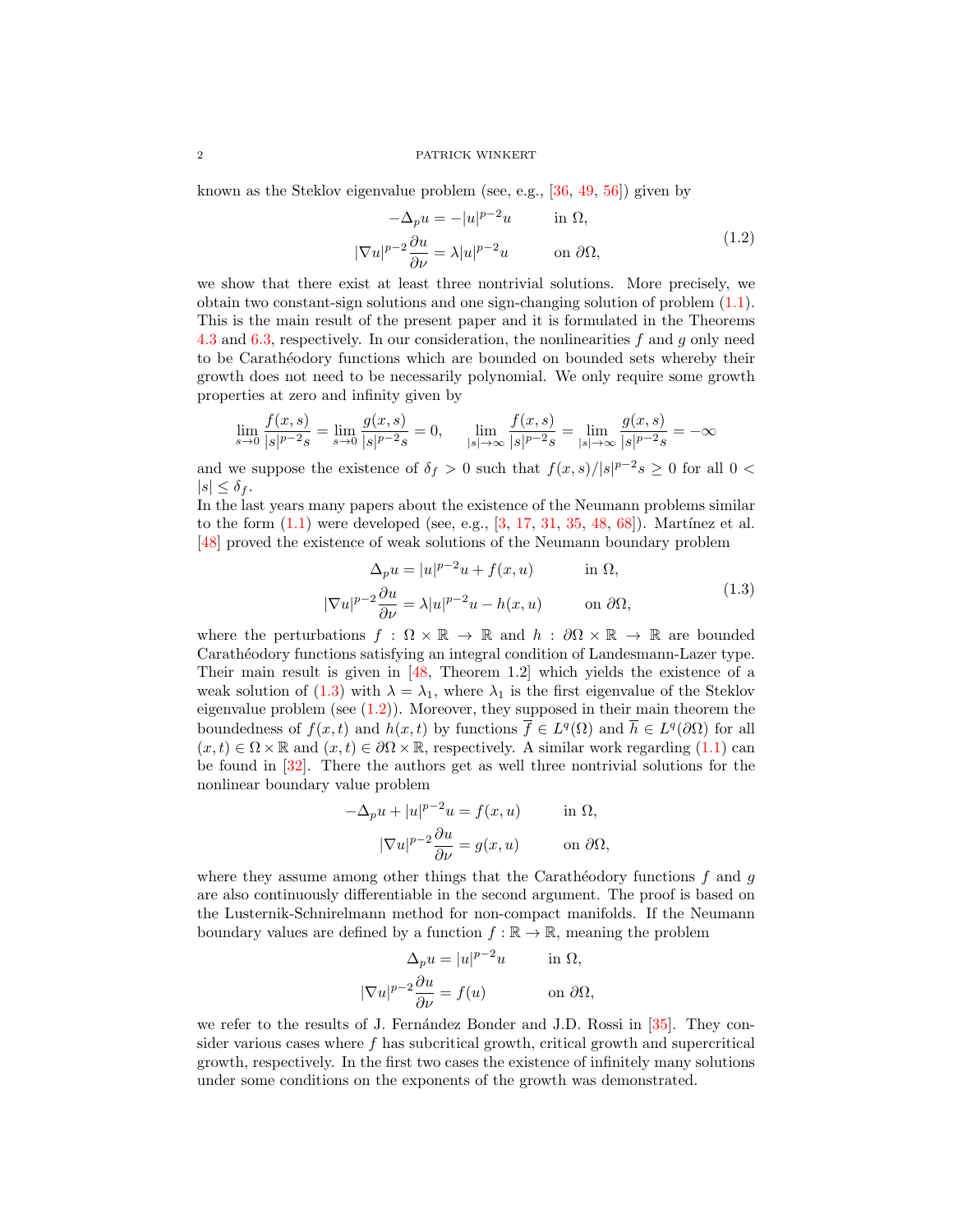Another result obtaining multiple solutions with nonlinear boundary conditions can be found in the paper of J.H. Zhao and P.-H. Zhao [\[68\]](#page-31-0). They study the equation

$$
-\Delta_p u + \lambda(x)|u|^{p-2}u = f(x, u) \quad \text{in } \Omega,
$$

$$
|\nabla u|^{p-2}\frac{\partial u}{\partial \nu} = \eta |u|^{p-2}u \quad \text{on } \partial \Omega,
$$

where  $\lambda(x) \in L^{\infty}(\Omega)$  satisfying ess  $\inf_{x \in \overline{\Omega}} \lambda(x) > 0$  and  $\eta$  is a real parameter. They prove the existence of infinitely many solutions when  $f$  is superlinear and subcritical with respect to u by using the fountain theorem and the dual fountain theorem, respectively. In case that f has the form  $f(x, u) = |u|^{p^* - 2}u + |u|^{r-2}u$  they get at least one nontrivial solution when  $p < r < p^*$  and infinitely many solutions when  $1 < r < p$  by using the Mountain-Pass Theorem and the "concentrationcompactness principle", respectively. A similar result of the same authors is also developed in [\[67\]](#page-31-1). The existence of multiple solutions and sign-changing solutions for zero Neumann boundary values have been proven in [\[44,](#page-30-4) [54,](#page-30-5) [55,](#page-30-6) [65\]](#page-31-2) and [\[68\]](#page-31-0), respectively. Analogous results for the Dirichlet problem have been recently obtained in  $[10, 11, 12, 13, 27, 50, 52]$  $[10, 11, 12, 13, 27, 50, 52]$  $[10, 11, 12, 13, 27, 50, 52]$  $[10, 11, 12, 13, 27, 50, 52]$  $[10, 11, 12, 13, 27, 50, 52]$  $[10, 11, 12, 13, 27, 50, 52]$  $[10, 11, 12, 13, 27, 50, 52]$  $[10, 11, 12, 13, 27, 50, 52]$  $[10, 11, 12, 13, 27, 50, 52]$  $[10, 11, 12, 13, 27, 50, 52]$  $[10, 11, 12, 13, 27, 50, 52]$  $[10, 11, 12, 13, 27, 50, 52]$ . An interesting problem about the existence of multiple solutions, for both the Dirichlet problem and the Neumann problem, can be found in [\[15\]](#page-29-13). The authors study the existence of multiple solutions to the abstract equation  $J_p u = N_f u$ , where  $J_p$  is the duality mapping on a real reflexive and smooth Banach space X, corresponding to the gauge function  $\varphi(t) = t^{p-1}, 1 \leq p \leq \infty$ , and  $N_f: L^q(\Omega) \to L^{q'}(\Omega), 1/q + 1/q' = 1$ , is the Nemytskij operator generated by a function  $f \in C(\overline{\Omega} \times \mathbb{R}, \mathbb{R})$ .

The novelty of our paper is the fact that we do not need differentiability, polynomial growth or some integral conditions on the mappings  $f$  and  $g$ . In order to prove our main results we make use of variational and topological tools, e.g. critical point theory, Mountain-Pass Theorem, the Second Deformation Lemma and variational characterizations of the second eigenvalue of the Steklov eigenvalue problem. This paper is motivated by recent publications of S. Carl and D. Motreanu in [\[12\]](#page-29-10) and [\[11\]](#page-28-5), respectively. In [\[12\]](#page-29-10) the authors consider the Dirichlet problem  $-\Delta_p u = \lambda |u|^{p-2}u + g(x, u)$  in  $\Omega$ ,  $u = 0$  on  $\partial\Omega$ , and show the existence of at least three nontrivial solutions for all values  $\lambda > \lambda_2$ , where  $\lambda_2$  denotes the second eigenvalue of  $(-\Delta_p, W_0^{1,p}(\Omega))$ . Therein, the main theorem about the existence of a sign-changing solution is also based on the Mountain-Pass Theorem and the Second Deformation Lemma. These results have been extended by themselves to the equation  $-\Delta_p u = a(u^+)^{p-1} - b(u^-)^{p-1} + g(x, u)$  in  $\Omega$ ,  $u = 0$  on  $\partial\Omega$ , where  $u^+ = \max\{u, 0\}$  and  $u^- = \max\{-u, 0\}$  denote the positive and negative part of u, respectively. Carl et al. have shown that at least three nontrivial solutions exist provided the value  $(a, b)$  is above the first nontrivial curve C of the Fucik spectrum constructed by Cuesta et al. in [\[16\]](#page-29-14).

The rest of the paper is organized as follows. In Section 2 and Section 3, we recall some preliminaries and formulate our notation and hypotheses, respectively. In Section 4, we will show the existence of specific sub- and supersolutions of problem [\(1.1\)](#page-0-0), then we will prove that every solution between these pairs of sub- and supersolutions belongs to  $\text{int}(C^1(\overline{\Omega})_+)$  and finally we will provide the existence of extremal constant-sign solutions. A variational characterization of these extremal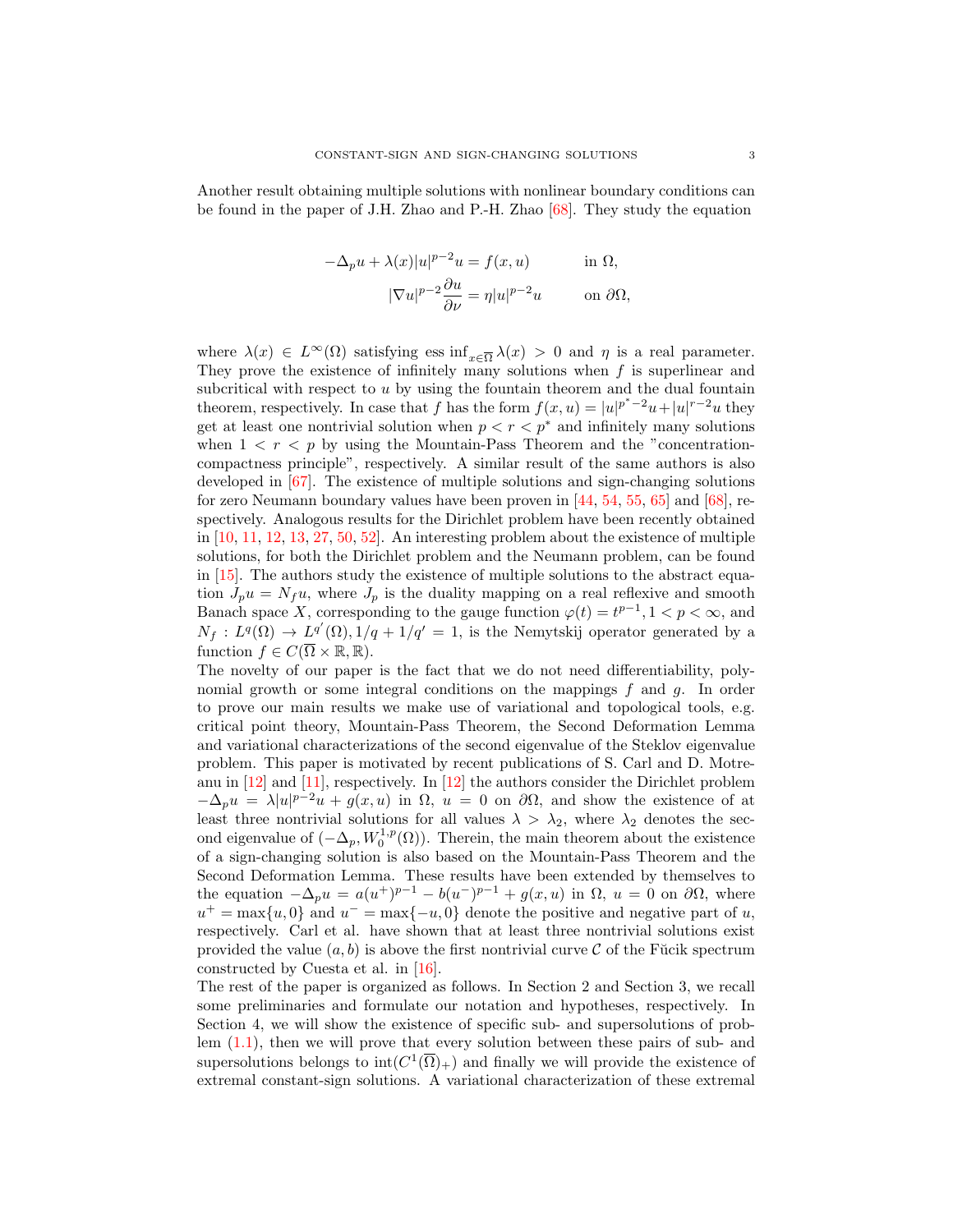solutions is given in Section 5 and our main result about the existence of a nontrivial sign-changing solution is proven in the last section by using the Mountain-Pass Theorem.

## <span id="page-3-0"></span>2. Preliminaries

Let us consider some nonlinear boundary value problems with Neumann conditions involving the p-Laplacian. In [\[47\]](#page-30-9) the authors study the Steklov problem

$$
-\Delta_p u = -|u|^{p-2}u \qquad \text{in } \Omega,
$$
  

$$
|\nabla u|^{p-2} \frac{\partial u}{\partial \nu} = \lambda |u|^{p-2}u \qquad \text{on } \partial \Omega.
$$
 (2.1)

The trace operator  $\tau: W^{1,p}(\Omega) \to L^p(\partial\Omega)$  is linear bounded (and even compact), thus a best constant  $\lambda_1$  exists such that

$$
\lambda_1^{1/p} \|u\|_{L^p(\partial\Omega)} \le \|u\|_{W^{1,p}(\Omega)}.
$$

The best Sobolev trace constant  $\lambda_1$  can be characterized as

$$
\lambda_1 = \inf_{u \in W^{1,p}(\Omega)} \left\{ \int_{\Omega} [|\nabla u|^p + |u|^p] dx \text{ such that } \int_{\partial \Omega} |u|^p d\sigma = 1 \right\},\
$$

and  $\lambda_1$  is the first eigenvalue of [\(2.1\)](#page-3-0). Martinez et al. showed that the first eigenvalue  $\lambda_1 > 0$  is isolated and simple. The corresponding eigenfunction  $\varphi_1$  is strictly positive in  $\overline{\Omega}$  and belongs to  $L^{\infty}(\Omega)$  (cf. [\[43,](#page-30-10) Lemma 5.6 and Theorem 4.3]). Ap-plying the results of Lieberman in [\[45,](#page-30-11) Theorem 2] implies  $\varphi_1 \in C^{1,\alpha}(\overline{\Omega})$ . This fact along with  $\varphi_1(x) > 0$  in  $\overline{\Omega}$  yields  $\varphi_1 \in \text{int}(C^1(\overline{\Omega})_+)$ , where  $\text{int}(C^1(\overline{\Omega})_+)$  denotes the interior of the positive cone  $C^1(\overline{\Omega})_+ = \{u \in C^1(\overline{\Omega}) : u(x) \geq 0, \forall x \in \Omega\}$  in the Banach space  $C^1(\overline{\Omega})$ , given by

$$
int(C^{1}(\overline{\Omega})_{+}) = \left\{ u \in C^{1}(\overline{\Omega}) : u(x) > 0, \forall x \in \overline{\Omega} \right\}.
$$

The study of Neumann eigenvalue problems with or without weights are also considered in [\[17,](#page-29-7) [28,](#page-29-15) [41,](#page-30-12) [43,](#page-30-10) [61\]](#page-30-13). Analogous to the results for the Dirichlet eigenvalue problem (see [\[16\]](#page-29-14)), there also exists a variational characterization of the second eigenvalue of  $(2.1)$  meaning that  $\lambda_2$  can be represented as follows:

<span id="page-3-2"></span>
$$
\lambda_2 = \inf_{g \in \Gamma} \max_{u \in g([-1,1])} \int_{\Omega} \left( |\nabla u|^p + |u|^p \right) dx, \tag{2.2}
$$

where

$$
\Gamma = \{ g \in C([-1, 1], S) \mid g(-1) = -\varphi_1, g(1) = \varphi_1 \},\
$$

and

<span id="page-3-3"></span>
$$
S = \left\{ u \in W^{1,p}(\Omega) : \int_{\partial \Omega} |u|^p d\sigma = 1 \right\}.
$$
 (2.3)

The proof of this result can be found in  $[49]$ . Now we consider solutions of the Neumann boundary value problem

<span id="page-3-1"></span>
$$
-\Delta_p u = -\varsigma |u|^{p-2}u + 1 \qquad \text{in } \Omega,
$$
  

$$
|\nabla u|^{p-2} \frac{\partial u}{\partial \nu} = 1 \qquad \text{on } \partial \Omega,
$$
 (2.4)

where  $\varsigma > 1$  is a constant. Let  $B: L^p(\Omega) \to L^q(\Omega)$  be the Nemytskij operator defined by  $Bu(x) := \varsigma |u(x)|^{p-2}u(x)$ . It is well known that  $B: L^p(\Omega) \to L^q(\Omega)$  is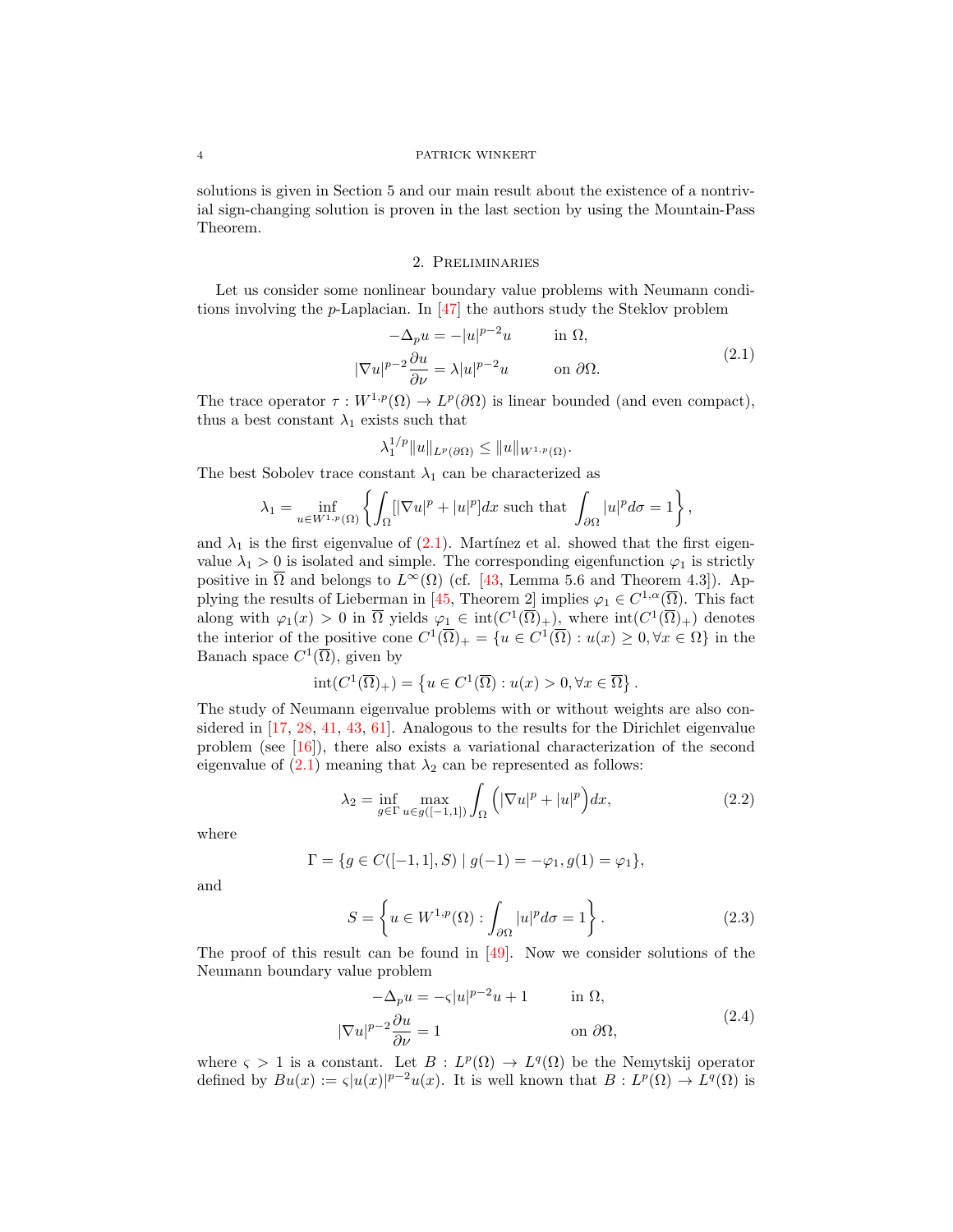bounded and continuous. We set  $\widehat{B} := i^* \circ B \circ i : W^{1,p}(\Omega) \to (W^{1,p}(\Omega))^*$ , where  $i^*: L^q(\Omega) \to (W^{1,p}(\Omega))^*$  is the adjoint operator of the compact embedding i:  $W^{1,p}(\Omega) \to L^p(\Omega)$ . The operator  $\widehat{B}$  is bounded, continuous, completely continuous and thus, also pseudomonotone. We denote by  $\tau: W^{1,p}(\Omega) \to L^p(\partial\Omega)$  the trace operator and with  $\tau^*: L^q(\partial\Omega) \to (W^{1,p}(\Omega))^*$  its adjoint operator. The weak formulation of  $(2.4)$  is given by

$$
u \in W^{1,p}(\Omega): \quad \langle -\Delta_p u + \widehat{B}u - i^*(1) - \tau^*(1), \varphi \rangle = 0, \quad \forall \varphi \in W^{1,p}(\Omega),
$$

meaning

$$
\int_{\Omega}|\nabla u|^{p-2}\nabla u\nabla \varphi dx+\varsigma \int_{\Omega}|u|^{p-2}u\varphi dx-\int_{\Omega}\varphi dx-\int_{\partial\Omega}\varphi d\sigma=0,\quad \forall \varphi\in W^{1,p}(\Omega),
$$

where  $\langle \cdot, \cdot \rangle$  stands for the duality pairing between  $W^{1,p}(\Omega)$  and its dual space  $(W^{1,p}(\Omega))^*$ . The negative p-Laplacian  $-\Delta_p$  is pseudomonotone and therefore, the sum  $-\Delta_p + \widehat{B}$  is pseudomonotone. The coercivity of  $-\Delta_p + \widehat{B}$  follows directly and thus, using classical existence results, implies the existence of a solution of problem [\(2.4\)](#page-3-1). Let  $e_1, e_2$  be solutions of [\(2.4\)](#page-3-1) satisfying  $e_1 \neq e_2$ . Subtracting the corre-sponding weak formulation of [\(2.4\)](#page-3-1) with respect to  $e_1, e_2$  and taking  $\varphi = e_1 - e_2$ yields

$$
\int_{\Omega} [|\nabla e_1|^{p-2} \nabla e_1 - |\nabla e_2|^{p-2} \nabla e_2] \nabla (e_1 - e_2) dx
$$
  
+  $\zeta \int_{\Omega} [|e_1|^{p-2} e_1 - |e_2|^{p-2} e_2] (e_1 - e_2) dx = 0.$ 

As the left-hand side is strictly positive for  $e_1 \neq e_2$ , we obtain a contradiction and thus,  $e_1 = e_2$ . Let e be the unique solution of  $(2.4)$  in the weak sense. Choosing the test function  $\varphi = e^- = \max\{-e, 0\} \in W^{1,p}(\Omega)$  results in

$$
-\int_{\{x\in\Omega:e(x)<0\}}|\nabla e|^pdx-\varsigma\int_{\{x\in\Omega:e(x)<0\}}|e|^pdx=\int_{\Omega}e^-dx+\int_{\partial\Omega}e^-d\sigma\geq 0,
$$

which proves that  $e$  is nonnegative. Notice that  $e$  is not identically zero. Applying the Moser Iteration (cf. [\[26\]](#page-29-16),[\[43\]](#page-30-10) or see the proof of Proposition [5.2\)](#page-14-0) yields  $e \in$  $L^{\infty}(\Omega)$  and thus, the regularity results of Lieberman (see [\[45,](#page-30-11) Theorem 2]) ensure  $e \in C^{1,\alpha}(\overline{\Omega})$ . From  $(2.4)$  we conclude

$$
\Delta_p e = \varsigma |e|^{p-2} e - 1 \le \varsigma e^{p-1} \quad \text{ a.e. in } \Omega.
$$

Setting  $\beta(s) = \zeta s^{p-1}$  for  $s > 0$  allows us to apply Vázguez's strong maximum principle (see [\[64\]](#page-31-3)) which is possible since  $\int_{0^+} \frac{1}{(s\beta(s))^{1/p}} ds = +\infty$ . This shows that  $e(x) > 0$  for a.a.  $x \in \Omega$ . If there exists  $x_0 \in \partial \Omega$  such that  $e(x_0) = 0$ , we obtain by applying again Vázguez's strong maximum principle that  $\frac{\partial e}{\partial \nu}(x_0) < 0$ , which is a contradiction since  $|\nabla e|^{p-2}\frac{\partial e}{\partial \nu}(x_0)=1$ . Hence,  $e(x)>0$  in  $\overline{\Omega}$  and therefore, we get  $e \in \text{int}(C^1(\overline{\Omega})_+).$ 

### 3. Notations and hypotheses

We impose the following conditions on the nonlinearities  $f$  and  $g$  in problem [\(1.1\)](#page-0-0). The mappings  $f : \Omega \times \mathbb{R} \to \mathbb{R}$  and  $g : \partial \Omega \times \mathbb{R} \to \mathbb{R}$  are Carathéodory functions (that is, measurable in the first argument and continuous in the second argument) such that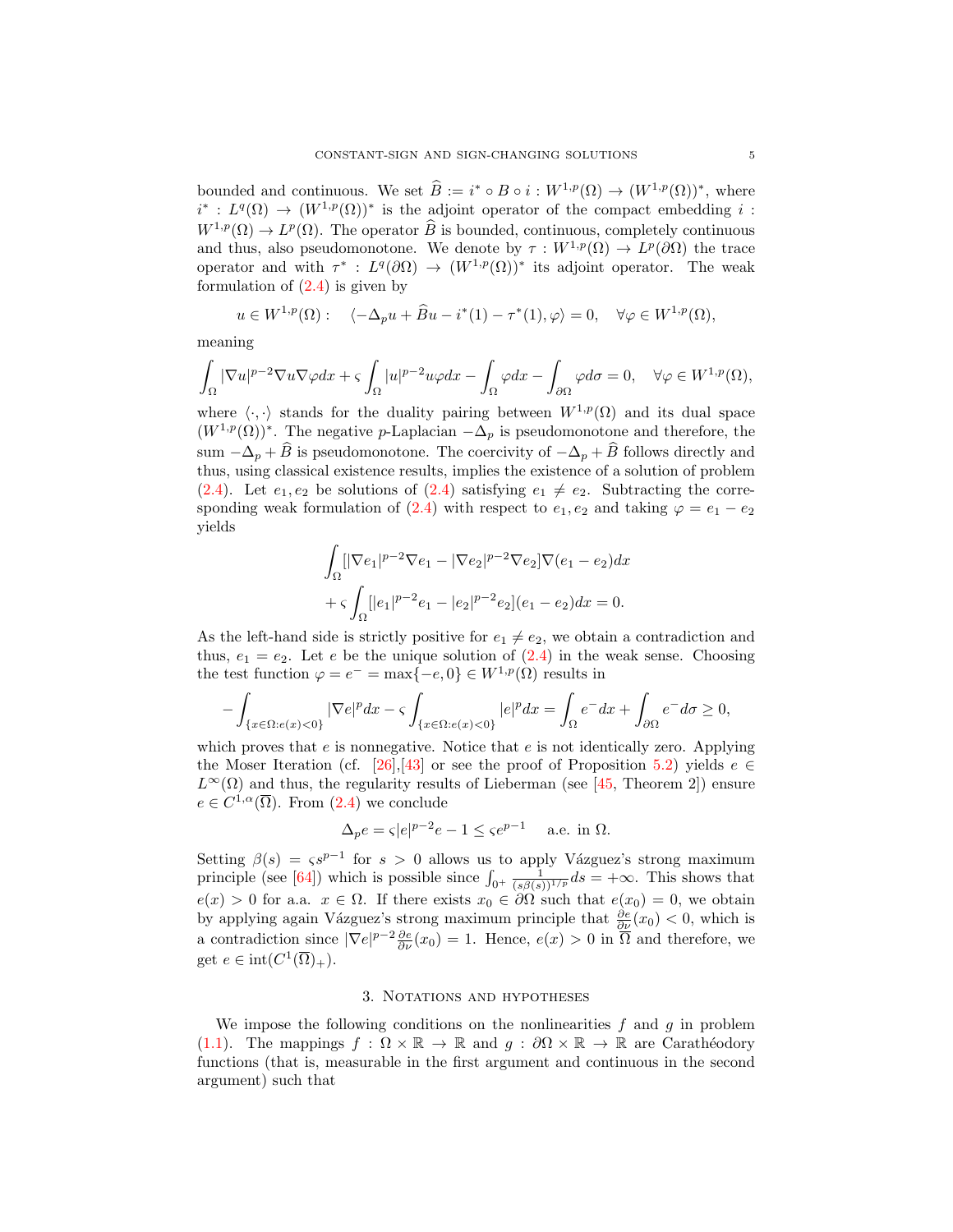- (f1)  $\lim_{s \to 0} \frac{f(x, s)}{|s|^{p-2} s}$  $\frac{\partial f(x, y)}{\partial s|p-2s} = 0$ , uniformly with respect to a.a.  $x \in \Omega$ .
- $(f2)$   $\lim_{|s|\to\infty}$  $f(x, s)$  $\frac{\partial f(x, y)}{\partial |s|^{p-2}s} = -\infty$ , uniformly with respect to a.a.  $x \in \Omega$ .
- (f3)  $f$  is bounded on bounded sets.
- (f4) There exists  $\delta_f > 0$  such that  $\frac{f(x, s)}{|s|^{p-2} s} \ge 0$  for all  $0 < |s| \le \delta_f$  and for a.a.  $x \in \Omega$ .
- (g1)  $\lim_{s \to 0} \frac{g(x, s)}{|s|^{p-2} s}$  $\frac{g(x, b)}{|s|^{p-2}s} = 0$ , uniformly with respect to a.a.  $x \in \partial\Omega$ .
- $(g2)$   $\lim_{|s|\to\infty}$  $g(x, s)$  $\frac{g(x, \sigma)}{|s|^{p-2}s} = -\infty$ , uniformly with respect to a.a.  $x \in \partial\Omega$ .
- $(g3)$  g is bounded on bounded sets.
- (g4) g is locally Hölder continuous in  $\partial\Omega \times \mathbb{R}$ , that is,

$$
|g(x_1, s_1) - g(x_2, s_2)| \le L\Big[|x_1 - x_2|^{\alpha} + |s_1 - s_2|^{\alpha}\Big],
$$

for all pairs  $(x_1, s_1), (x_2, s_2)$  in  $\partial\Omega \times [-M_0, M_0]$ , where  $M_0$  is a positive constant and  $\alpha \in (0,1]$ .

Note that the function  $s \mapsto |s|^{p-2} s$  is locally Hölder continuous in R. This implies in view of (g4) that the mapping  $\Phi : \partial\Omega \times \mathbb{R} \to \mathbb{R}$  defined by  $\Phi(x, s) :=$  $\lambda |s|^{p-2}s + g(x, s)$  is locally Hölder continuous in  $\partial \Omega \times \mathbb{R}$ . Recall that we write  $g(x, u(x)) := g(x, \tau(u(x)))$  for  $u \in W^{1,p}(\Omega)$ , where  $\tau : W^{1,p}(\Omega) \to L^p(\partial\Omega)$  stands for the trace operator. With a view to the conditions  $(f1)$  and  $(g1)$ , we see at once that  $f(x, 0) = q(x, 0) = 0$  and thus,  $u = 0$  is a trivial solution of problem [\(1.1\)](#page-0-0).

<span id="page-5-4"></span>**Corollary 3.1.** Let (f1),(f3) and (g1),(g3) be satisfied. Then, for each  $a > 0$ , there exist constants  $b_1, b_2 > 0$  such that

<span id="page-5-3"></span>
$$
|f(x,s)| \le b_1 |s|^{p-1}, \ \forall s : 0 \le |s| \le a,
$$
  

$$
|g(x,s)| \le b_2 |s|^{p-1}, \ \forall s : 0 \le |s| \le a.
$$
 (3.1)

*Proof.* The assumption (f1) implies that for each  $c_1 > 0$  there exists  $\delta > 0$  such that

$$
|f(x,s)| \le c_1 |s|^{p-1}, \ \forall s : 0 \le |s| \le \delta. \tag{3.2}
$$

Due to condition (f3), there exists a constant  $c_2 > 0$  such that, for a given  $a > 0$ ,

<span id="page-5-2"></span><span id="page-5-1"></span><span id="page-5-0"></span>
$$
|f(x,s)| \le c_2, \ \forall s : 0 \le |s| \le a. \tag{3.3}
$$

If  $\delta > a$ , then inequality [\(3.2\)](#page-5-0), in particular, implies

$$
|f(x,s)| \le b_1 |s|^{p-1}, \ \forall s: 0 \le |s| \le a,
$$

where  $b_1 := c_1$ . Let us assume  $\delta < a$ . From  $(3.3)$  we obtain

$$
|f(x,s)| \le \frac{c_2}{\delta^{p-1}} |s|^{p-1}, \ \forall s : \delta \le |s| \le a,
$$
\n(3.4)

and thus, combining  $(3.2)$  and  $(3.4)$  yields

$$
|f(x,s)|\leq (c_1+\frac{c_2}{\delta^{p-1}})|s|^{p-1},\ \forall s:0\leq |s|\leq a,
$$

where setting  $b_1 := c_1 + \frac{c_2}{\delta^{p-1}}$  proves [\(3.1\)](#page-5-3). In the same way, one shows the assertion for  $g$ .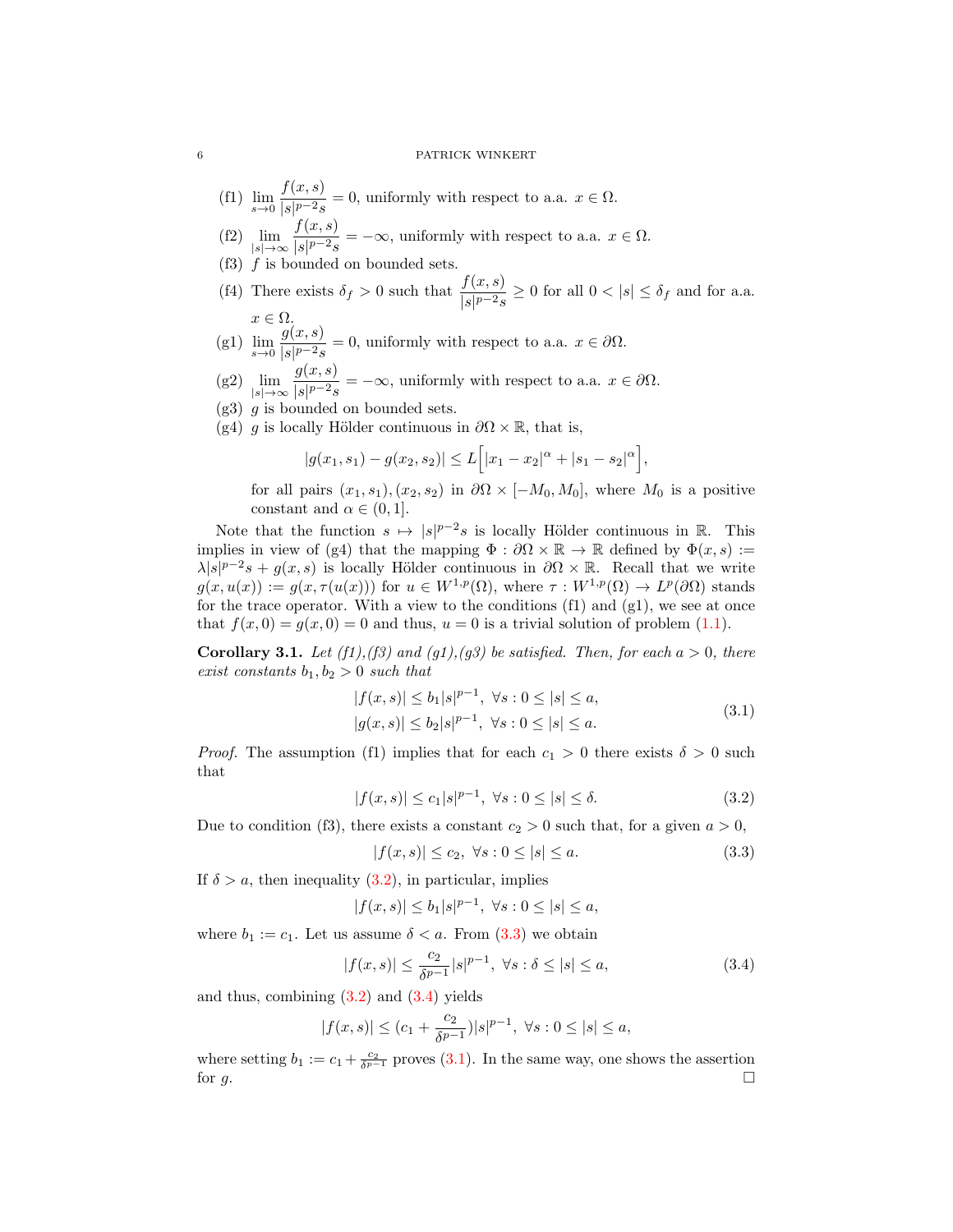**Example 3.2.** Consider the functions  $f : \Omega \times \mathbb{R} \to \mathbb{R}$  and  $g : \partial \Omega \times \mathbb{R} \to \mathbb{R}$  defined by

$$
f(x,s) = \begin{cases} |s|^{p-2}s(1+(s+1)e^{-s}) & \text{if } s \le -1\\ \text{sgn}(s)\frac{|s|^p}{2}(|(s-1)\cos(s+1)|+s+1) & \text{if } -1 \le s \le 1\\ s^{p-1}e^{1-s}-|x|(s-1)s^{p-1}e^s & \text{if } s \ge 1, \end{cases}
$$

and

$$
g(x,s) = \begin{cases} |s|^{p-2}s(s+1+e^{s+1}) & \text{if } s \le -1\\ |s|^{p-1}se^{(s^2+1)\sqrt{|x|}} & \text{if } -1 \le s \le 1\\ s^{p-1}(\cos(1-s)+(1-s)e^s) & \text{if } s \ge 1. \end{cases}
$$

One verifies that all assumptions (f1)–(f4) and (g1)–(g4) are satisfied.

The definition of a solution of problem  $(1.1)$  in the weak sense is defined as follows.

<span id="page-6-2"></span>**Definition 3.3.** A function  $u \in W^{1,p}(\Omega)$  is called a solution of [\(1.1\)](#page-0-0) if the following holds:

$$
\int_{\Omega} |\nabla u|^{p-2} \nabla u \nabla \varphi dx
$$
\n
$$
= \int_{\Omega} (f(x, u) - |u|^{p-2} u) \varphi dx + \int_{\partial \Omega} (\lambda |u|^{p-2} u + g(x, u)) \varphi d\sigma, \quad \forall \varphi \in W^{1, p}(\Omega).
$$

Next, we recall the notations of sub- and supersolutions of problem  $(1.1)$ .

<span id="page-6-0"></span>**Definition 3.4.** A function  $\underline{u} \in W^{1,p}(\Omega)$  is called a subsolution of [\(1.1\)](#page-0-0) if the following holds:

$$
\int_{\Omega} |\nabla \underline{u}|^{p-2} \nabla \underline{u} \nabla \varphi dx
$$
\n
$$
\leq \int_{\Omega} (f(x, \underline{u}) - |\underline{u}|^{p-2} \underline{u}) \varphi dx + \int_{\partial \Omega} (\lambda |\underline{u}|^{p-2} \underline{u} + g(x, \underline{u})) \varphi d\sigma, \quad \forall \varphi \in W^{1, p}(\Omega) + \infty
$$

<span id="page-6-1"></span>**Definition 3.5.** A function  $\overline{u} \in W^{1,p}(\Omega)$  is called a supersolution of [\(1.1\)](#page-0-0) if the following holds:

$$
\int_{\Omega} |\nabla \overline{u}|^{p-2} \nabla \overline{u} \nabla \varphi dx
$$
\n
$$
\geq \int_{\Omega} (f(x,\overline{u}) - |\overline{u}|^{p-2} \overline{u}) \varphi dx + \int_{\partial \Omega} (\lambda |\overline{u}|^{p-2} \overline{u} + g(x,\overline{u})) \varphi d\sigma, \quad \forall \varphi \in W^{1,p}(\Omega)_{+}.
$$

Here,  $W^{1,p}(\Omega)_+ := \{ \varphi \in W^{1,p}(\Omega) : \varphi \geq 0 \}$  stands for all nonnegative functions of  $W^{1,p}(\Omega)$ . Recall that if  $u \in W^{1,p}(\Omega)$  satisfies  $v \leq u \leq w$ , where v, w are some functions in  $W^{1,p}(\Omega)$ , then  $\tau(v) \leq \tau(u) \leq \tau(w)$ , where  $\tau : W^{1,p}(\Omega) \to L^p(\partial\Omega)$ denotes the trace operator.

### 4. Extremal constant-sign solutions

We start by generating two ordered pairs of sub- and supersolutions of prob-lem [\(1.1\)](#page-0-0) having constant signs. Here and in the following we denote by  $\varphi_1 \in$  $\text{int}(C^1(\overline{\Omega})_+)$  the first eigenfunction of the Steklov eigenvalue problem [\(2.1\)](#page-3-0) corresponding to the first eigenvalue  $\lambda_1$ .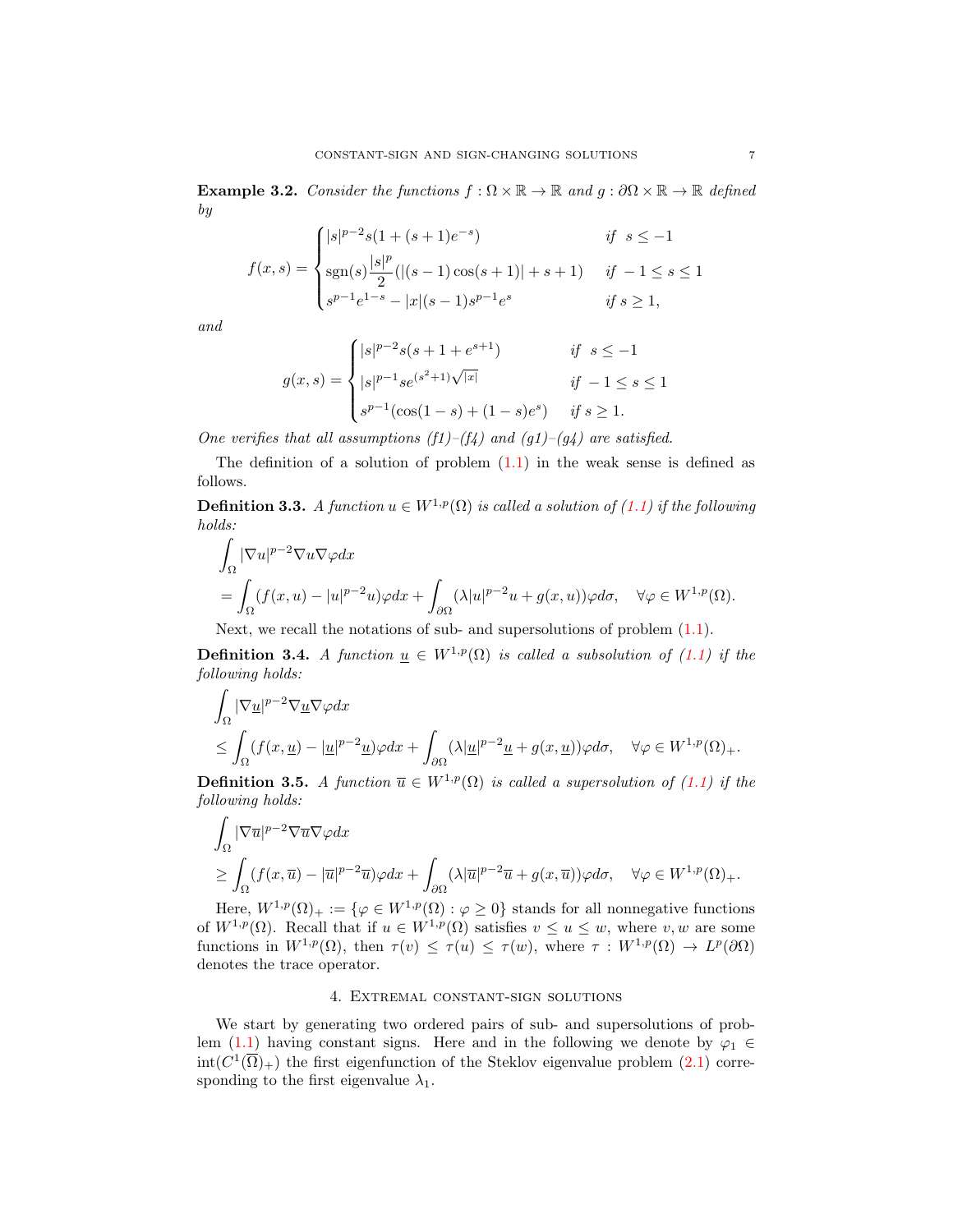<span id="page-7-2"></span>**Lemma 4.1.** Assume (f1)–(f4), (g1)–(g4) and  $\lambda > \lambda_1$  and let e be the unique solution of problem [\(2.4\)](#page-3-1). Then there exists a constant  $\vartheta > 0$  such that  $\vartheta e$  and  $-\vartheta e$ are supersolution and subsolution, respectively, of problem [\(1.1\)](#page-0-0). In addition,  $\epsilon\varphi_1$ is a subsolution and  $-\varepsilon\varphi_1$  is a supersolution of problem [\(1.1\)](#page-0-0) provided the number  $\varepsilon > 0$  is sufficiently small.

*Proof.* Let  $\underline{u} = \varepsilon \varphi_1$ , where  $\varepsilon$  is a positive constant specified later. In view of the Steklov eigenvalue problem [\(2.1\)](#page-3-0) we obtain

$$
\int_{\Omega} |\nabla(\varepsilon \varphi_1)|^{p-2} \nabla(\varepsilon \varphi_1) \nabla \varphi dx
$$
  
= 
$$
- \int_{\Omega} (\varepsilon \varphi_1)^{p-1} \varphi dx + \int_{\partial \Omega} \lambda_1 (\varepsilon \varphi_1)^{p-1} \varphi d\sigma, \quad \forall \varphi \in W^{1,p}(\Omega).
$$

We are going to prove that Definition [3.4](#page-6-0) is satisfied for  $u = \varepsilon \varphi_1$  meaning that the inequality

$$
\int_{\Omega} |\nabla(\varepsilon \varphi_1)|^{p-2} \nabla(\varepsilon \varphi_1) \nabla \varphi dx
$$
\n
$$
\leq \int_{\Omega} (f(x, \varepsilon \varphi_1) - (\varepsilon \varphi_1)^{p-1}) \varphi dx + \int_{\partial \Omega} (\lambda(\varepsilon \varphi_1)^{p-1} + g(x, \varepsilon \varphi_1)) \varphi d\sigma
$$
\n(4.1)

is valid for all  $\varphi \in W^{1,p}(\Omega)_+$ . Therefore, [\(4.1\)](#page-7-0) is fulfilled provided the following holds true:

$$
\int_{\Omega} -f(x,\varepsilon\varphi_1)\varphi dx + \int_{\partial\Omega} ((\lambda_1 - \lambda)(\varepsilon\varphi_1)^{p-1} - g(x,\varepsilon\varphi_1))\varphi d\sigma \leq 0, \quad \forall \varphi \in W^{1,p}(\Omega)_+.
$$

Condition (f4) implies for  $\varepsilon \in (0, \delta_f / ||\varphi_1||_{\infty}]$ 

<span id="page-7-0"></span>
$$
\int_{\Omega} -f(x,\varepsilon\varphi_1)\varphi dx = \int_{\Omega} -\frac{f(x,\varepsilon\varphi_1)}{(\varepsilon\varphi_1)^{p-1}}(\varepsilon\varphi_1)^{p-1}\varphi dx \le 0,
$$

where  $\|\cdot\|_{\infty}$  stands for the supremum norm. Due to assumption (g1) there exists a number  $\delta_{\lambda} > 0$  such that

$$
\frac{|g(x,s)|}{|s|^{p-1}} < \lambda - \lambda_1 \text{ for a.a. } x \in \partial\Omega \text{ and all } 0 < |s| \le \delta_{\lambda}.
$$
  
If  $\varepsilon \in \left(0, \frac{\delta_{\lambda}}{\|\varphi_1\|_{\infty}}\right]$ , we get  

$$
\int_{\partial\Omega} ((\lambda_1 - \lambda)(\varepsilon\varphi_1)^{p-1} - g(x, \varepsilon\varphi_1))\varphi d\sigma \le \int_{\partial\Omega} \left(\lambda_1 - \lambda + \frac{|g(x, \varepsilon\varphi)|}{(\varepsilon\varphi_1)^{p-1}}\right) (\varepsilon\varphi_1)^{p-1}\varphi d\sigma
$$

$$
< \int_{\partial\Omega} (\lambda_1 - \lambda + \lambda - \lambda_1)(\varepsilon\varphi_1)^{p-1}\varphi d\sigma
$$

$$
= 0.
$$

Choosing  $0 < \varepsilon \le \min{\{\delta_f / ||\varphi_1||_\infty, \delta_\lambda / ||\varphi_1||_\infty\}}$  proves that  $\underline{u} = \varepsilon \varphi_1$  is a positive subsolution. In a similar way one proves that  $\overline{u} = -\varepsilon \varphi_1$  is a negative supersolution. Let  $\bar{u} = \vartheta e$ , where  $\vartheta$  is a positive constant specified later. From the auxiliary problem [\(2.4\)](#page-3-1) we conclude

<span id="page-7-1"></span>
$$
\int_{\Omega} |\nabla(\vartheta e)|^{p-2} \nabla(\vartheta e) \nabla \varphi dx
$$
\n
$$
= -\varsigma \int_{\Omega} (\vartheta e)^{p-1} \varphi dx + \int_{\Omega} \vartheta^{p-1} \varphi dx + \int_{\partial \Omega} \vartheta^{p-1} \varphi d\sigma, \quad \forall \varphi \in W^{1,p}(\Omega). \tag{4.2}
$$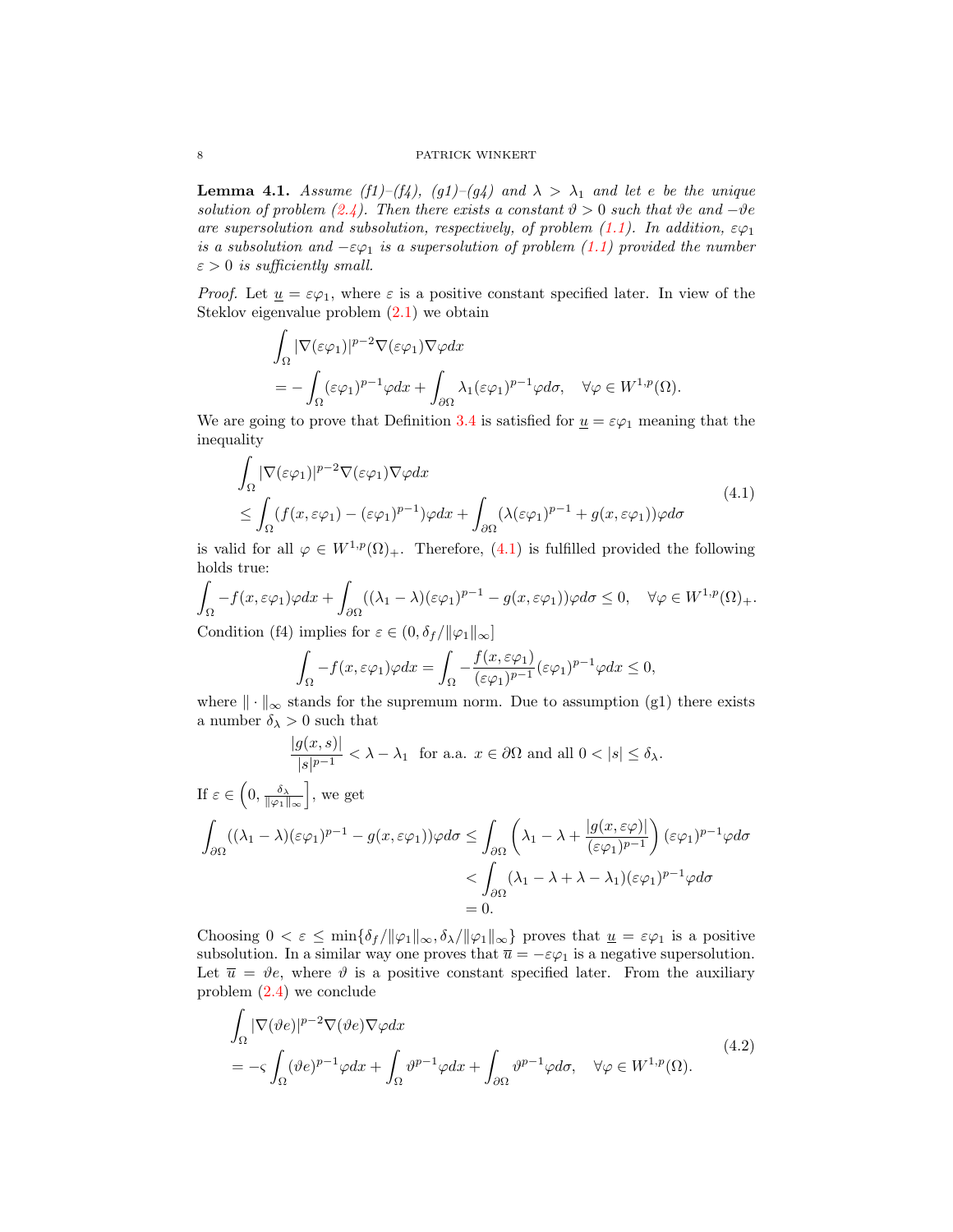In order to fulfill the assertion of the lemma, we have to show the validity of Definition [3.5](#page-6-1) for  $\overline{u} = \vartheta e$ , meaning that, for all  $\varphi \in W^{1,p}(\Omega)_+$ ,

$$
\int_{\Omega} |\nabla(\vartheta e)|^{p-2} \nabla(\vartheta e) \nabla \varphi dx
$$
\n
$$
\geq \int_{\Omega} (f(x, \vartheta e) - (\vartheta e)^{p-1}) \varphi dx + \int_{\partial \Omega} (\lambda (\vartheta e)^{p-1} + g(x, \vartheta e)) \varphi d\sigma.
$$
\n(4.3)

With a view to  $(4.2)$  we see at once that inequality  $(4.3)$  is satisfied if the following holds:

<span id="page-8-0"></span>
$$
\int_{\Omega} (\vartheta^{p-1} - \tilde{c}(\vartheta e)^{p-1} - f(x, \vartheta e))\varphi dx \n+ \int_{\partial\Omega} (\vartheta^{p-1} - \lambda(\vartheta e)^{p-1} - g(x, \vartheta e))\varphi d\sigma \ge 0,
$$
\n(4.4)

where  $\tilde{c} = \varsigma - 1$  with  $\tilde{c} > 0$ . By (f2) there exists  $s_{\varsigma} > 0$  such that

<span id="page-8-2"></span>
$$
\frac{f(x,s)}{s^{p-1}} < -\tilde{c}, \text{ for a.a. } x \in \Omega \text{ and all } s > s_{\varsigma},
$$

and by (f3) we have

$$
|-f(x,s)-\tilde{c}s^{p-1}| \leq |f(x,s)|+\tilde{c}s^{p-1} \leq c_{\varsigma}, \text{ for a.a. } x \in \Omega \text{ and all } s \in [0, s_{\varsigma}].
$$
  
Thus, we get

$$
f(x,s) \le -\tilde{c}s^{p-1} + c_{\varsigma}, \text{ for a.a. } x \in \Omega \text{ and all } s \ge 0.
$$
 (4.5)

Applying  $(4.5)$  to the first integral in  $(4.4)$  yields

<span id="page-8-1"></span>
$$
\int_{\Omega} (\vartheta^{p-1} - \tilde{c}(\vartheta e)^{p-1} - f(x, \vartheta e))\varphi dx
$$
\n
$$
\geq \int_{\Omega} (\vartheta^{p-1} - \tilde{c}(\vartheta e)^{p-1} + \tilde{c}(\vartheta e)^{p-1} - c_{\varsigma})\varphi dx
$$
\n
$$
= \int_{\Omega} (\vartheta^{p-1} - c_{\varsigma})\varphi dx,
$$

which shows that for  $\vartheta \geq c_{\varsigma}^{\frac{1}{p-1}}$  the integral is nonnegative. Due to hypothesis (g2) there is  $s_{\lambda} > 0$  such that

$$
\frac{g(x,s)}{s^{p-1}} < -\lambda, \text{ for a.a. } x \in \partial\Omega \text{ and all } s > s_{\lambda}.
$$

Assumption (g3) ensures the existence of a constant  $c_{\lambda} > 0$  such that

 $|-g(x, s) - \lambda s^{p-1}| \leq |g(x, s)| + \lambda s^{p-1} \leq c_{\lambda}, \text{ for a.a. } x \in \partial\Omega \text{ and all } s \in [0, s_{\lambda}].$ We obtain

$$
g(x, s) \le -\lambda s^{p-1} + c_{\lambda}
$$
, for a.a.  $x \in \partial\Omega$  and all  $s \ge 0$ . (4.6)

Using  $(4.6)$  to the second integral in  $(4.4)$  provides

<span id="page-8-3"></span>
$$
\int_{\partial\Omega} (\vartheta^{p-1} - \lambda(\vartheta e)^{p-1} - g(x, \vartheta e))\varphi d\sigma
$$
\n
$$
\geq \int_{\partial\Omega} (\vartheta^{p-1} - \lambda(\vartheta e)^{p-1} + \lambda(\vartheta e)^{p-1} - c_{\lambda})\varphi d\sigma
$$
\n
$$
\geq \int_{\partial\Omega} (\vartheta^{p-1} - c_{\lambda})\varphi d\sigma.
$$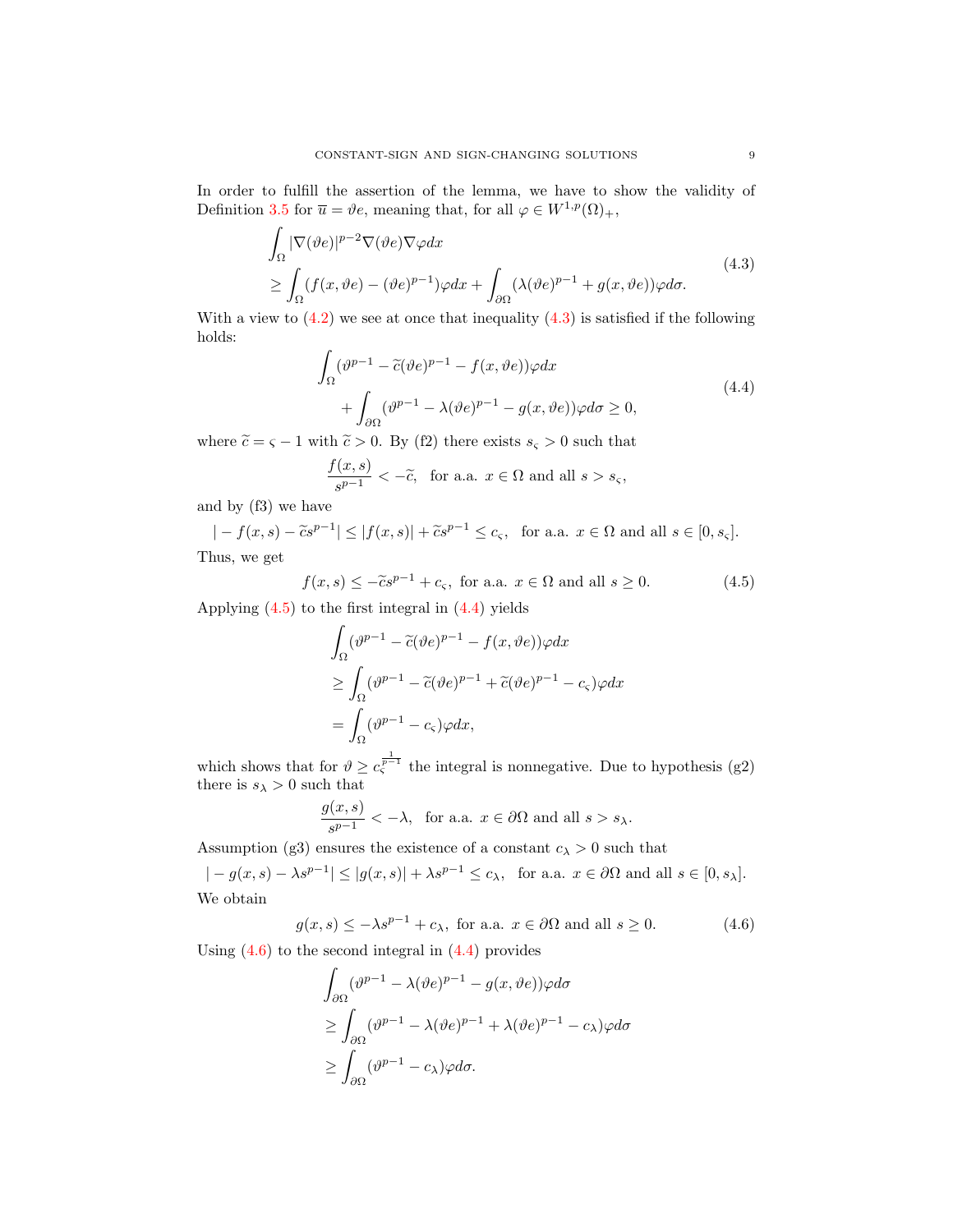Choosing  $\vartheta := \max \left\{ c_{\varsigma}^{\frac{1}{p-1}} , c_{\lambda}^{\frac{1}{p-1}} \right\}$  $\}$  proves that both integrals in  $(4.4)$  are nonnegative, and thus,  $\overline{u} = \vartheta e$  is a positive supersolution of problem [\(1.1\)](#page-0-0). In order to prove that  $\underline{u} = -\vartheta e$  is a negative subsolution we make use of the following estimates:

<span id="page-9-1"></span>
$$
f(x,s) \ge -\tilde{c}s^{p-1} - c_{\varsigma}, \text{ for a.a. } x \in \Omega \text{ and all } s \le 0,
$$
  

$$
g(x,s) \ge -\lambda s^{p-1} - c_{\lambda}, \text{ for a.a. } x \in \partial\Omega \text{ and all } s \le 0.
$$
 (4.7)

which can be derived as stated above. With the aid of  $(4.7)$  one verifies that  $u = -\vartheta e$  is a negative subsolution of problem [\(1.1\)](#page-0-0).

According to Lemma [4.1](#page-7-2) we obtain a positive pair  $[\varepsilon\varphi_1, \vartheta_1]$  and a negative pair  $[-\vartheta e, -\varepsilon \varphi_1]$  of sub- and supersolutions of problem  $(1.1)$  assuming  $\varepsilon > 0$  is sufficiently small.

The next lemma will prove the  $C^{1,\alpha}$  regularity of solutions of problem  $(1.1)$  lying in the order interval [0,  $\vartheta e$ ] and  $[-\vartheta e, 0]$ , respectively. Note that  $u = \overline{u} = 0$  is both a subsolution and a supersolution due to the assumptions  $(f1)$  and  $(g1)$ . In the following proof we make use of the regularity results of Lieberman (see  $[45]$ ) and Vázguez in  $[64]$ . To obtain regularity results, in particular for elliptic Neumann problems, we refer also to the papers of Tolksdorf in [\[60\]](#page-30-0) and DiBenedetto in [\[20\]](#page-29-17).

<span id="page-9-3"></span>**Lemma 4.2.** Let the conditions (f1)–(f4) and (g1)–(g4) be satisfied and let  $\lambda > \lambda_1$ . If  $u \in [0, \vartheta e]$  (respectively,  $u \in [-\vartheta e, 0]$ ) is a solution of problem [\(1.1\)](#page-0-0) satisfying  $u \not\equiv 0$  in  $\Omega$ , then  $u \in \text{int}(C^1(\overline{\Omega})_+)$  (respectively,  $u \in -\text{int}(C^1(\overline{\Omega})_+)$ ).

*Proof.* Let u be a solution of [\(1.1\)](#page-0-0) such that  $0 \le u \le \vartheta e$ . Then it follows that  $u \in L^{\infty}(\Omega)$  and thus,  $u \in C^{1,\alpha}(\overline{\Omega})$  by Lieberman [\[45,](#page-30-11) Theorem 2] (see also Fan [\[30\]](#page-29-18)). The conditions  $(f1), (f3), (g1)$  and  $(g3)$  (cf. Corollary [3.1\)](#page-5-4) imply the existence of constants  $c_f, c_g > 0$  such that

<span id="page-9-2"></span>
$$
|f(x,s)| \le c_f s^{p-1} \text{ for a.a. } x \in \Omega \text{ and all } 0 \le s \le \vartheta \|e\|_{\infty},
$$
  

$$
|g(x,s)| \le c_g s^{p-1} \text{ for a.a. } x \in \partial\Omega \text{ and all } 0 \le s \le \vartheta \|e\|_{\infty}.
$$
 (4.8)

Applying the first line in [\(4.8\)](#page-9-2) along with [\(1.1\)](#page-0-0) yields  $\Delta_p u \leq \tilde{c}u^{p-1}$  almost everywhere in  $\Omega$ , where  $\tilde{c}$  is a positive constant. This allows us to apply Vázguez's strong maximum principle (see [\[64,](#page-31-3) Theorem 5]). We take  $\beta(s) = \tilde{c}s^{p-1}$  for all  $s > 0$  which is possible because  $\int_{0^+} \frac{1}{\sqrt{e^{\theta}}}$  $\frac{1}{(s\beta(s))^{\frac{1}{p}}}ds = +\infty$ . We get  $u > 0$  in  $\Omega$ . Let us assume there exists  $x_0 \in \partial\Omega$  such that  $u(x_0) = 0$ . By applying again the maximum principle we obtain  $\frac{\partial u}{\partial \nu}(x_0) < 0$ . But taking into account  $g(x_0, u(x_0)) = g(x_0, 0) = 0$  along with the Neumann condition in [\(1.1\)](#page-0-0) yields  $\frac{\partial u}{\partial \nu}(x_0) = 0$ , which is a contradiction. Thus,  $u > 0$  in  $\overline{\Omega}$  which proves  $u \in \text{int}(C^1(\overline{\Omega})_+)$ . The proof in case  $u \in [-\vartheta_e, 0]$  can be shown in an analogous manner.  $\square$ 

The result of the existence of extremal constant-sign solutions is read as follows.

<span id="page-9-0"></span>**Theorem 4.3.** Assume (f1)–(f4) and (g1)–(g4). Then for every  $\lambda > \lambda_1$  there exists a smallest positive solution  $u_+ = u_+(\lambda) \in \text{int}(C^1(\overline{\Omega})_+)$  in the order interval [0, ve] and a greatest negative solution  $u_ - = u_-(\lambda) \in -\text{int}(C^1(\overline{\Omega})_+)$  in the order interval  $[-\vartheta_e, 0]$  with  $\vartheta > 0$  stated in Lemma [4.1.](#page-7-2)

*Proof.* We fix  $\lambda > \lambda_1$ . On the basis of Lemma [4.1,](#page-7-2) there exists an ordered pair of a positive supersolution  $\overline{u} = \vartheta e \in \text{int}(C^1(\overline{\Omega})_+)$  and a positive subsolution  $\underline{u} =$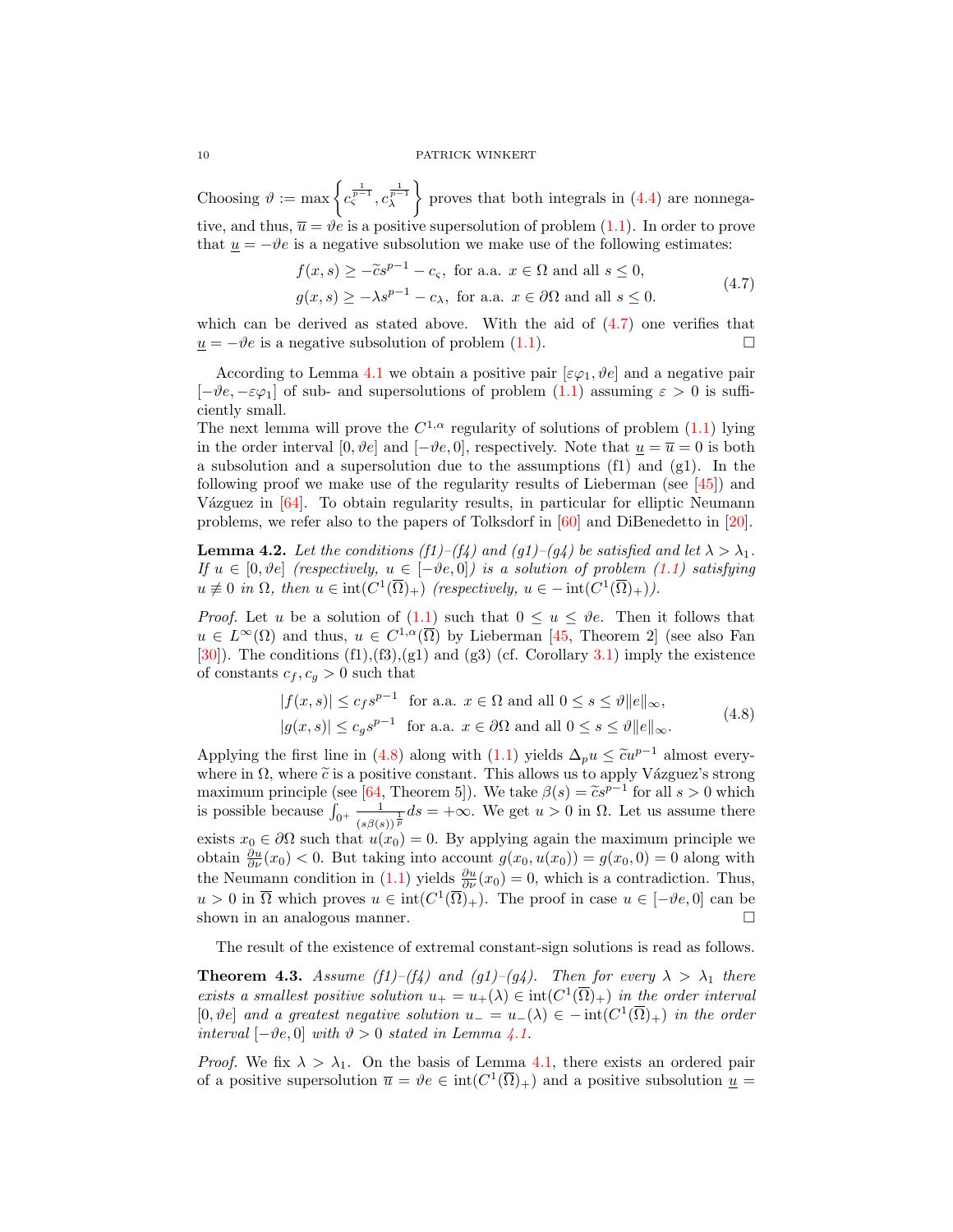$\varepsilon\varphi_1 \in \text{int}(C^1(\overline{\Omega})_+)$  of problem  $(1.1)$  assuming  $\varepsilon > 0$  is sufficiently small such that  $\varepsilon\varphi_1 \leq \vartheta$ . The method of sub- and supersolution (see [\[9\]](#page-28-6)) with respect to the order interval  $[\varepsilon\varphi_1, \vartheta\epsilon]$  implies the existence of a smallest positive solution  $u_{\varepsilon} = u_{\varepsilon}(\lambda)$ of problem [\(1.1\)](#page-0-0) satisfying  $\varepsilon\varphi_1 \leq u_{\varepsilon} \leq \vartheta e$  which ensures  $u_{\varepsilon} \in \text{int}(C^1(\overline{\Omega})_+)$  (see Lemma  $4.2$ ). Hence, for every positive integer n sufficiently large there exists a smallest solution  $u_n \in \text{int}(C^1(\overline{\Omega})_+)$  of problem  $(1.1)$  in the order interval  $[\frac{1}{n}\varphi_1, \vartheta_2]$ , and therefore, we have

<span id="page-10-3"></span>
$$
u_n \downarrow u_+ \text{ for a.a. } x \in \Omega,
$$
\n
$$
(4.9)
$$

where  $u_+ : \Omega \to \mathbb{R}$  is some function satisfying  $0 \leq u_+ \leq \vartheta$ . We are going to show that  $u_+$  is a solution of problem  $(1.1)$ . Since  $u_n$  belongs to the order interval  $[\frac{1}{n}\varphi_1, \vartheta_0]$ , it follows that  $u_n$  is bounded in  $L^p(\Omega)$ . Moreover, we obtain the boundedness of  $u_n$  in  $L^p(\partial\Omega)$  because  $\tau(u_n) \leq \tau(\vartheta e)$ . As  $u_n$  solves [\(1.1\)](#page-0-0) in the weak sense, one has by setting  $\varphi = u_n$  in Definition [3.3](#page-6-2)

$$
\|\nabla u_n\|_{L^p(\Omega)}^p \le \int_{\Omega} |f(x, u_n)| u_n dx + \|u_n\|_{L^p(\Omega)}^p + \lambda \|u_n\|_{L^p(\partial\Omega)}^p + \int_{\Omega} |g(x, u_n)| u_n d\sigma
$$
  
\n
$$
\le \|u_n\|_{L^p(\Omega)}^p + a_1 \|u_n\|_{L^p(\Omega)} + \lambda \|u_n\|_{L^p(\partial\Omega)}^p + a_2 \|u_n\|_{L^p(\partial\Omega)}
$$
  
\n
$$
\le a_3,
$$

where  $a_i, i = 1, \ldots, 3$  are some positive constants independent of *n*. Thus,  $u_n$  is bounded in  $W^{1,p}(\Omega)$ . The reflexivity of  $W^{1,p}(\Omega)$ ,  $1 < p < \infty$ , ensures the existence of a weakly convergent subsequence of  $u_n$ . Due to the compact embedding  $W^{1,p}(\Omega) \hookrightarrow L^p(\Omega)$ , the monotony of  $u_n$  and the compactness of the trace operator  $\tau$ , we get for the entire sequence  $u_n$ 

<span id="page-10-1"></span><span id="page-10-0"></span>
$$
u_n \rightharpoonup u_+ \text{ in } W^{1,p}(\Omega),
$$
  
\n
$$
u_n \rightharpoonup u_+ \text{ in } L^p(\Omega) \text{ and for a.a. } x \in \Omega,
$$
  
\n
$$
u_n \rightharpoonup u_+ \text{ in } L^p(\partial\Omega) \text{ and for a.a. } x \in \partial\Omega.
$$
\n(4.10)

Due to the fact that  $u_n$  solves problem [\(1.1\)](#page-0-0), one has for all  $\varphi \in W^{1,p}(\Omega)$ 

$$
\int_{\Omega} |\nabla u_n|^{p-2} \nabla u_n \nabla \varphi dx
$$
\n
$$
= \int_{\Omega} (f(x, u_n) - u_n^{p-1}) \varphi dx + \int_{\partial \Omega} (\lambda u_n^{p-1} + g(x, u_n)) \varphi d\sigma.
$$
\n(4.11)

The choice  $\varphi = u_n - u_+ \in W^{1,p}(\Omega)$  is admissible in equation [\(4.11\)](#page-10-0) which implies

$$
\int_{\Omega} |\nabla u_n|^{p-2} \nabla u_n \nabla (u_n - u_+) dx
$$
  
= 
$$
\int_{\Omega} (f(x, u_n) - u_n^{p-1})(u_n - u_+) dx + \int_{\partial \Omega} (\lambda u_n^{p-1} + g(x, u_n))(u_n - u_+) d\sigma.
$$

Applying  $(4.10)$  and the conditions  $(f3)$ ,  $(g3)$  result in

$$
\limsup_{n \to \infty} \int_{\Omega} |\nabla u_n|^{p-2} \nabla u_n \nabla (u_n - u_+) dx \le 0,
$$

which ensures by the  $(S_+)$ -property of  $-\Delta_p$  on  $W^{1,p}(\Omega)$  combined with  $(4.10)$ 

<span id="page-10-2"></span>
$$
u_n \to u_+ \text{ in } W^{1,p}(\Omega). \tag{4.12}
$$

Taking into account the uniform boundedness of the sequence  $(u_n)$  in combination with the strong convergence in  $(4.12)$  and the assumptions  $(f3)$  and  $(g3)$  allows us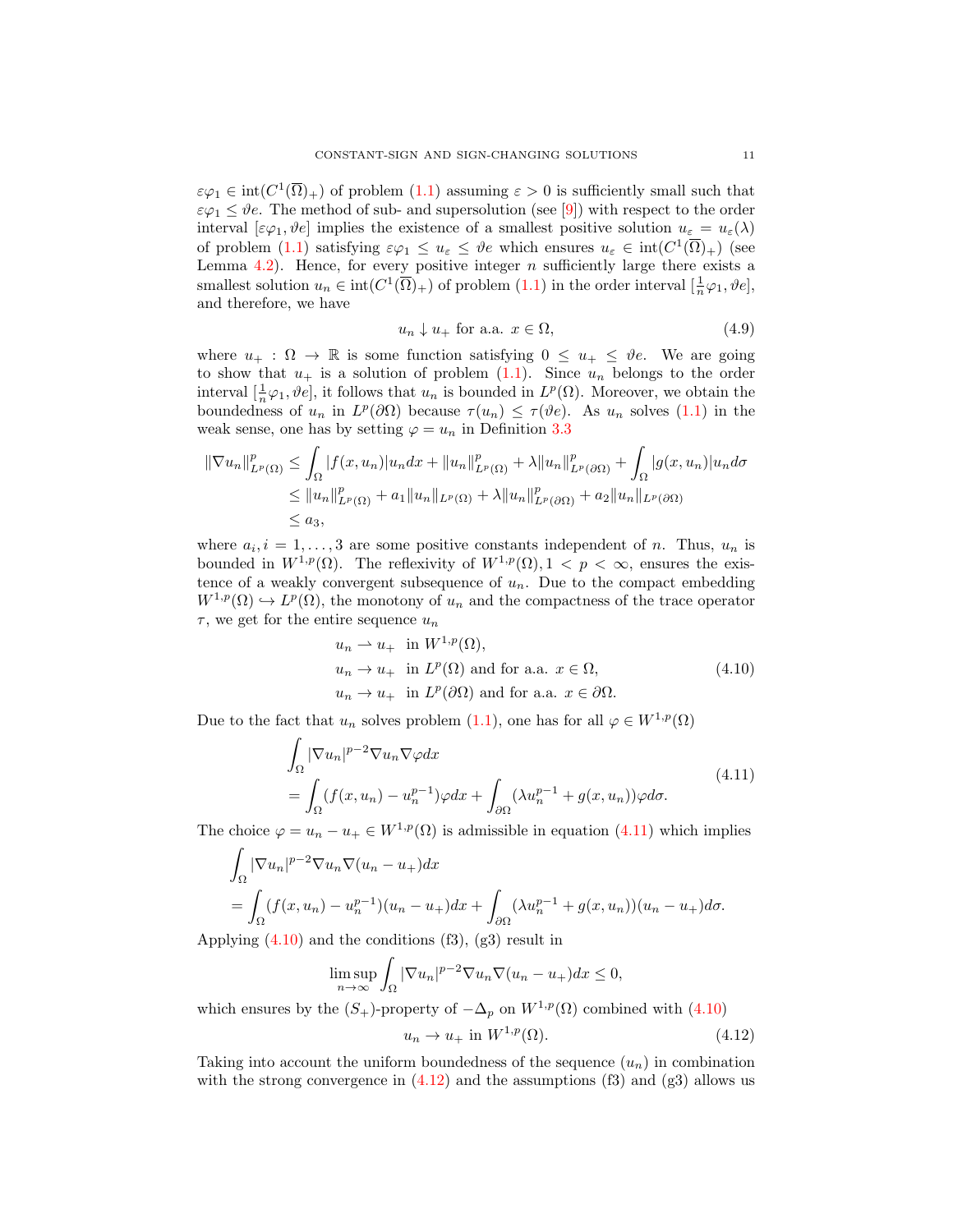to pass to the limit in  $(4.11)$  which proves that  $u_+$  is a solution of problem  $(1.1)$ . As  $u_+$  is a solution of [\(1.1\)](#page-0-0) belonging to [0,  $\vartheta e$ ], we can use Lemma [4.2](#page-9-3) provided  $u_+ \neq 0$ . We argue by contradiction and assume that  $u_+ \equiv 0$  which in view of [\(4.9\)](#page-10-3) results in

<span id="page-11-5"></span>
$$
u_n(x) \downarrow 0 \quad \text{for all } x \in \Omega. \tag{4.13}
$$

We set

<span id="page-11-3"></span>
$$
\widetilde{u}_n = \frac{u_n}{\|u_n\|_{W^{1,p}(\Omega)}} \text{ for all } n.
$$

Obviously, the sequence  $(\widetilde{u}_n)$  is bounded in  $W^{1,p}(\Omega)$  which implies the existence of a weakly convergent subsequence of  $\widetilde{u}_n,$  not relabeled, such that

$$
\widetilde{u}_n \rightharpoonup \widetilde{u} \quad \text{in } W^{1,p}(\Omega), \n\widetilde{u}_n \rightharpoonup \widetilde{u} \quad \text{in } L^p(\Omega) \text{ and for a.a. } x \in \Omega, \n\widetilde{u}_n \rightharpoonup \widetilde{u} \quad \text{in } L^p(\partial\Omega) \text{ and for a.a. } x \in \partial\Omega,
$$
\n(4.14)

where  $\tilde{u}: \Omega \to \mathbb{R}$  is some function belonging to  $W^{1,p}(\Omega)$ . Moreover, we may suppose there are functions  $z_1 \in L^p(\Omega)_+, z_2 \in L^p(\partial \Omega)_+$  such that

<span id="page-11-6"></span><span id="page-11-4"></span><span id="page-11-0"></span>
$$
|\widetilde{u}_n(x)| \le z_1(x) \text{ for a.a. all } x \in \Omega,
$$
  

$$
|\widetilde{u}_n(x)| \le z_2(x) \text{ for a.a. all } x \in \partial\Omega.
$$
 (4.15)

By means of  $(4.11)$ , we get for  $\tilde{u}_n$  the following variational equation

$$
\int_{\Omega} |\nabla \widetilde{u}_n|^{p-2} \nabla \widetilde{u}_n \nabla \varphi dx = \int_{\Omega} \left( \frac{f(x, u_n)}{u_n^{p-1}} \widetilde{u}_n^{p-1} - \widetilde{u}_n^{p-1} \right) \varphi dx + \int_{\partial \Omega} \lambda \widetilde{u}_n^{p-1} \varphi d\sigma + \int_{\partial \Omega} \frac{g(x, u_n)}{u_n^{p-1}} \widetilde{u}_n^{p-1} \varphi d\sigma, \ \forall \varphi \in W^{1, p}(\Omega).
$$
\n(4.16)

Choosing  $\varphi = \tilde{u}_n - \tilde{u} \in W^{1,p}(\Omega)$  in the last equality, we obtain

$$
\int_{\Omega} |\nabla \widetilde{u}_n|^{p-2} \nabla \widetilde{u}_n \nabla (\widetilde{u}_n - \widetilde{u}) dx \n= \int_{\Omega} \left( \frac{f(x, u_n)}{u_n^{p-1}} \widetilde{u}_n^{p-1} - \widetilde{u}_n^{p-1} \right) (\widetilde{u}_n - \widetilde{u}) dx + \int_{\partial \Omega} \lambda \widetilde{u}_n^{p-1} (\widetilde{u}_n - \widetilde{u}) d\sigma \n+ \int_{\partial \Omega} \frac{g(x, u_n)}{u_n^{p-1}} \widetilde{u}_n^{p-1} (\widetilde{u}_n - \widetilde{u}) d\sigma.
$$
\n(4.17)

Using  $(4.8)$  along with  $(4.15)$  implies

<span id="page-11-1"></span>
$$
\frac{|f(x, u_n(x))|}{u_n^{p-1}(x)} \tilde{u}_n^{p-1}(x)|\tilde{u}_n(x) - \tilde{u}(x)| \le c_f z_1(x)^{p-1}(z_1(x) + |\tilde{u}(x)|),\tag{4.18}
$$

respectively,

<span id="page-11-2"></span>
$$
\frac{|g(x, u_n(x))|}{u_n^{p-1}(x)}\tilde{u}_n^{p-1}(x)|\tilde{u}_n(x) - \tilde{u}(x)| \le c_g z_2(x)^{p-1}(z_2(x) + |\tilde{u}(x)|). \tag{4.19}
$$

The right-hand sides of [\(4.18\)](#page-11-1) and [\(4.19\)](#page-11-2) are in  $L^1(\Omega)$  and  $L^1(\partial\Omega)$ , respectively, which allows us to apply Lebesgue's dominated convergence theorem. This fact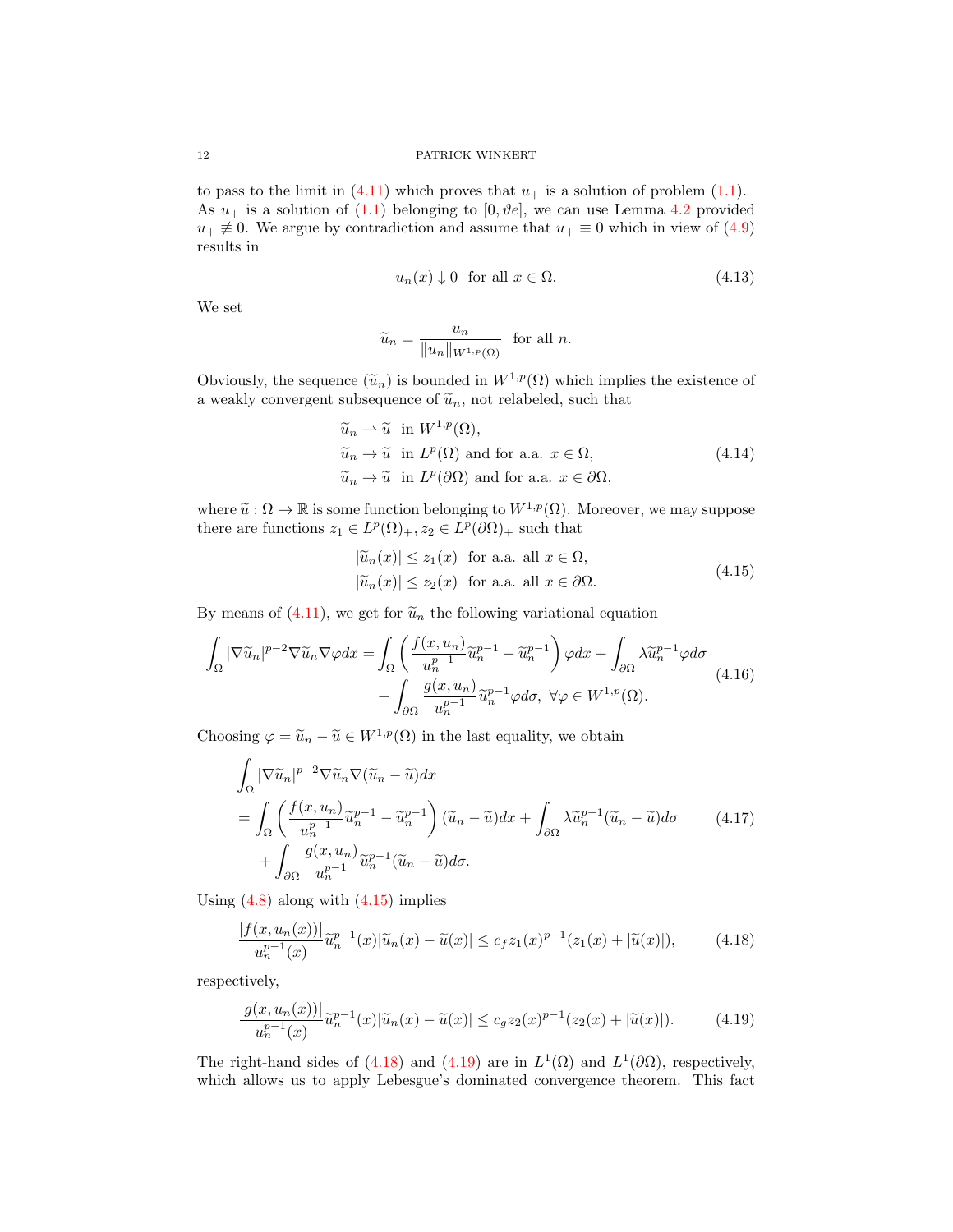and the convergence properties in [\(4.14\)](#page-11-3) show

$$
\lim_{n \to \infty} \int_{\Omega} \frac{f(x, u_n)}{u_n^{p-1}} \tilde{u}_n^{p-1} (\tilde{u}_n - \tilde{u}) dx = 0,
$$
\n
$$
\lim_{n \to \infty} \int_{\partial \Omega} \frac{g(x, u_n)}{u_n^{p-1}} \tilde{u}_n^{p-1} (\tilde{u}_n - \tilde{u}) d\sigma = 0.
$$
\n(4.20)

From  $(4.14)$ ,  $(4.17)$ ,  $(4.20)$  we conclude

$$
\limsup_{n \to \infty} \int_{\Omega} |\nabla \widetilde{u}_n|^{p-2} \nabla \widetilde{u}_n \nabla (\widetilde{u}_n - \widetilde{u}) dx = 0.
$$

Taking into account the  $(S_+)$ -property of  $-\Delta_p$  with respect to  $W^{1,p}(\Omega)$ , we have

<span id="page-12-2"></span><span id="page-12-1"></span><span id="page-12-0"></span>
$$
\widetilde{u}_n \to \widetilde{u} \quad \text{in } W^{1,p}(\Omega). \tag{4.21}
$$

Notice that  $\|\tilde{u}\|_{W^{1,p}(\Omega)} = 1$ . The statements in [\(4.13\)](#page-11-5), [\(4.21\)](#page-12-1) and [\(4.16\)](#page-11-6) yield along with the conditions  $(f1), (g1)$ 

$$
\int_{\Omega} |\nabla \widetilde{u}|^{p-2} \nabla \widetilde{u} \nabla \varphi dx = -\int_{\Omega} \widetilde{u}^{p-1} \varphi dx + \int_{\partial \Omega} \lambda \widetilde{u}^{p-1} \varphi d\sigma, \quad \forall \varphi \in W^{1,p}(\Omega). \tag{4.22}
$$

Due to  $\tilde{u} \neq 0$ , the equation [\(4.22\)](#page-12-2) is the Steklov eigenvalue problem in [\(2.1\)](#page-3-0), where  $\tilde{u} \geq 0$  is the eigenfunction corresponding to the eigenvalue  $\lambda > \lambda_1$ . The fact that  $\tilde{u} \geq 0$  is nonnegative in  $\Omega$  yields a contradiction to the results of Martínez et al. in [\[47,](#page-30-9) Lemma 2.4] because  $\tilde{u}$  must change sign on  $\partial\Omega$ . Thus,  $u_+\not\equiv 0$  and we obtain by applying Lemma [4.2](#page-9-3) that  $u_+ \in \text{int}(C^1(\overline{\Omega})_+).$ 

Now we need to show that  $u_+$  is the smallest positive solution of [\(1.1\)](#page-0-0) within [0,  $\vartheta e$ ]. Let  $u \in W^{1,p}(\Omega)$  be a positive solution of  $(1.1)$  $(1.1)$  lying in the order interval  $[0, \vartheta e]$ . Lemma [4.2](#page-9-3) implies  $u \in \text{int}(C^1(\overline{\Omega})_+)$ . Then there exists an integer *n* sufficiently large such that  $u \in [\frac{1}{n}\varphi_1, \vartheta e]$ . Since  $u_n$  is the smallest solution of  $(1.1)$  in  $[\frac{1}{n}\varphi_1, \vartheta e]$ , one gets  $u_n \leq u$ . This yields by passing to the limit  $u_+ \leq u$ . Hence,  $u_+$  must be the smallest positive solution of  $(1.1)$ . In similar way one proves the existence of the greatest negative solution of  $(1.1)$  within  $[-\vartheta e, 0]$ . This completes the proof of the theorem.  $\hfill \square$ 

# 5. Variational characterization of extremal solutions

Theorem [4.3](#page-9-0) implies the existence of extremal positive and negative solutions of [\(1.1\)](#page-0-0) for all  $\lambda > \lambda_1$  denoted by  $u_+ = u_+(\lambda) \in \text{int}(C^1(\overline{\Omega})_+)$  and  $u_- = u_-(\lambda) \in$  $-\operatorname{int}(C^1(\overline{\Omega})_+)$ , respectively. Now, we introduce truncation functions  $T_+, T_-, T_0$ :  $\Omega \times \mathbb{R} \to \mathbb{R}$  and  $T_+^{\partial\Omega}, T_-^{\partial\Omega}, T_0^{\partial\Omega} : \partial\Omega \times \mathbb{R} \to \mathbb{R}$  as follows:ss

$$
T_{+}(x,s) = \begin{cases} 0 & \text{if } s \le 0 \\ s & \text{if } 0 < s < u_{+}(x) \\ u_{+}(x) & \text{if } s \ge u_{+}(x) \end{cases}, \quad T_{+}^{\partial\Omega}(x,s) = \begin{cases} 0 & \text{if } s \le 0 \\ s & \text{if } 0 < s < u_{+}(x) \\ u_{+}(x) & \text{if } s \ge u_{+}(x) \end{cases}
$$

$$
T_{-}(x,s) = \begin{cases} u_{-}(x) & \text{if } s \le u_{-}(x) \\ s & \text{if } u_{-}(x) < s < 0 \\ 0 & \text{if } s \ge 0 \end{cases}, \quad T_{-}^{\partial\Omega}(x,s) = \begin{cases} u_{-}(x) & \text{if } s \le u_{-}(x) \\ s & \text{if } u_{-}(x) < s < 0 \\ 0 & \text{if } s \ge 0 \end{cases}
$$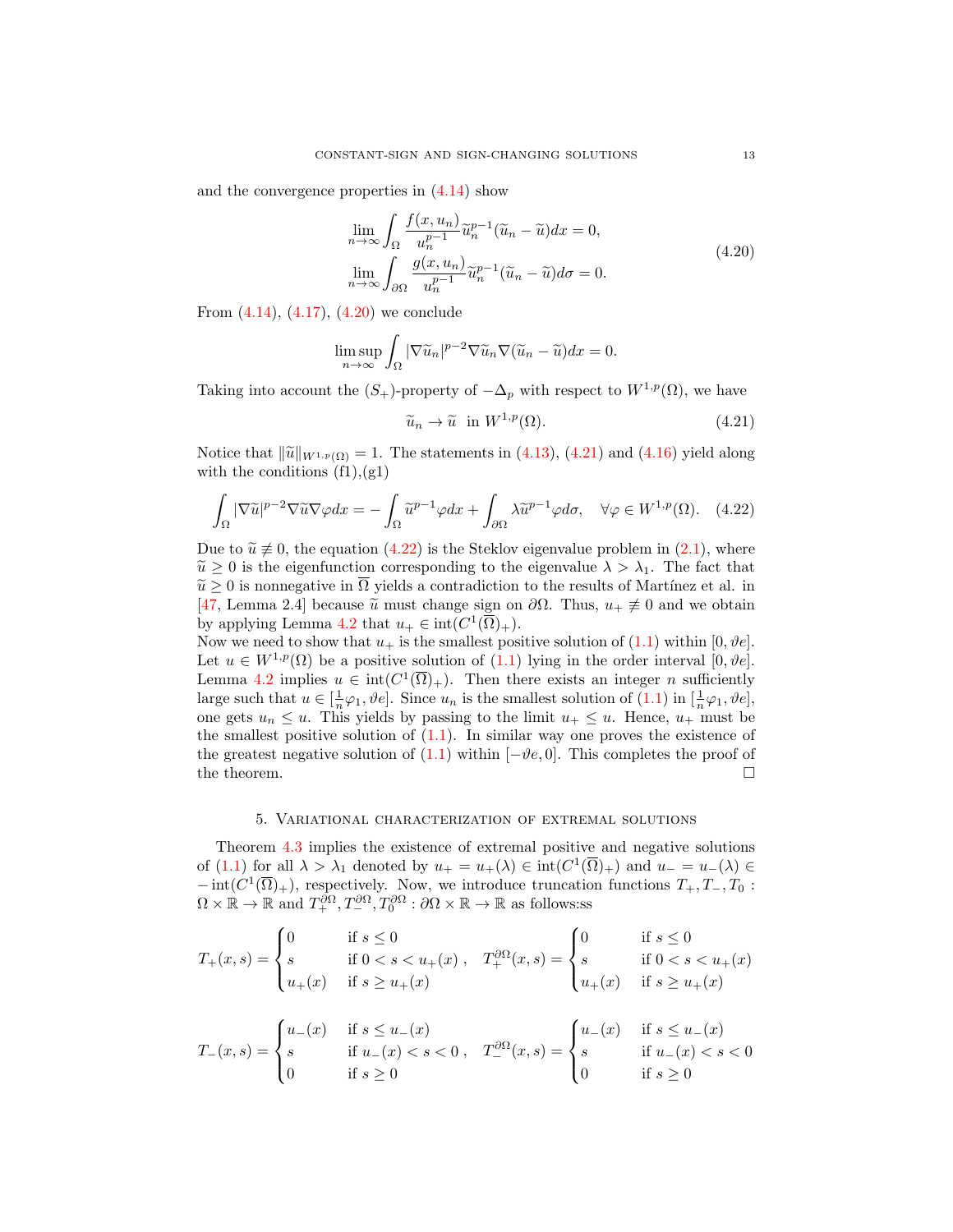$$
T_0(x,s) = \begin{cases} u_-(x) \text{ if } s \le u_-(x) \\ s & \text{ if } u_-(x) < s < u_+(x) \\ u_+(x) \text{ if } s \ge u_+(x) \end{cases}, T_0^{\partial\Omega}(x,s) = \begin{cases} u_-(x) \text{ if } s \le u_-(x) \\ s & \text{ if } u_-(x) < s < u_+(x) \\ u_+(x) \text{ if } s \ge u_+(x) \end{cases}
$$

For  $u \in W^{1,p}(\Omega)$  the truncation operators on  $\partial\Omega$  apply to the corresponding traces  $\tau(u)$ . We just write for simplification  $T_+^{\partial\Omega}(x,u), T_+^{\partial\Omega}(x,u), T_+^{\partial\Omega}(x,u)$  without  $\tau$ . Furthermore, the truncation operators are continuous and uniformly bounded on R and they are Lipschitz continuous with respect to the second argument (see, e.g. [\[40\]](#page-30-14)). By means of these truncations, we define the following associated functionals given by

<span id="page-13-0"></span>
$$
E_{+}(u) = \frac{1}{p} [\|\nabla u\|_{L^{p}(\Omega)}^{p} + \|u\|_{L^{p}(\Omega)}^{p}] - \int_{\Omega} \int_{0}^{u(x)} f(x, T_{+}(x, s) ds dx
$$
  

$$
- \int_{\partial \Omega} \int_{0}^{u(x)} [\lambda T_{+}^{\partial \Omega}(x, s)^{p-1} + g(x, T_{+}^{\partial \Omega}(x, s))] ds d\sigma,
$$
(5.1)

$$
E_{-}(u) = \frac{1}{p} [\|\nabla u\|_{L^{p}(\Omega)}^{p} + \|u\|_{L^{p}(\Omega)}^{p}] - \int_{\Omega} \int_{0}^{u(x)} f(x, T_{-}(x, s) ds dx
$$
  

$$
- \int_{\partial \Omega} \int_{0}^{u(x)} [\lambda |T_{-}^{\partial \Omega}(x, s)|^{p-2} T_{-}^{\partial \Omega}(x, s) + g(x, T_{-}^{\partial \Omega}(x, s))] ds d\sigma,
$$
  

$$
E_{0}(u) = \frac{1}{p} [\|\nabla u\|_{L^{p}(\Omega)}^{p} + \|u\|_{L^{p}(\Omega)}^{p}] - \int_{\Omega} \int_{0}^{u(x)} f(x, T_{0}(x, s) ds dx
$$

$$
-\int_{\partial\Omega} \int_0^{u(x)} \left[\lambda |T_0^{\partial\Omega}(x,s)|^{p-2} T_0^{\partial\Omega}(x,s) + g(x,T_0^{\partial\Omega}(x,s))\right] ds d\sigma,
$$

which are well-defined and belong to  $C^1(W^{1,p}(\Omega))$ . Due to the truncations, one can easily show that these functionals are coercive and weakly lower semicontinuous which implies that their global minimizers exist.

<span id="page-13-2"></span>**Lemma 5.1.** Let  $u_+$  and  $u_-$  be the extremal constant-sign solutions of [\(1.1\)](#page-0-0). Then the following holds:

- (i) A critical point  $v \in W^{1,p}(\Omega)$  of  $E_+$  is a (nonnegative) solution of [\(1.1\)](#page-0-0) satisfying  $0 \le v \le u_+$ .
- (ii) A critical point  $v \in W^{1,p}(\Omega)$  of  $E_$  is a (nonpositive) solution of [\(1.1\)](#page-0-0) satisfying  $u_-\leq v\leq 0$ .
- (iii) A critical point  $v \in W^{1,p}(\Omega)$  of  $E_0$  is a solution of [\(1.1\)](#page-0-0) satisfying  $u_{-} \leq$  $v \leq u_+$ .

*Proof.* Let v be a critical point of  $E_+$ , that is,  $E'_+(v) = 0$ . In view of [\(5.1\)](#page-13-0) we obtain

<span id="page-13-1"></span>
$$
\int_{\Omega} |\nabla v|^{p-2} \nabla v \nabla \varphi dx
$$
\n
$$
= \int_{\Omega} [f(x, T_+(x, v)) - |v|^{p-2} v] \varphi dx
$$
\n
$$
+ \int_{\partial \Omega} [\lambda T_+^{\partial \Omega} (x, v)^{p-1} + g(x, T_+^{\partial \Omega} (x, v))] \varphi d\sigma, \quad \forall \varphi \in W^{1, p}(\Omega).
$$
\n(5.2)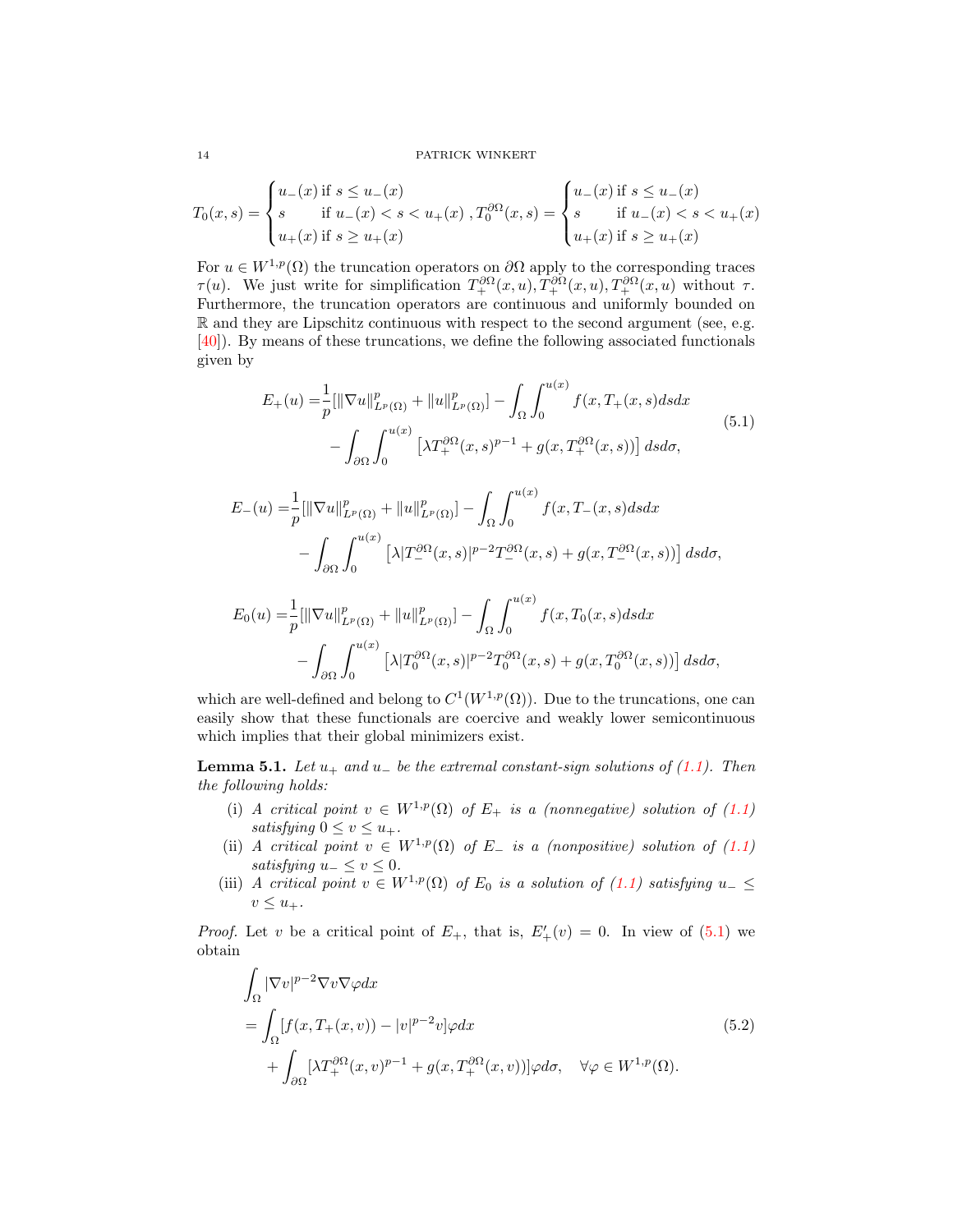Since  $u_+$  is a positive solution of  $(1.1)$  we have by using Definition [3.3](#page-6-2)

$$
\int_{\Omega} |\nabla u_{+}|^{p-2} \nabla u_{+} \nabla \varphi dx = \int_{\Omega} [f(x, u_{+}) - u_{+}^{p-1}] \varphi dx \n+ \int_{\partial \Omega} [\lambda u_{+}^{p-1} + g(x, u_{+})] \varphi d\sigma, \quad \forall \varphi \in W^{1, p}(\Omega).
$$
\n(5.3)

Choosing  $\varphi = (v - u_+)^\dagger \in W^{1,p}(\Omega)$  in [\(5.3\)](#page-14-1) and [\(5.2\)](#page-13-1) and subtracting (5.3) from [\(5.2\)](#page-13-1) results in

$$
\int_{\Omega} [|\nabla v|^{p-2} \nabla v - |\nabla u_+|^{p-2} \nabla u_+|\nabla (v - u_+)^+ dx + \int_{\Omega} [|v|^{p-2} v - u_+^{p-1}] (v - u_+)^+ dx
$$
  
\n
$$
= \int_{\Omega} [f(x, T_+(x, v)) - f(x, u_+)] (v - u_+)^+ dx
$$
  
\n
$$
+ \int_{\partial \Omega} [\lambda T_+^{\partial \Omega} (x, v)^{p-1} - \lambda u_+^{p-1} + g(x, T_+^{\partial \Omega} (x, v)) - g(x, u_+)] (v - u_+)^+ d\sigma
$$
  
\n
$$
= 0,
$$

by the definition of  $T_+$  and  $T_+^{\partial\Omega}$ , respectively. We obtain for  $v > u_+$ 

<span id="page-14-1"></span>
$$
0 = \int_{\Omega} [|\nabla v|^{p-2} \nabla v - |\nabla u_+|^{p-2} \nabla u_+] \nabla (v - u_+)^+ dx
$$

$$
+ \int_{\Omega} [|v|^{p-2} v - u_+^{p-1}] (v - u_+)^+ dx > 0,
$$

which is a contradiction. This implies  $(v - u_+)^+ = 0$ , and thus,  $v \leq u_+$ . Taking  $\varphi = v^- = \max(-v, 0)$  in [\(5.2\)](#page-13-1) yields

$$
\int_{\{x: v(x)<0\}} |\nabla v|^p dx + \int_{\{x: v(x)<0\}} |v|^p dx = 0,
$$

consequently,  $||v^-||^p_{W^{1,p}(\Omega)} = 0$  and equivalently  $v^- = 0$ , that is,  $v \ge 0$ . By the definition of the truncation operators we see at once that  $T_+(x,v) = v, T_+^{\partial\Omega}(x,v) =$ v and therefore, v is a solution of [\(1.1\)](#page-0-0) satisfying  $0 \le v \le u_+$ . The statements in (ii) and (iii) can be shown in a similar way.  $\Box$ 

The next result matches  $C^1(\overline{\Omega})$  and  $W^{1,p}(\Omega)$ -local minimizers for a large class of  $C^1$ -functionals. We will show that every local  $C^1$ -minimizer of  $E_0$  is a local  $W^{1,p}(\Omega)$ -minimizer of  $E_0$ . This result was first proven for the Dirichlet problem by Brezis and Nirenberg  $[8]$  when  $p = 2$  and was extended by García Azorero et al. in [\[37\]](#page-30-15) for  $p \neq 2$  (see also [\[39\]](#page-30-16) when  $p > 2$ ). For the zero Neumann problem we refer to the recent results of Motreanu et al. in [\[51\]](#page-30-17) for  $1 < p < \infty$ . In the case of nonsmooth functionals the authors in [\[53\]](#page-30-18) and [\[7\]](#page-28-8) proved the same result for the Dirichlet problem and the zero Neumann problem when  $p \geq 2$ . We give the proof for the nonlinear nonzero Neumann problem for any  $1 < p < \infty$ .

<span id="page-14-0"></span>**Proposition 5.2.** If  $z_0 \in W^{1,p}(\Omega)$  is a local  $C^1(\overline{\Omega})$ -minimizer of  $E_0$ , meaning that there exists  $r_1 > 0$  such that

$$
E_0(z_0) \le E_0(z_0 + h) \quad \text{for all } h \in C^1(\overline{\Omega}) \text{ with } ||h||_{C^1(\overline{\Omega})} \le r_1,
$$

then  $z_0$  is a local minimizer of  $E_0$  in  $W^{1,p}(\Omega)$ , meaning that there exists  $r_2 > 0$ such that

$$
E_0(z_0) \le E_0(z_0 + h)
$$
 for all  $h \in W^{1,p}(\Omega)$  with  $||h||_{W^{1,p}(\Omega)} \le r_2$ .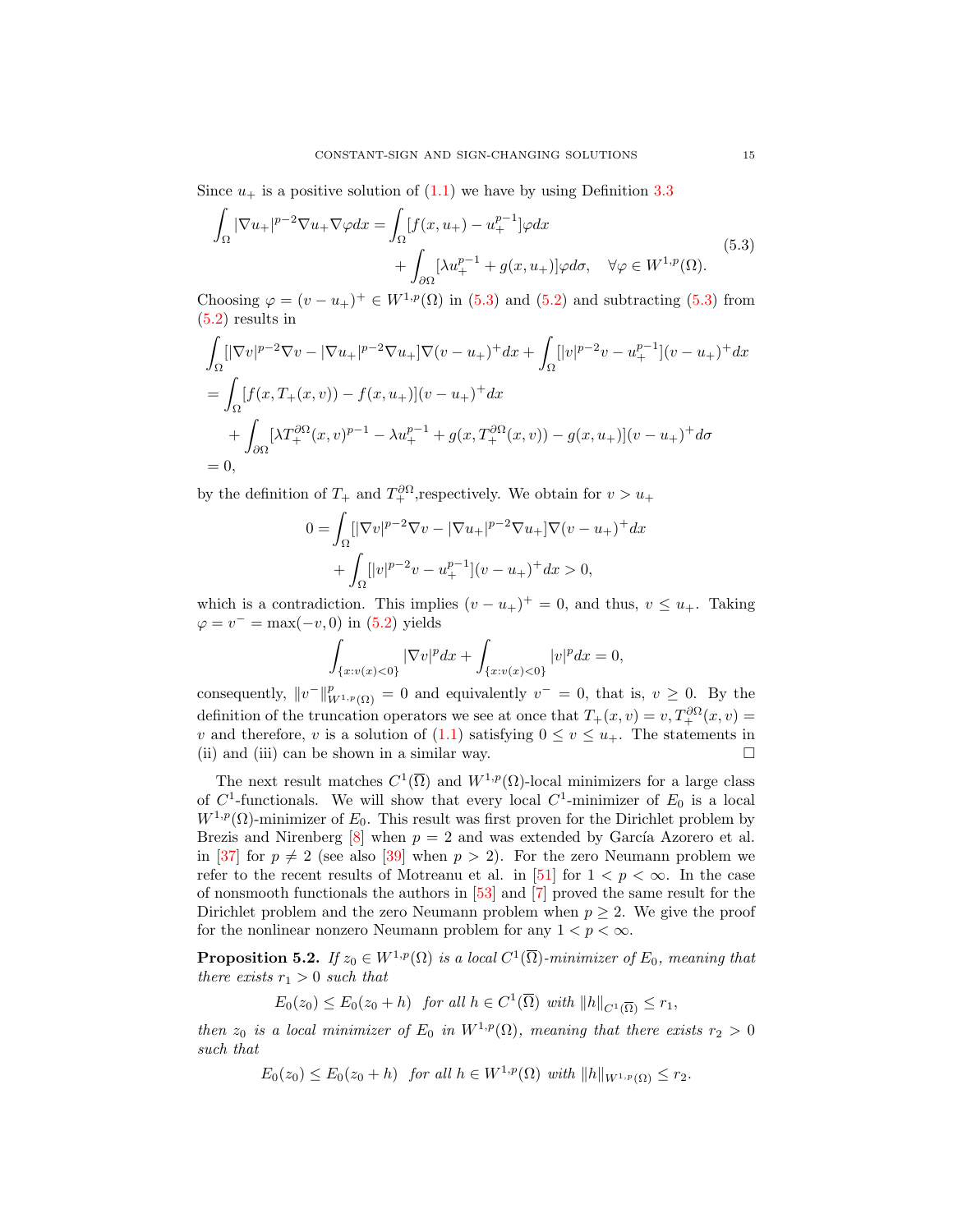*Proof.* Let  $h \in C^1(\overline{\Omega})$ . If  $\beta > 0$  is small, we have

$$
0 \leq \frac{E_0(z_0 + \beta h) - E_0(z_0)}{\beta},
$$

meaning that the directional derivative of  $E_0$  at  $z_0$  in direction h satisfies

$$
0 \le E'_0(z_0; h) \text{ for all } h \in C^1(\overline{\Omega}).
$$

We recall that  $h \mapsto E'_0(z_0; h)$  is continuous on  $W^{1,p}(\Omega)$  and the density of  $C^1(\overline{\Omega})$ in  $W^{1,p}(\Omega)$  results in

$$
0 \le E'_0(z_0; h) \text{ for all } h \in W^{1,p}(\Omega).
$$

Therefore, setting  $-h$  instead of h, we get

<span id="page-15-0"></span>
$$
0=E_0'(z_0),
$$

which yields

$$
0 = \int_{\Omega} |\nabla z_0|^{p-2} \nabla z_0 \nabla \varphi dx - \int_{\Omega} (f(x, z_0) - |z_0|^{p-2} z_0) \varphi dx - \int_{\partial \Omega} \lambda |z_0|^{p-2} z_0 \varphi d\sigma - \int_{\partial \Omega} g(x, z_0) \varphi d\sigma, \ \forall \varphi \in W^{1, p}(\Omega).
$$
 (5.4)

By means of Lemma [5.1,](#page-13-2) we obtain  $u_-\leq z_0\leq u_+$  and thus,  $z_0\in L^{\infty}(\Omega)$ . As before, via the regularity results of Lieberman  $[45]$  and Vázguez  $[64]$ , it follows that  $z_0 \in \text{int}(C^1(\overline{\Omega}))$  (cf. Lemma [4.2\)](#page-9-3). Let us assume the proposition is not valid. The functional  $E_0: W^{1,p}(\Omega) \to \mathbb{R}$  is weakly sequentially lower semicontinuous and the set  $\overline{B}_{\varepsilon} = \{y \in W^{1,p}(\Omega) : ||y||_{W^{1,p}(\Omega)} \leq \varepsilon\}$  is weakly compact in  $W^{1,p}(\Omega)$ . Thus, for any  $\varepsilon > 0$  we can find  $y_{\varepsilon} \in \overline{B}_{\varepsilon}$  such that

$$
E_0(z_0 + y_\varepsilon) = \min\{E_0(z_0 + y) : y \in \overline{B}_\varepsilon)\} < E_0(z_0). \tag{5.5}
$$

Obviously,  $y_\varepsilon$  is a solution of the following minimum-problem:

$$
\begin{cases} \min E_0(z_0 + y) \\ y \in \overline{B}_{\varepsilon}, g_{\varepsilon}(y) := \frac{1}{p} (\|y\|_{W^{1,p}(\Omega)}^p - \varepsilon^p) \leq 0. \end{cases}
$$

Applying the Lagrange multiplier rule (see, e.g., [\[46\]](#page-30-19) or [\[14\]](#page-29-19)) yields the existence of a multiplier  $\lambda_{\varepsilon} > 0$  such that

<span id="page-15-2"></span><span id="page-15-1"></span>
$$
E'_0(z_0 + y_{\varepsilon}) + \lambda_{\varepsilon} g'_{\varepsilon}(y_{\varepsilon}) = 0,
$$

which results in

$$
\int_{\Omega} |\nabla(z_0 + y_{\varepsilon})|^{p-2} \nabla(z_0 + y_{\varepsilon}) \nabla \varphi dx
$$
\n
$$
- \int_{\Omega} (f(x, T_0(x, z_0 + y_{\varepsilon})) - |z_0 + y_{\varepsilon}|^{p-2} (z_0 + y_{\varepsilon})) \varphi dx
$$
\n
$$
- \int_{\partial \Omega} (\lambda |T_0^{\partial \Omega}(x, z_0 + y_{\varepsilon})|^{p-2} T_0^{\partial \Omega}(x, z_0 + y_{\varepsilon}) + g(x, T_0^{\partial \Omega}(x, z_0 + y_{\varepsilon}))) \varphi d\sigma
$$
\n
$$
+ \lambda_{\varepsilon} \int_{\Omega} |\nabla y_{\varepsilon}|^{p-2} \nabla y_{\varepsilon} \nabla \varphi dx + \lambda_{\varepsilon} \int_{\Omega} |y_{\varepsilon}|^{p-2} y_{\varepsilon} \varphi dx = 0,
$$
\n(5.6)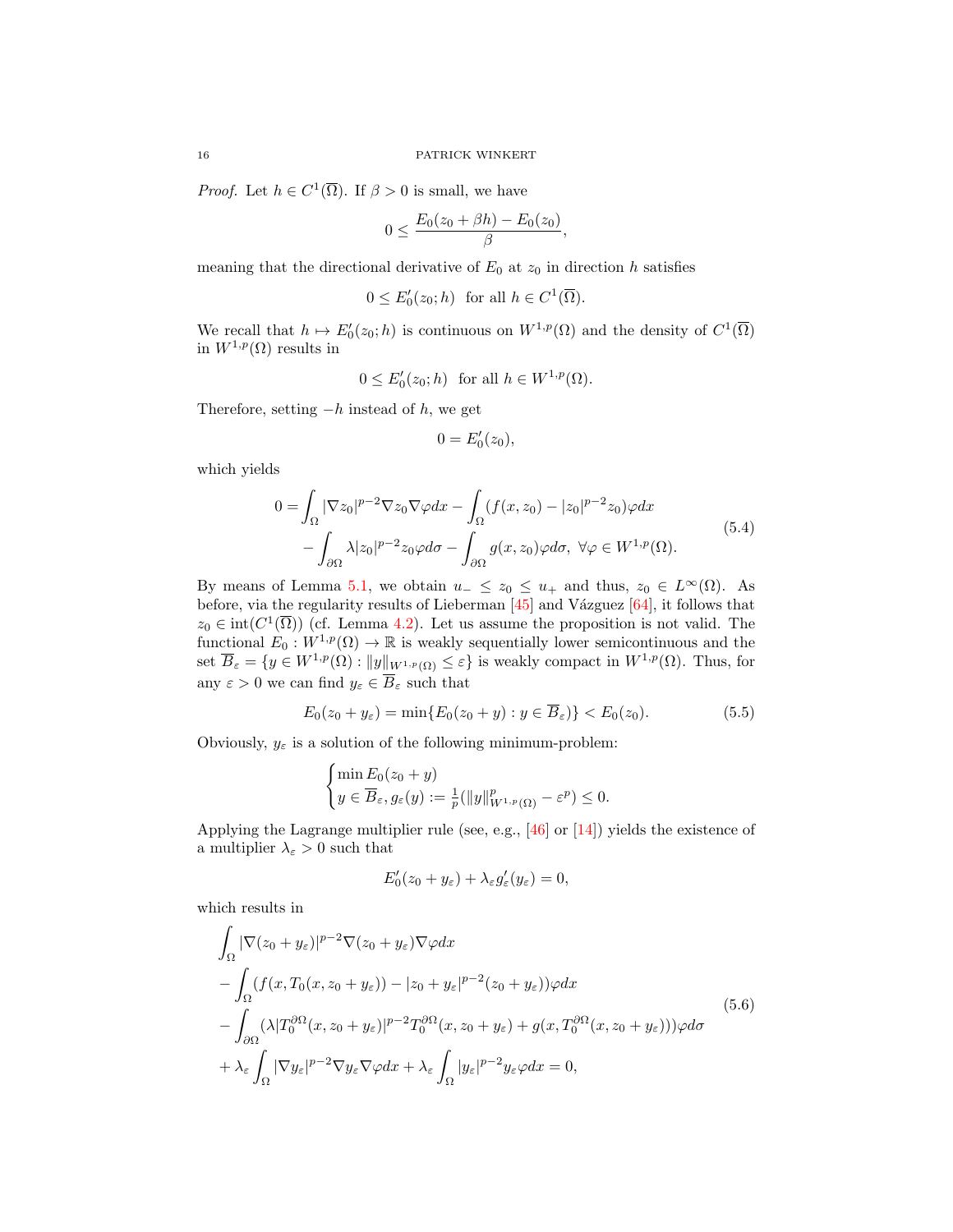for all  $\varphi \in W^{1,p}(\Omega)$ . Notice that  $\lambda_{\varepsilon}$  cannot be zero since the constraints guarantee that  $y_{\varepsilon}$  belongs to  $\overline{B}_{\varepsilon}$ . Let  $0 < \lambda_{\varepsilon} \leq 1$  for all  $\varepsilon \in (0,1]$ . We multiply  $(5.4)$  by  $\lambda_{\varepsilon}$ , set  $v_{\varepsilon} = z_0 + y_{\varepsilon}$  in [\(5.6\)](#page-15-1), and add these new equations. One obtains

<span id="page-16-1"></span>
$$
\int_{\Omega} |\nabla v_{\varepsilon}|^{p-2} \nabla v_{\varepsilon} \nabla \varphi dx + \lambda_{\varepsilon} \int_{\Omega} |\nabla z_{0}|^{p-2} \nabla z_{0} \nabla \varphi dx \n+ \lambda_{\varepsilon} \int_{\Omega} |\nabla (v_{\varepsilon} - z_{0})|^{p-2} \nabla (v_{\varepsilon} - z_{0}) \nabla \varphi dx \n= \int_{\Omega} (\lambda_{\varepsilon} f(x, z_{0}) + f(x, T_{0}(x, v_{\varepsilon}))) \varphi dx \n- \int_{\Omega} (\lambda_{\varepsilon} |z_{0}|^{p-2} z_{0} + |v_{\varepsilon}|^{p-2} v_{\varepsilon} + \lambda_{\varepsilon} |v_{\varepsilon} - z_{0}|^{p-2} (v_{\varepsilon} - z_{0})) \varphi dx \n+ \int_{\partial \Omega} \lambda (\lambda_{\varepsilon} |z_{0}|^{p-2} z_{0} + |T_{0}^{\partial \Omega} (x, v_{\varepsilon})|^{p-2} T_{0}^{\partial \Omega} (x, v_{\varepsilon})) \varphi d\sigma \n+ \int_{\partial \Omega} (\lambda_{\varepsilon} g(x, z_{0}) + g(x, T_{0}^{\partial \Omega} (x, v_{\varepsilon}))) \varphi d\sigma.
$$
\n(5.7)

Now, we introduce the maps  $\mathcal{A}_{\varepsilon}: \Omega \times \mathbb{R}^N \to \mathbb{R}^N$ ,  $\mathcal{B}_{\varepsilon}: \Omega \times \mathbb{R} \to \mathbb{R}$  and  $\Phi_{\varepsilon}: \partial \Omega \times \mathbb{R} \to$ R defined by

$$
\mathcal{A}_{\varepsilon}(x,\xi) = |\xi|^{p-2}\xi + \lambda_{\varepsilon}|H|^{p-2}H + \lambda_{\varepsilon}|\xi - H|^{p-2}(\xi - H) \n- \mathcal{B}_{\varepsilon}(x,\psi) = \lambda_{\varepsilon}f(x,z_0) + f(x,T_0(x,\psi)) \n- (\lambda_{\varepsilon}|z_0|^{p-2}z_0 + |\psi|^{p-2}\psi + \lambda_{\varepsilon}|\psi - z_0|^{p-2}(\psi - z_0)) \n\Phi_{\varepsilon}(x,\psi) = \lambda(\lambda_{\varepsilon}|z_0|^{p-2}z_0 + |T_0^{\partial\Omega}(x,\psi)|^{p-2}T_0^{\partial\Omega}(x,\psi)) \n+ \lambda_{\varepsilon}g(x,z_0) + g(x,T_0^{\partial\Omega}(x,\psi)),
$$

where  $H(x) = \nabla z_0(x)$  and  $H \in (C^{\alpha}(\overline{\Omega}))^N$  for some  $\alpha \in (0,1]$ . Apparently, the operator  $\mathcal{A}_{\varepsilon}(x,\xi)$  belongs to  $C(\overline{\Omega}\times\mathbb{R}^N,\mathbb{R}^N)$ . For  $x\in\Omega$  we have

$$
(\mathcal{A}_{\varepsilon}(x,\xi),\xi)_{\mathbb{R}^N}
$$
  
=  $||\xi||^p + \lambda_{\varepsilon}(|\xi - H|^{p-2}(\xi - H) - | - H|^{p-2}(-H), \xi - H - (-H))_{\mathbb{R}^N}$  (5.8)  
 $\ge ||\xi||^p$  for all  $\xi \in \mathbb{R}^N$ ,

where  $(\cdot, \cdot)_{\mathbb{R}^N}$  stands for the inner product in  $\mathbb{R}^N$ . [\(5.8\)](#page-16-0) shows that  $\mathcal{A}_{\varepsilon}$  satisfies a strong ellipticity condition. Hence, the equation in [\(5.7\)](#page-16-1) is the weak formulation of the elliptic Neumann problem

<span id="page-16-0"></span>
$$
-\operatorname{div} \mathcal{A}_{\varepsilon}(x, \nabla v_{\varepsilon}) + \mathcal{B}_{\varepsilon}(x, v_{\varepsilon}) = 0 \qquad \text{in } \Omega,
$$

$$
\frac{\partial v_{\varepsilon}}{\partial \nu} = \Phi_{\varepsilon}(x, v_{\varepsilon}) \qquad \text{on } \partial \Omega,
$$

where  $\frac{\partial v_{\varepsilon}}{\partial \nu}$  denotes the conormal derivative of  $v_{\varepsilon}$ . To prove the L<sup>∞</sup>-regularity of  $v_{\varepsilon}$ , we will use the Moser iteration technique (see e.g. [\[23\]](#page-29-20),[\[24\]](#page-29-21),[\[25\]](#page-29-22), [\[26\]](#page-29-16), [\[43\]](#page-30-10)). It suffices to consider the proof in case  $1 \leq p \leq N$ , otherwise we would be done. First we are going to show that  $v_{\varepsilon}^+ = \max\{v_{\varepsilon}, 0\}$  belongs to  $L^{\infty}(\Omega)$ . For  $M > 0$ we define  $v_M(x) = \min\{v_{\varepsilon}^+(x), M\}$ . Letting  $K(t) = t$  if  $t \leq M$  and  $K(t) = M$ if  $t > M$ , it follows by [\[43,](#page-30-10) Theorem B.3] that  $K \circ v_{\varepsilon}^+ = v_{M} \in W^{1,p}(\Omega)$  and hence  $v_M \in W^{1,p}(\Omega) \cap L^{\infty}(\Omega)$ . For real  $k \geq 0$  we choose  $\varphi = v_M^{kp+1}$ , then  $\nabla \varphi =$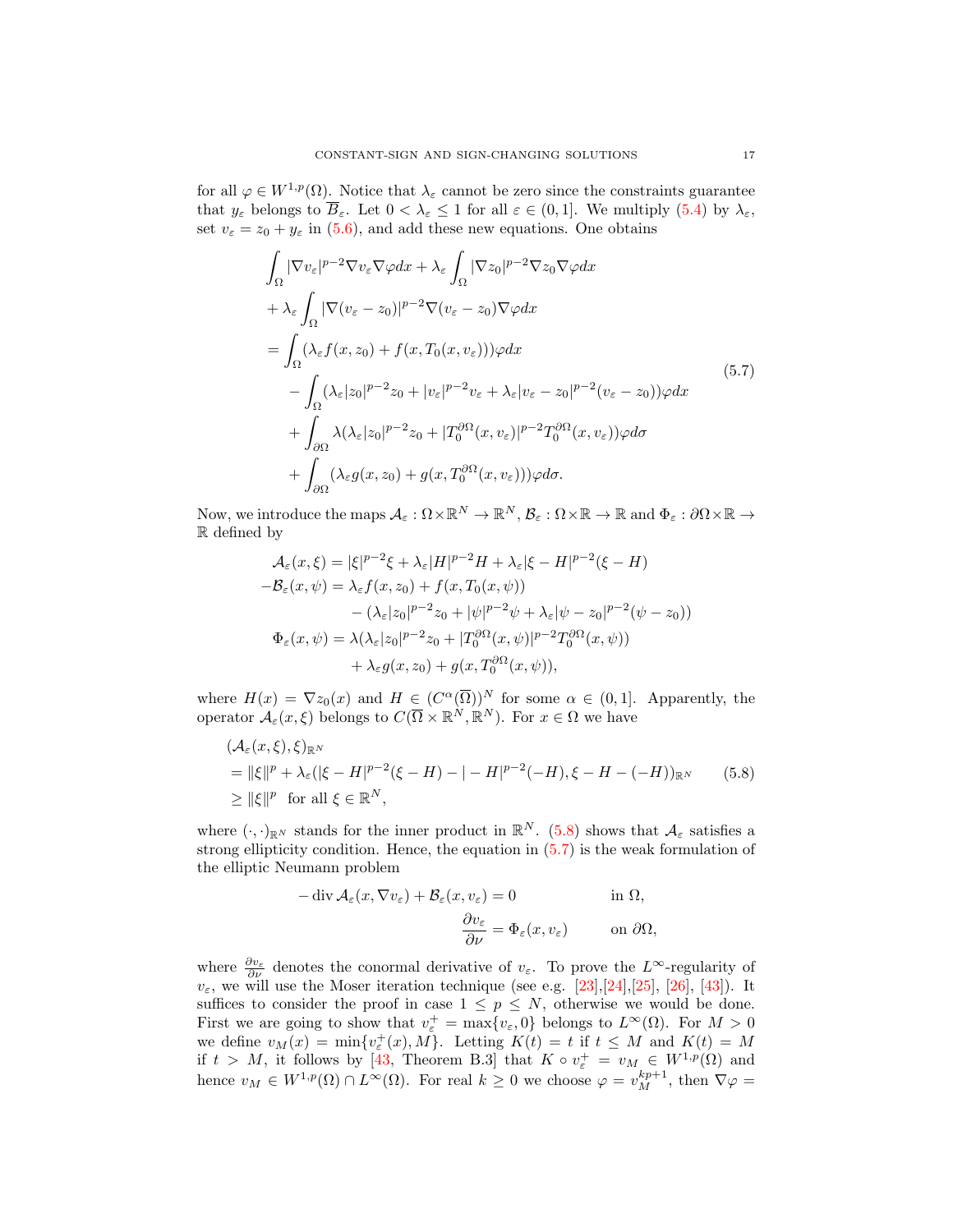$(kp+1)v_M^{kp}\nabla v_M$  and  $\varphi \in W^{1,p}(\Omega) \cap L^{\infty}(\Omega)$ . Notice that  $v_{\varepsilon}(x) \leq 0$  implies directly  $v_M(x) = 0$ . Testing [\(5.7\)](#page-16-1) with  $\varphi = v_M^{kp+1}$ , one gets

<span id="page-17-0"></span>
$$
(kp+1)\int_{\Omega} |\nabla v_{\varepsilon}^{+}|^{p-2} \nabla v_{\varepsilon}^{+} \nabla v_{M} v_{M}^{kp} dx + \int_{\Omega} |v_{\varepsilon}^{+}|^{p-2} v_{\varepsilon}^{+} v_{M}^{kp+1} dx \n+ \lambda_{\varepsilon} (kp+1)\int_{\Omega} \left[ |\nabla (v_{\varepsilon}^{+} - z_{0})|^{p-2} \nabla (v_{\varepsilon}^{+} - z_{0}) - |- \nabla z_{0}|^{p-2} (-\nabla z_{0}) \right] \n\times (\nabla v_{M} - \nabla z_{0} - (-\nabla z_{0})) v_{M}^{kp} dx \n= \int_{\Omega} (\lambda_{\varepsilon} f(x, z_{0}) + f(x, T_{0}(x, v_{\varepsilon}^{+}))) v_{M}^{kp+1} dx \n- \int_{\Omega} (\lambda_{\varepsilon} |z_{0}|^{p-2} z_{0} + \lambda_{\varepsilon} |v_{\varepsilon}^{+} - z_{0}|^{p-2} (v_{\varepsilon}^{+} - z_{0})) v_{M}^{kp+1} dx \n+ \int_{\partial \Omega} \lambda (\lambda_{\varepsilon} |z_{0}|^{p-2} z_{0} + |T_{0}^{\partial \Omega} (x, v_{\varepsilon}^{+})|^{p-2} T_{0}^{\partial \Omega} (x, v_{\varepsilon}^{+})) v_{M}^{kp+1} d\sigma \n+ \int_{\partial \Omega} (\lambda_{\varepsilon} g(x, z_{0}) + g(x, T_{0}^{\partial \Omega} (x, v_{\varepsilon}^{+}))) v_{M}^{kp+1} d\sigma.
$$
\n(5.9)

Since  $z_0 \in [u_-, u_+]$ ,  $\tau(z_0) \in [\tau(u_-), \tau(u_+)]$ ,  $T_0(x, v_{\varepsilon}) \in [u_-, u_+]$  and  $T_0^{\partial\Omega}(x, v_{\varepsilon}) \in$  $[\tau(u_-), \tau(u_+)]$  we get for the right-hand side of [\(5.9\)](#page-17-0) by using (f3) and (g3)

<span id="page-17-1"></span>
$$
(1) \int_{\Omega} (\lambda_{\varepsilon} f(x, z_{0}) + f(x, T_{0}(x, v_{\varepsilon}^{+}))) v_{M}^{kp+1} dx \le e_{1} \int_{\Omega} (v_{\varepsilon}^{+})^{kp+1} dx
$$
\n
$$
(2) - \int_{\Omega} (\lambda_{\varepsilon} |z_{0}|^{p-2} z_{0} + \lambda_{\varepsilon} |v_{\varepsilon}^{+} - z_{0}|^{p-2} (v_{\varepsilon}^{+} - z_{0})) v_{M}^{kp+1} dx
$$
\n
$$
\le e_{2} \int_{\Omega} |v_{\varepsilon}^{+}|^{p-1} (v_{\varepsilon}^{+})^{kp+1} dx + e_{3} \int_{\Omega} |z_{0}|^{p-1} (v_{\varepsilon}^{+})^{kp+1} dx
$$
\n
$$
\le \int_{\Omega} e_{2} (v_{\varepsilon}^{+})^{(k+1)p} dx + e_{4} \int_{\Omega} (v_{\varepsilon}^{+})^{kp+1} dx
$$
\n
$$
(3) \int_{\partial\Omega} \lambda (\lambda_{\varepsilon} |z_{0}|^{p-2} z_{0} + |T_{0}^{\partial\Omega}(x, v_{\varepsilon}^{+})|^{p-2} T_{0}^{\partial\Omega}(x, v_{\varepsilon}^{+})) ) v_{M}^{kp+1} d\sigma
$$
\n
$$
\le e_{5} \int_{\partial\Omega} (v_{\varepsilon}^{+})^{kp+1} d\sigma
$$
\n
$$
(4) \int_{\partial\Omega} (\lambda_{\varepsilon} g(x, z_{0}) + g(x, T_{0}^{\partial\Omega}(x, v_{\varepsilon}^{+})) ) v_{M}^{kp+1} d\sigma
$$
\n
$$
\le e_{6} \int_{\partial\Omega} (v_{\varepsilon}^{+})^{kp+1} d\sigma.
$$
\n(4)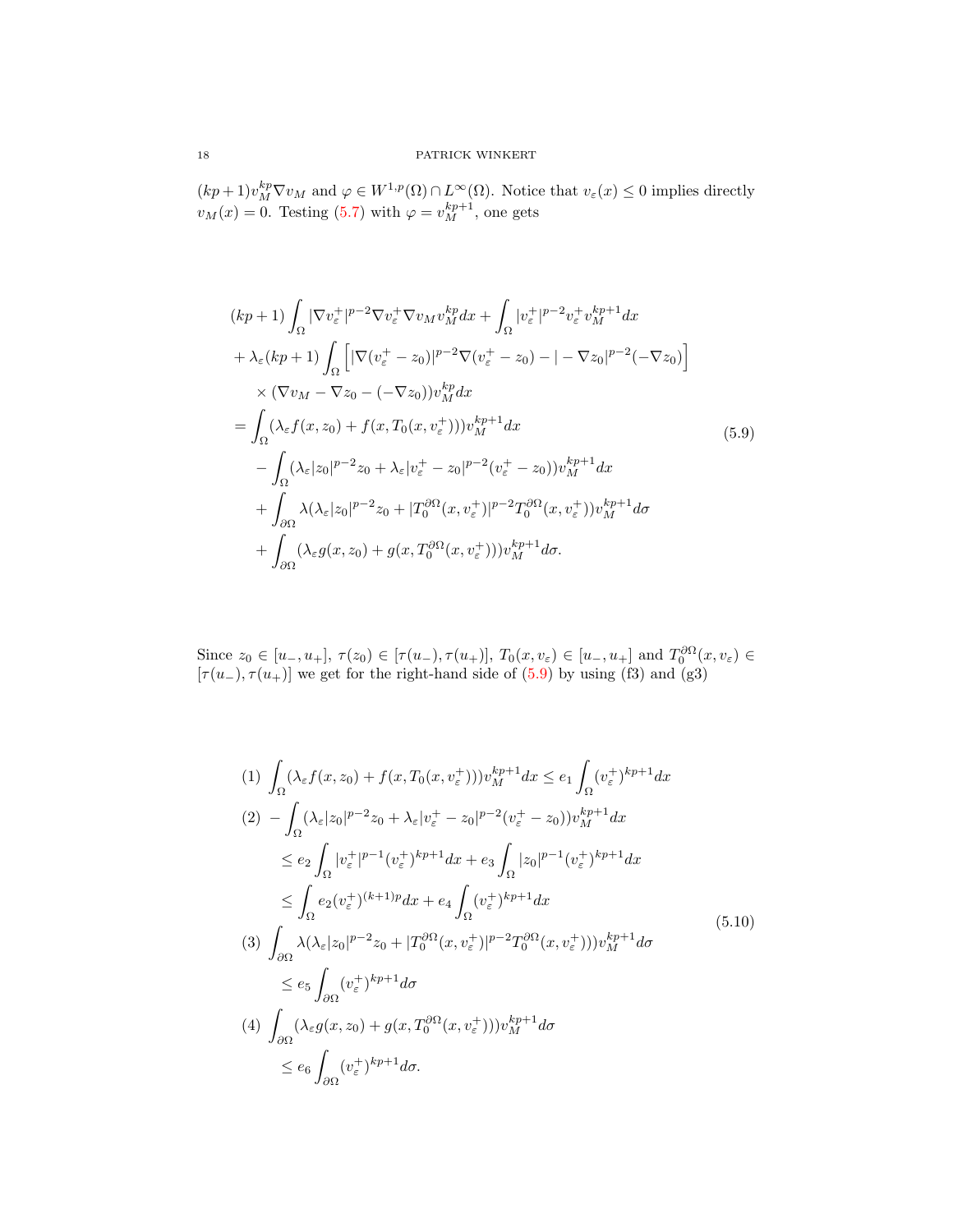The left-hand side of  $(5.9)$  can be estimated to obtain

$$
(kp+1)\int_{\Omega} |\nabla v_{\varepsilon}^{+}|^{p-2} \nabla v_{\varepsilon}^{+} \nabla v_{M} v_{M}^{kp} dx + \int_{\Omega} |v_{\varepsilon}^{+}|^{p-2} v_{\varepsilon}^{+} v_{M}^{kp+1} dx + \lambda_{\varepsilon} (kp+1)\int_{\Omega} \left[ |\nabla (v_{\varepsilon}^{+} - z_{0})|^{p-2} \nabla (v_{\varepsilon}^{+} - z_{0}) - |- \nabla z_{0}|^{p-2} (-\nabla z_{0}) \right] \times (\nabla v_{M} - \nabla z_{0} - (-\nabla z_{0})) v_{M}^{kp} dx \geq (kp+1)\int_{\Omega} |\nabla v_{M}|^{p} v_{M}^{kp} dx + \int_{\Omega} (v_{\varepsilon}^{+})^{p-1} v_{M}^{kp+1} dx \geq \frac{kp+1}{(k+1)^{p}} \left[ \int_{\Omega} |\nabla v_{M}^{k+1}|^{p} dx + \int_{\Omega} (v_{\varepsilon}^{+})^{p-1} v_{M}^{kp+1} dx \right].
$$
\n(5.11)

Using the Hölder inequality we see at once

$$
\int_{\Omega} 1 \cdot (v_{\varepsilon}^{+})^{kp+1} dx \leq |\Omega|^{\frac{p-1}{(k+1)p}} \left( \int_{\Omega} (v_{\varepsilon}^{+})^{(k+1)p} dx \right)^{\frac{kp+1}{(k+1)p}}, \tag{5.12}
$$

and analogously for the boundary integral

<span id="page-18-0"></span>
$$
\int_{\partial\Omega} 1 \cdot (v_{\varepsilon}^{+})^{kp+1} d\sigma \leq |\partial\Omega|^{\frac{p-1}{(k+1)p}} \left( \int_{\partial\Omega} (v_{\varepsilon}^{+})^{(k+1)p} d\sigma \right)^{\frac{kp+1}{(k+1)p}}.
$$
 (5.13)

Applying the estimates  $(5.10)$ – $(5.13)$  to  $(5.9)$  one gets

$$
\begin{split} &\frac{kp+1}{(k+1)^p}\left[\int_{\Omega}|\nabla v^{k+1}_M|^pdx+\int_{\Omega}(v^{+}_\varepsilon)^{p-1}v^{kp+1}_Mdx\right]\\ &\leq e_2\int_{\Omega}(v^{+}_\varepsilon)^{(k+1)p}dx+e_7\left(\int_{\Omega}(v^{+}_\varepsilon)^{(k+1)p}dx\right)^{\frac{kp+1}{(k+1)p}}+e_8\left(\int_{\partial\Omega}(v^{+}_\varepsilon)^{(k+1)p}d\sigma\right)^{\frac{kp+1}{(k+1)p}}. \end{split}
$$

We have  $\lim_{M\to\infty} v_M(x) = v_{\varepsilon}^+(x)$  for a.a.  $x \in \Omega$  and can apply Fatou's Lemma which results in

<span id="page-18-1"></span>
$$
\frac{kp+1}{(k+1)^p} \left[ \int_{\Omega} |\nabla (v_{\varepsilon}^+)^{k+1}|^p dx + \int_{\Omega} |(v_{\varepsilon}^+)^{k+1}|^p dx \right]
$$
  
\n
$$
\leq e_2 \int_{\Omega} (v_{\varepsilon}^+)^{(k+1)p} dx + e_7 \left( \int_{\Omega} (v_{\varepsilon}^+)^{(k+1)p} dx \right)^{\frac{kp+1}{(k+1)p}}
$$
  
\n
$$
+ e_8 \left( \int_{\partial \Omega} (v_{\varepsilon}^+)^{(k+1)p} d\sigma \right)^{\frac{kp+1}{(k+1)p}}.
$$
\n(5.14)

We have either

$$
\left(\int_{\Omega}(v_{\varepsilon}^{+})^{(k+1)p}dx\right)^{\frac{kp+1}{(k+1)p}} \leq 1 \quad \text{or} \quad \left(\int_{\Omega}(v_{\varepsilon}^{+})^{(k+1)p}dx\right)^{\frac{kp+1}{(k+1)p}} \leq \int_{\Omega}(v_{\varepsilon}^{+})^{(k+1)p}dx,
$$

respectively, either

$$
\left(\int_{\partial\Omega}(v_{\varepsilon}^{+})^{(k+1)p}d\sigma\right)^{\frac{kp+1}{(k+1)p}}\leq 1\quad\text{or}\quad\left(\int_{\partial\Omega}(v_{\varepsilon}^{+})^{(k+1)p}d\sigma\right)^{\frac{kp+1}{(k+1)p}}\leq \int_{\partial\Omega}(v_{\varepsilon}^{+})^{(k+1)p}d\sigma.
$$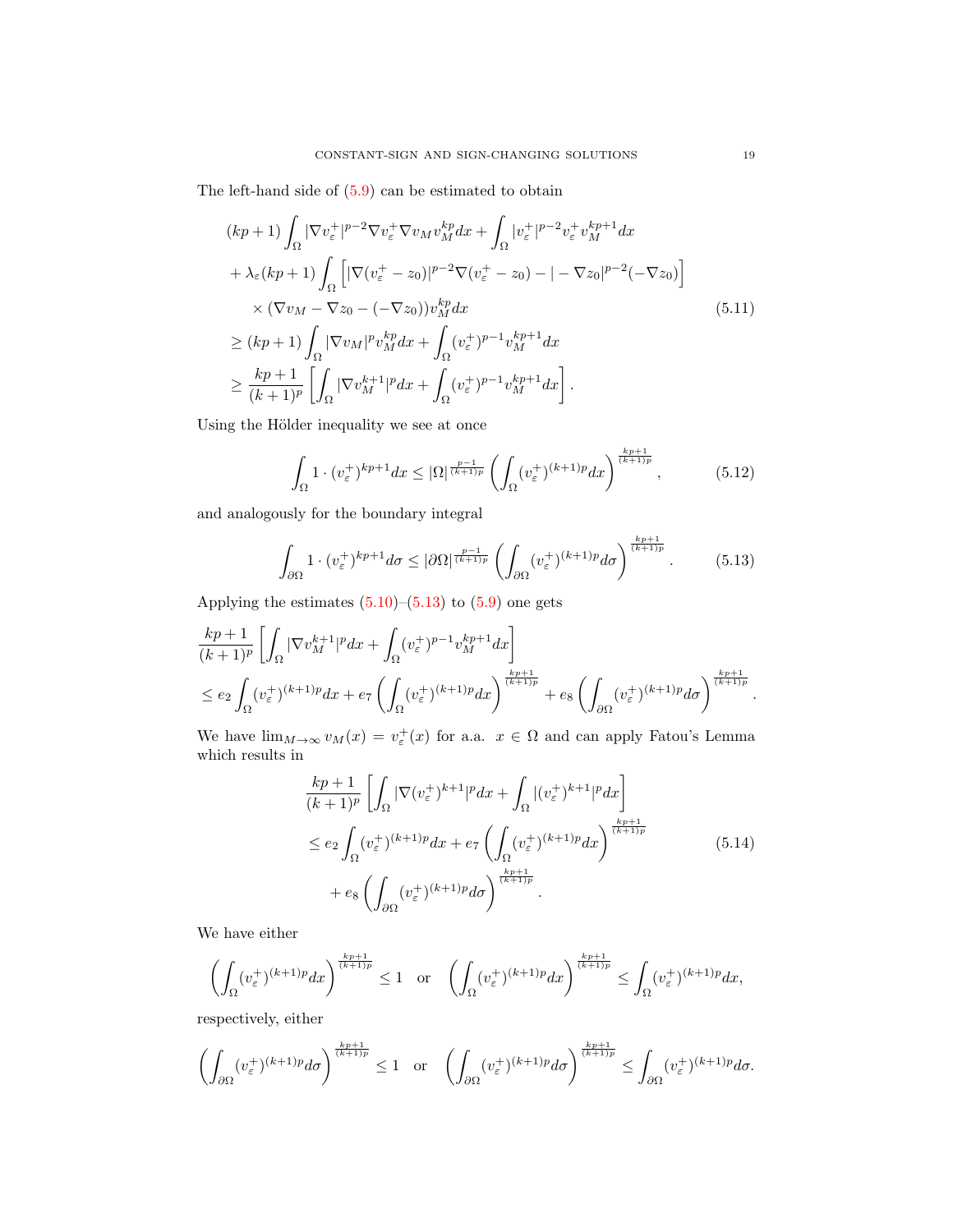Thus, we obtain from [\(5.14\)](#page-18-1)

<span id="page-19-3"></span>
$$
\frac{kp+1}{(k+1)^p} \left[ \int_{\Omega} |\nabla (v_{\varepsilon}^+)^{k+1}|^p dx + \int_{\Omega} |(v_{\varepsilon}^+)^{k+1}|^p dx \right]
$$
\n
$$
\leq e_9 \int_{\Omega} (v_{\varepsilon}^+)^{(k+1)p} dx + e_{10} \int_{\partial \Omega} (v_{\varepsilon}^+)^{(k+1)p} d\sigma + e_{11}.
$$
\n(5.15)

Next we want to estimate the boundary integral by an integral in the domain  $\Omega$ . To this end, we need the following continuous embeddings

$$
T_1: B_{pp}^s(\Omega) \to B_{pp}^{s-\frac{1}{p}}(\partial \Omega), \text{ with } s > \frac{1}{p},
$$
  
\n
$$
T_2: B_{pp}^{s-\frac{1}{p}}(\partial \Omega) = F_{pp}^{s-\frac{1}{p}}(\partial \Omega) \to F_{p2}^0(\partial \Omega) = L^p(\partial \Omega), \text{ with } s > \frac{1}{p},
$$

where  $\Omega$  is a bounded  $C^{\infty}$ -domain (see [\[58,](#page-30-20) Page 75 and Page 82], [\[62,](#page-30-21) 2.3.1 and 2.3.2] and [\[63,](#page-31-4) 3.3.1]). Let  $s = m + \iota$  with  $m \in \mathbb{N}_0$  and  $0 \leq \iota < 1$ . Then the embeddings are also valid if  $\partial \Omega \in C^{m,1}$  ([\[59\]](#page-30-22)). In [\[21,](#page-29-23) Satz 9.40] the proof is given for  $p = 2$ , however, it can be extended to  $p \in (1, \infty)$  by using the Fourier transformationin  $L^p(\Omega)$  ([\[22\]](#page-29-24)).

Here  $B_{pq}^s$  and  $F_{pq}^s$  denote the Besov and Lizorkin-Triebel spaces, respectively, which are equal in case  $p = q$  with  $1 < p < \infty$  and  $-\infty < s < \infty$ . We set  $s = \frac{1}{p} + \tilde{\varepsilon}$ , where  $\tilde{\varepsilon} > 0$  is arbitrarily fixed such that  $s = \frac{1}{p} + \tilde{\varepsilon} < 1$ . Thus the embeddings are<br>unlid for a Lingghitz houndary 30. This viable the continuous embedding. valid for a Lipschitz boundary  $\partial\Omega$ . This yields the continuous embedding

<span id="page-19-1"></span><span id="page-19-0"></span>
$$
T_3: B_{pp}^{\frac{1}{p}+\widetilde{\varepsilon}}(\Omega) \to L^p(\partial\Omega). \tag{5.16}
$$

The real interpolation theory implies

$$
\left(F_{p2}^0(\Omega), F_{p2}^1(\Omega)\right)_{\frac{1}{p}+\widetilde{\varepsilon},p} = \left(L^p(\Omega), W^{1,p}(\Omega)\right)_{\frac{1}{p}+\widetilde{\varepsilon},p} = B_{pp}^{\frac{1}{p}+\widetilde{\varepsilon}}(\Omega),
$$

(for more details see  $[2]$ ,  $[62]$ ,  $[63]$ ) which ensures the norm estimate

$$
||v||_{B_{pp}^{\frac{1}{p}+\tilde{\varepsilon}}(\Omega)} \leq e_{12}||v||_{W^{1,p}(\Omega)}^{\frac{1}{p}+\tilde{\varepsilon}}||v||_{L^{p}(\Omega)}^{1-\frac{1}{p}-\tilde{\varepsilon}}, \quad \forall v \in W^{1,p}(\Omega)
$$
 (5.17)

with a positive constant  $e_{12}$ . Using  $(5.16)$ ,  $(5.17)$  and Young's inequality yields

<span id="page-19-2"></span>
$$
\int_{\partial\Omega} ((v_{\varepsilon}^{+})^{k+1})^{p} d\sigma
$$
\n
$$
= ||(v_{\varepsilon}^{+})^{k+1}||_{L^{p}(\partial\Omega)}^{p}
$$
\n
$$
\leq e_{13}^{p} ||(v_{\varepsilon}^{+})^{k+1}||_{L^{p}(\partial\Omega)}^{p}
$$
\n
$$
\leq e_{13}^{p} e_{12}^{p} ||(v_{\varepsilon}^{+})^{k+1}||_{W^{1,p}(\Omega)}^{(\frac{1}{p}+\tilde{\varepsilon})p} ||(v_{\varepsilon}^{+})^{k+1}||_{L^{p}(\Omega)}^{(1-\frac{1}{p}-\tilde{\varepsilon})p}
$$
\n
$$
\leq e_{13}^{p} e_{12}^{p} (\delta ||(v_{\varepsilon}^{+})^{k+1}||_{W^{1,p}(\Omega)}^{(1+\tilde{\varepsilon}p)\tilde{q}} + C(\delta) ||(v_{\varepsilon}^{+})^{k+1}||_{L^{p}(\Omega)}^{(p-1-\tilde{\varepsilon}p)\tilde{q}})
$$
\n
$$
= e_{13}^{p} e_{12}^{p} (\delta ||(v_{\varepsilon}^{+})^{k+1}||_{W^{1,p}(\Omega)}^{p} + C(\delta) ||(v_{\varepsilon}^{+})^{k+1}||_{L^{p}(\Omega)}^{p}),
$$
\n(5.18)

where  $\tilde{q} = \frac{p}{1+\tilde{\epsilon}p}$  and  $\tilde{q}' = \frac{p}{p-1-\tilde{\epsilon}p}$  are chosen such that  $\frac{1}{\tilde{q}} + \frac{1}{\tilde{q}'} = 1$  and  $\delta$  is a free parameter specified later. Note that the positive constant  $C(\delta)$  depends only on  $\delta$ .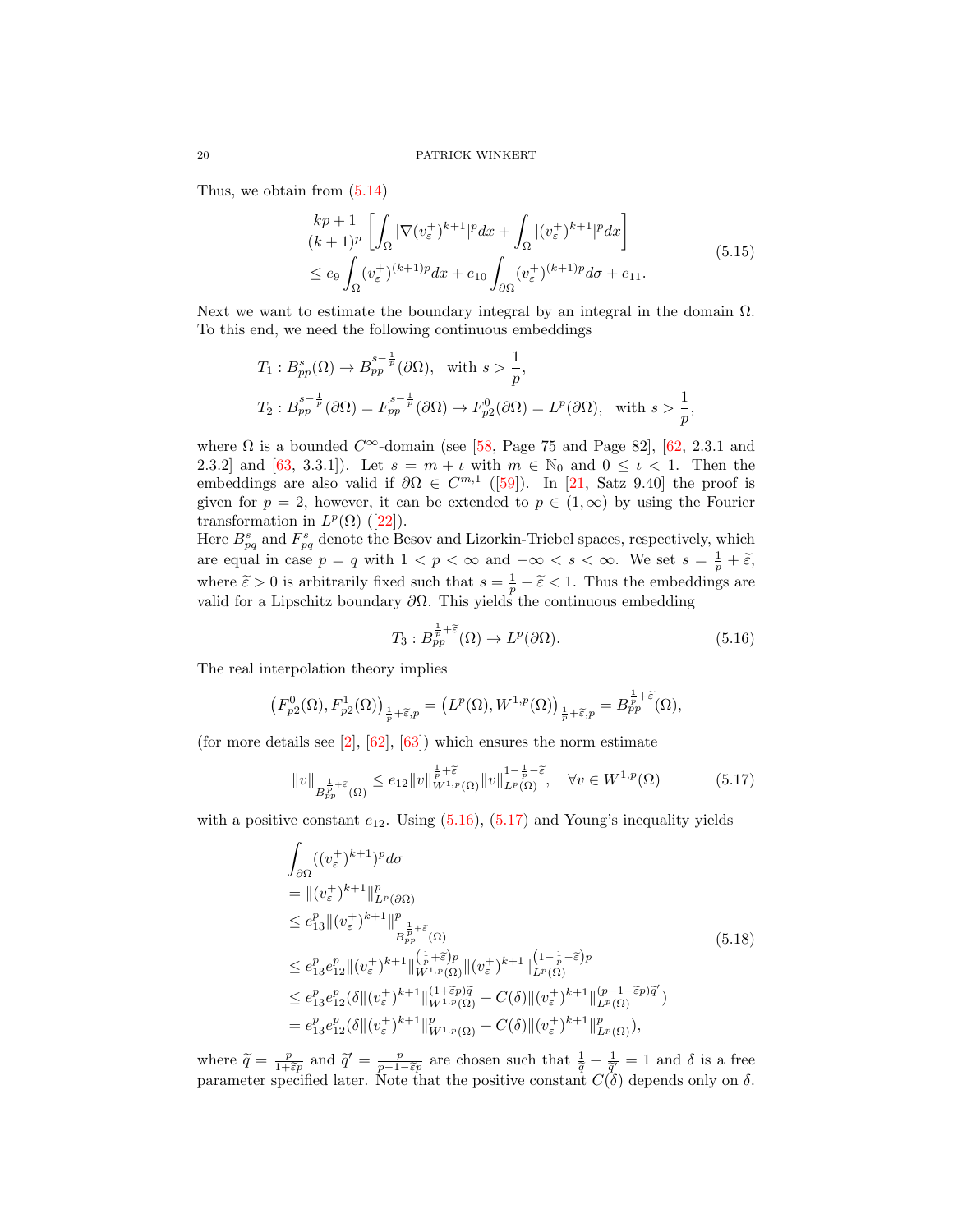Applying  $(5.18)$  to  $(5.15)$  shows

$$
\frac{kp+1}{(k+1)^p} \left[ \int_{\Omega} |\nabla (v_{\varepsilon}^+)^{k+1}|^p dx + \int_{\Omega} |(v_{\varepsilon}^+)^{k+1}|^p dx \right]
$$
  
\n
$$
\leq e_9 \int_{\Omega} (v_{\varepsilon}^+)^{(k+1)p} dx + e_{10} \int_{\partial \Omega} (v_{\varepsilon}^+)^{(k+1)p} d\sigma + e_{11}
$$
  
\n
$$
\leq e_9 \int_{\Omega} (v_{\varepsilon}^+)^{(k+1)p} dx + e_{14} \delta ||(v_{\varepsilon}^+)^{k+1}||_{W^{1,p}(\Omega)}^p + e_{14} C(\delta) ||(v_{\varepsilon}^+)^{k+1}||_{L^p(\Omega)}^p + e_{11},
$$

where  $e_{14} = e_{10}e_{13}^p e_{12}^p$  is a positive constant. We take  $\delta = \frac{k p+1}{e_{14}2(k+1)^p}$  to get

$$
\left(\frac{kp+1}{(k+1)^p} - e_{14} \frac{kp+1}{e_{14}2(k+1)^p}\right) \left[\int_{\Omega} |\nabla (v_{\varepsilon}^+)^{k+1}|^p dx + \int_{\Omega} |(v_{\varepsilon}^+)^{k+1}|^p) dx\right]
$$
  
\n
$$
\leq e_9 \int_{\Omega} (v_{\varepsilon}^+)^{(k+1)p} dx + e_{14} C(\delta) \| (v_{\varepsilon}^+)^{k+1} \|_{L^p(\Omega)}^p + e_{11}
$$
  
\n
$$
\leq e_{15} \int_{\Omega} (v_{\varepsilon}^+)^{(k+1)p} dx + e_{11},
$$

and hence,

$$
\|(v_{\varepsilon}^+)^{k+1}\|_{W^{1,p}(\Omega)}^p \le \frac{2(k+1)^p}{kp+1} \left[ e_{15} \int_{\Omega} (v_{\varepsilon}^+)^{(k+1)p} ) dx + e_{11} \right].
$$

By Sobolev's embedding theorem a positive constant  $e_{16}$  exists such that

$$
\|(v_{\varepsilon}^+)^{k+1}\|_{L^{p^*}(\Omega)} \le e_{16} \|(v_{\varepsilon}^+)^{k+1}\|_{W^{1,p}(\Omega)}
$$

where  $p^* = \frac{Np}{N-p}$  if  $1 < p < N$  and  $p^* = 2p$  if  $p = N$ . We have

$$
\|v_{\varepsilon}^{+}\|_{L^{(k+1)p^{*}}(\Omega)}
$$
\n
$$
= \|(v_{\varepsilon}^{+})^{k+1}\|_{L^{p^{*}}(\Omega)}^{\frac{1}{k+1}}
$$
\n
$$
\leq e_{16}^{\frac{1}{k+1}} \|(v_{\varepsilon}^{+})^{k+1}\|_{W^{1,p}(\Omega)}^{\frac{1}{k+1}}
$$
\n
$$
\leq e_{16}^{\frac{1}{k+1}} \left(\frac{2^{\frac{1}{p}}(k+1)}{(kp+1)^{1/p}}\right)^{\frac{1}{k+1}} \left[e_{15} \int_{\Omega} (v_{\varepsilon}^{+})^{(k+1)p} dx + e_{11}\right]^{\frac{1}{(k+1)p}}
$$
\n
$$
\leq e_{16}^{\frac{1}{k+1}} e_{17}^{\frac{1}{(k+1)p}} \left(\frac{(k+1)}{(kp+1)^{1/p}}\right)^{\frac{1}{k+1}} \left[\int_{\Omega} (v_{\varepsilon}^{+})^{(k+1)p} dx + 1\right]^{\frac{1}{(k+1)p}}
$$

where  $e_{17} = 2 \max\{e_{15}, e_{11}\}.$ Since  $\left( \frac{(k+1)}{2} \right)$ 

 $(kp + 1)^{\frac{1}{p}}$  $\int_{0}^{\frac{1}{\sqrt{k+1}}}$  ≥ 1 and  $\lim_{k\to\infty}$   $\left(\frac{(k+1)}{(kn+1)}\right)$  $(kp + 1)^{\frac{1}{p}}$  $\begin{cases} \frac{1}{\sqrt{k+1}} \\ = 1, \text{ there exists a con-} \end{cases}$ stant  $e_{18} > 1$  such that  $\left(\frac{(k+1)}{(k+1)}\right)$  $(kp + 1)^{\frac{1}{p}}$  $\frac{1}{k+1}$  $\leq e^{\frac{1}{\sqrt{k+1}}}{3}.$  We obtain

$$
||v_{\varepsilon}^{+}||_{L^{(k+1)p^{*}}(\Omega)} \leq e_{16}^{\frac{1}{k+1}} e_{18}^{\frac{1}{\sqrt{k+1}}} e_{17}^{\frac{1}{(k+1)p}} \left[ \int_{\Omega} (v_{\varepsilon}^{+})^{(k+1)p} dx + 1 \right]^{\frac{1}{(k+1)p}}.
$$
 (5.19)

<span id="page-20-0"></span>.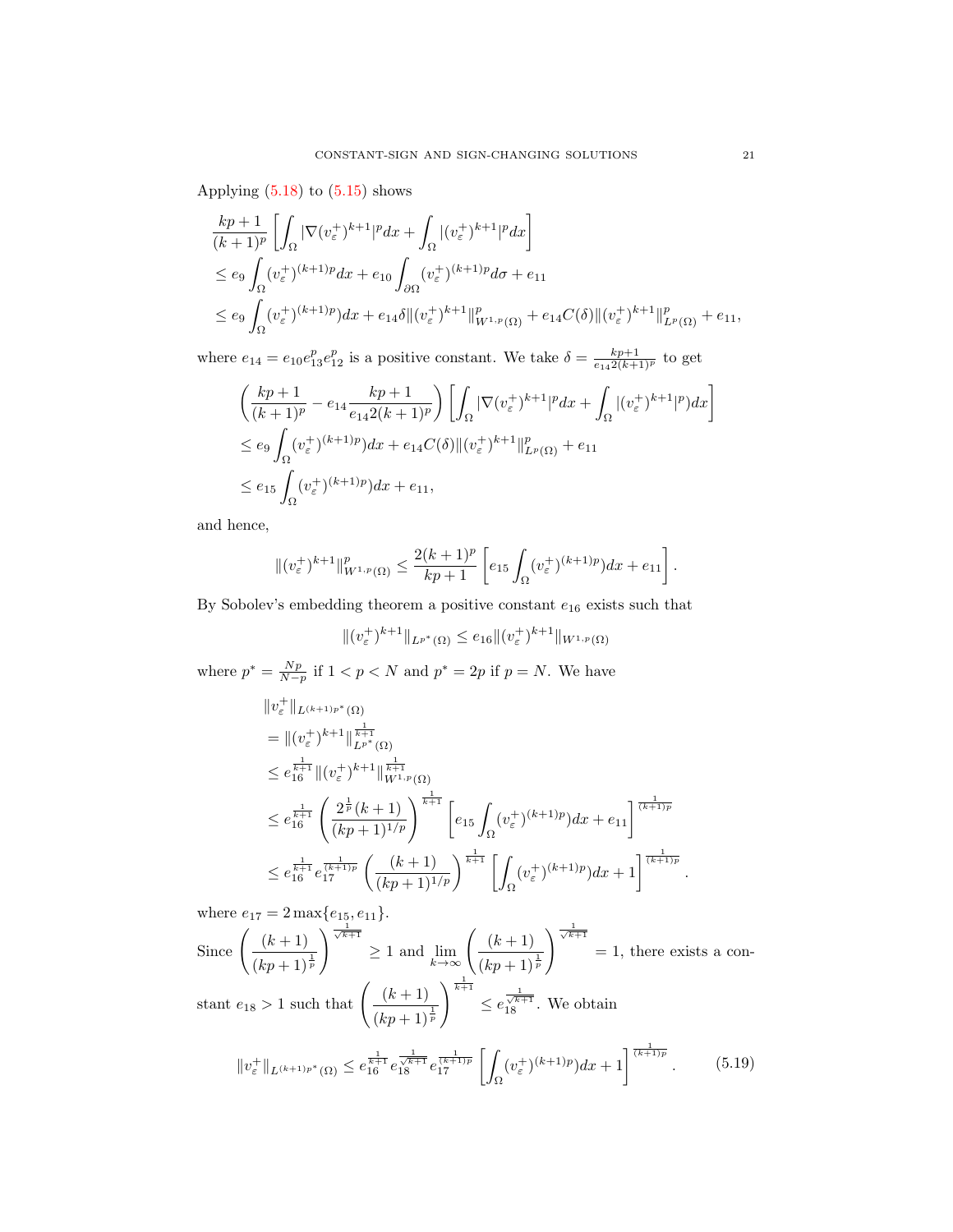Now, we will use the bootstrap arguments similarly as in the proof of [\[26,](#page-29-16) Lemma 3.2] starting with  $(k_1 + 1)p = p^*$  to get

$$
||v_{\varepsilon}^{+}||_{L^{(k+1)p^{*}}(\Omega)} \leq c(k)
$$

for any finite number  $k > 0$  which shows that  $v_{\varepsilon}^+ \in L^r(\Omega)$  for any  $r \in (1, \infty)$ . To prove the uniform estimate with respect to  $k$  we argue as follows. If there is a sequence  $k_n \to \infty$  such that

$$
\int_{\Omega} (v_{\varepsilon}^{+})^{(k_{n}+1)p} dx \le 1,
$$

we have immediately

$$
||v_{\varepsilon}^{+}||_{L^{\infty}(\Omega)} \leq 1,
$$

(cf. the proof of [\[26,](#page-29-16) Lemma 3.2]). In the opposite case there exists  $k_0 > 0$  such that

<span id="page-21-0"></span>
$$
\int_{\Omega} (v_{\varepsilon}^+)^{(k+1)p} dx > 1
$$

for any  $k \geq k_0$ . Then we conclude from  $(5.19)$ 

$$
||v_{\varepsilon}^{+}||_{L^{(k+1)p^{*}}(\Omega)} \leq e_{16}^{\frac{1}{k+1}} e_{18}^{\frac{1}{\sqrt{k+1}}} e_{19}^{\frac{1}{(k+1)p}} ||v_{\varepsilon}^{+}||_{L^{(k+1)p}}, \text{ for any } k \geq k_{0}, \quad (5.20)
$$

where  $e_{19} = 2e_{17}$ . Choosing  $k := k_1$  such that  $(k_1 + 1)p = (k_0 + 1)p^*$  yields

$$
||v_{\varepsilon}^{+}||_{L^{(k_{1}+1)p^{*}}(\Omega)} \leq e_{16}^{\frac{1}{k_{1}+1}} e_{18}^{\frac{1}{\sqrt{k_{1}+1}}} e_{19}^{\frac{1}{(k_{1}+1)p}} ||v_{\varepsilon}^{+}||_{L^{(k_{1}+1)p}(\Omega)}.
$$

Next, we can choose  $k_2$  in [\(5.20\)](#page-21-0) such that  $(k_2 + 1)p = (k_1 + 1)p^*$  to get

$$
||v_{\varepsilon}^{+}||_{L^{(k_{2}+1)p^{*}}(\Omega)} \leq e_{16}^{\frac{1}{k_{2}+1}} e_{18}^{\frac{1}{\sqrt{k_{2}+1}}} e_{19}^{\frac{1}{(k_{2}+1)p}} ||v_{\varepsilon}^{+}||_{L^{(k_{2}+1)p}(\Omega)}
$$
  

$$
= e_{16}^{\frac{1}{k_{2}+1}} e_{18}^{\frac{1}{\sqrt{k_{2}+1}}} e_{19}^{\frac{1}{(k_{2}+1)p}} ||v_{\varepsilon}^{+}||_{L^{(k_{1}+1)p^{*}}(\Omega)}.
$$

By induction we obtain

$$
||v_{\varepsilon}^{+}||_{L^{(k_{n}+1)p^{*}}(\Omega)} \leq e^{\frac{1}{k_{n}+1}}_{16} e^{\frac{1}{\sqrt{k_{n}+1}}} e^{\frac{1}{(k_{n}+1)p}}_{19} ||v_{\varepsilon}^{+}||_{L^{(k_{n}+1)p}(\Omega)}
$$
  

$$
= e^{\frac{1}{k_{n}+1}}_{16} e^{\frac{1}{\sqrt{k_{n}+1}}} e^{\frac{1}{(k_{n}+1)p}}_{19} ||v_{\varepsilon}^{+}||_{L^{(k_{n-1}+1)p^{*}}(\Omega)},
$$

where the sequence  $(k_n)$  is chosen such that  $(k_n + 1)p = (k_{n-1} + 1)p^*$  with  $k_0 > 0$ . One easily verifies that  $k_n + 1 = \left(\frac{p^*}{p}\right)^n$  $\left(\frac{p^*}{p}\right)^n$ . Thus

$$
||v_{\varepsilon}^{+}||_{L^{(k_{n}+1)p^{*}}(\Omega)} = e_{16}^{\sum_{i=1}^{n} \frac{1}{k_{i}+1}} e_{18}^{\sum_{i=1}^{n} \frac{1}{\sqrt{k_{i}+1}}} e_{19}^{\sum_{i=1}^{n} \frac{1}{(k_{i}+1)p}} ||v_{\varepsilon}^{+}||_{L^{(k_{0}+1)p^{*}}(\Omega)},
$$

with  $r_n = (k_n + 1)p^* \to \infty$  as  $n \to \infty$ . Since  $\frac{1}{k_i+1} = (\frac{p}{p^*})^i$  and  $\frac{p}{p^*} < 1$  there is a constant  $e_{20} > 0$  such that

<span id="page-21-1"></span>
$$
||v_{\varepsilon}^{+}||_{L^{(k_{n}+1)p^{*}}(\Omega)} \leq e_{20}||v_{\varepsilon}^{+}||_{L^{(k_{0}+1)p^{*}}(\Omega)} < \infty.
$$
\n(5.21)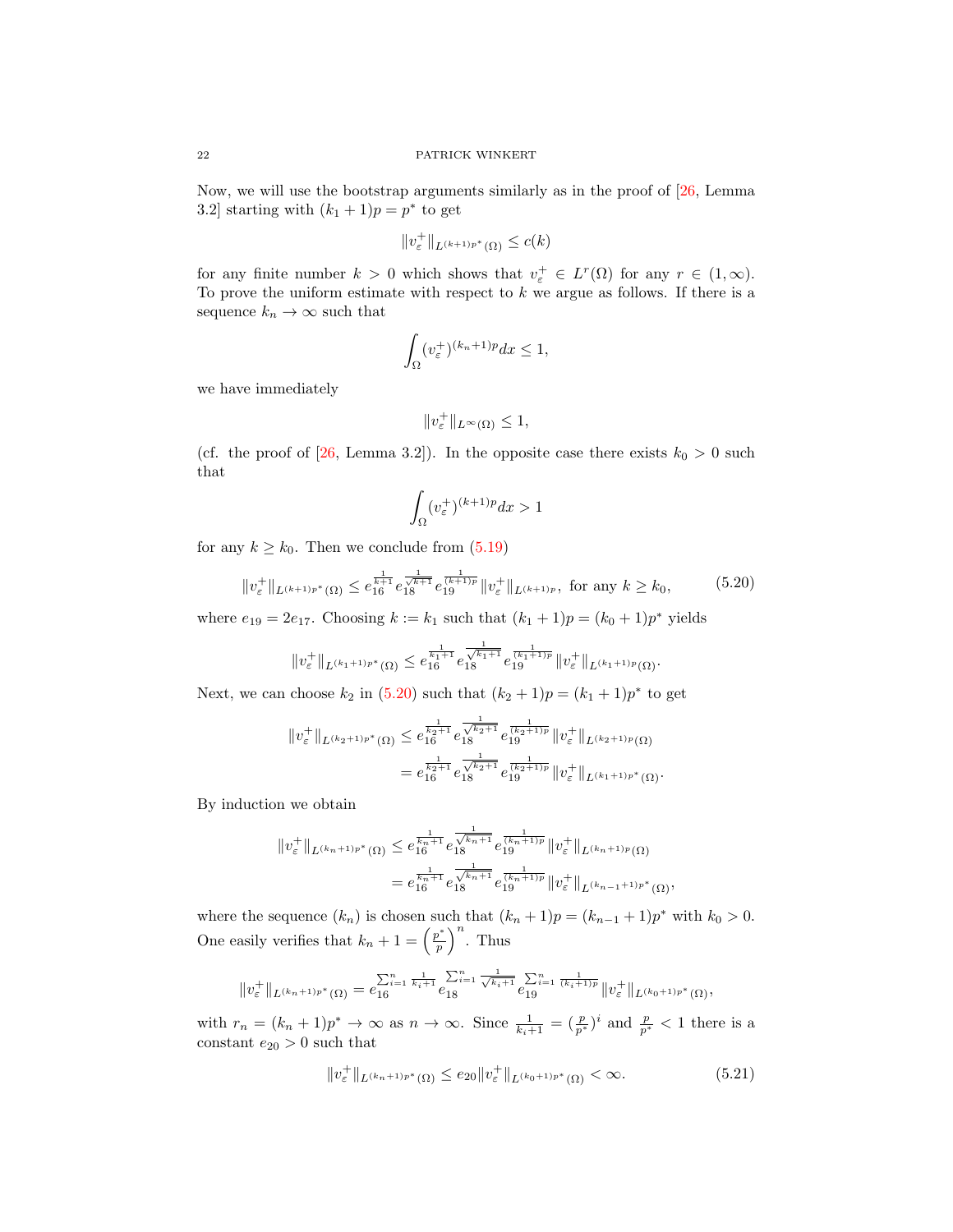Let us assume that  $v_{\varepsilon}^+ \notin L^{\infty}(\Omega)$ . Then there exist  $\eta > 0$  and a set A of positive measure in  $\Omega$  such that  $v_{\varepsilon}^+(x) \geq e_{20} \|v_{\varepsilon}^+\|_{L^{(k_0+1)p^*}(\Omega)} + \eta$  for  $x \in A$ . It follows that

$$
||v_{\varepsilon}^{+}||_{L^{(k_{n}+1)p^{*}}(\Omega)} \geq \left(\int_{A} |v_{\varepsilon}^{+}(x)|^{(k_{n}+1)p^{*}}\right)^{\frac{1}{(k_{n}+1)p^{*}}}
$$

$$
\geq (e_{20}||v_{\varepsilon}^{+}||_{L^{(k_{0}+1)p^{*}}(\Omega)} + \eta)|A|^{\frac{1}{(k_{n}+1)p^{*}}}.
$$

Passing to the limes inferior in the above inequality yields

$$
\liminf_{n\to\infty} \|v_{\varepsilon}^+\|_{L^{(k_n+1)p^*}(\Omega)} \geq e_{20} \|v_{\varepsilon}^+\|_{L^{(k_0+1)p^*}(\Omega)} + \eta,
$$

which is a contradiction to [\(5.21\)](#page-21-1) and hence,  $v_{\varepsilon}^+ \in L^{\infty}(\Omega)$ . In a similar way one shows that  $v_{\varepsilon}^- = \max\{-v_{\varepsilon}, 0\} \in L^{\infty}(\Omega)$ . This proves  $v_{\varepsilon} = v_{\varepsilon}^+ - v_{\varepsilon}^- \in L^{\infty}(\Omega)$ . In order to show some structure properties of  $\mathcal{A}_{\varepsilon}$  note that its derivative has the form

$$
D_{\xi}A_{\varepsilon}(x,\xi) = |\xi|^{p-2}I + (p-2)|\xi|^{p-4}\xi\xi^{T} + \lambda_{\varepsilon}|\xi - H|^{p-2}I + \lambda_{\varepsilon}(p-2)|\xi - H|^{p-4}(\xi - H)(\xi - H)^{T},
$$
 (5.22)

where I is the unit matrix and  $\xi^T$  stands for the transpose of  $\xi$ . Using [\(5.22\)](#page-22-0) implies

<span id="page-22-2"></span><span id="page-22-1"></span><span id="page-22-0"></span>
$$
||D_{\xi}\mathcal{A}_{\varepsilon}(x,\xi)||_{\mathbb{R}^N} \le a_1 + a_2 |\xi|^{p-2},\tag{5.23}
$$

where  $a_1, a_2$  are some positive constants. We also obtain

$$
(D_{\xi}A_{\varepsilon}(x,\xi)y,y)_{\mathbb{R}^{N}}
$$
\n
$$
= |\xi|^{p-2}||y||_{\mathbb{R}^{N}}^{2} + (p-2)|\xi|^{p-4}(\xi,y)_{\mathbb{R}^{N}}^{2}
$$
\n
$$
+ \lambda_{\varepsilon}|\xi - H|^{p-2}||y||_{\mathbb{R}^{N}}^{2} + \lambda_{\varepsilon}(p-2)|\xi - H|^{p-4}(\xi - H,y)_{\mathbb{R}^{N}}^{2}
$$
\n
$$
\geq \begin{cases} |\xi|^{p-2}||y||_{\mathbb{R}^{N}}^{2} & \text{if } p \geq 2\\ (p-1)|\xi|^{p-2}||y||_{\mathbb{R}^{N}}^{2} & \text{if } 1 < p < 2 \end{cases}
$$
\n
$$
\geq \min\{1, p-1\}|\xi|^{p-2}||y||_{\mathbb{R}^{N}}^{2}.
$$
\n(5.24)

For the case  $1 < p < 2$  in [\(5.24\)](#page-22-1) we have used the estimate  $|\xi|^{p-2} ||y||_{\mathbb{R}^N}^2 + (p-1)$  $2|\xi|^{p-4}(\xi,y)_{\mathbb{R}^N}^2 \ge (p-1)|\xi|^{p-2}||y||_{\mathbb{R}^N}^2$ . Because of [\(5.23\)](#page-22-2) and [\(5.24\)](#page-22-1), the operators  $\mathcal{A}_{\varepsilon}, \mathcal{B}_{\varepsilon}$  and  $\Phi_{\varepsilon}$  satisfy the assumptions (0.3a-d) and (0.6) of Lieberman in [\[45\]](#page-30-11) and thus, Theorem 2 in [\[45\]](#page-30-11) ensures the existence of  $\alpha \in (0,1)$  and  $M > 0$ , both independent of  $\varepsilon \in (0,1]$ , such that

<span id="page-22-3"></span>
$$
v_{\varepsilon} \in C^{1,\alpha}(\overline{\Omega}) \quad \text{and} \quad ||v_{\varepsilon}||_{C^{1,\alpha}(\overline{\Omega})} \le M, \quad \text{for all } \varepsilon \in (0,1]. \tag{5.25}
$$

Due to  $y_{\varepsilon} = v_{\varepsilon} - z_0$  and the fact that  $v_{\varepsilon}, z_0 \in C^{1,\alpha}(\overline{\Omega})$ , one realizes immediately that  $y_{\varepsilon}$  satisfies [\(5.25\)](#page-22-3), too. Next, we assume  $\lambda_{\varepsilon} > 1$  with  $\varepsilon \in (0, 1]$ . Multiplying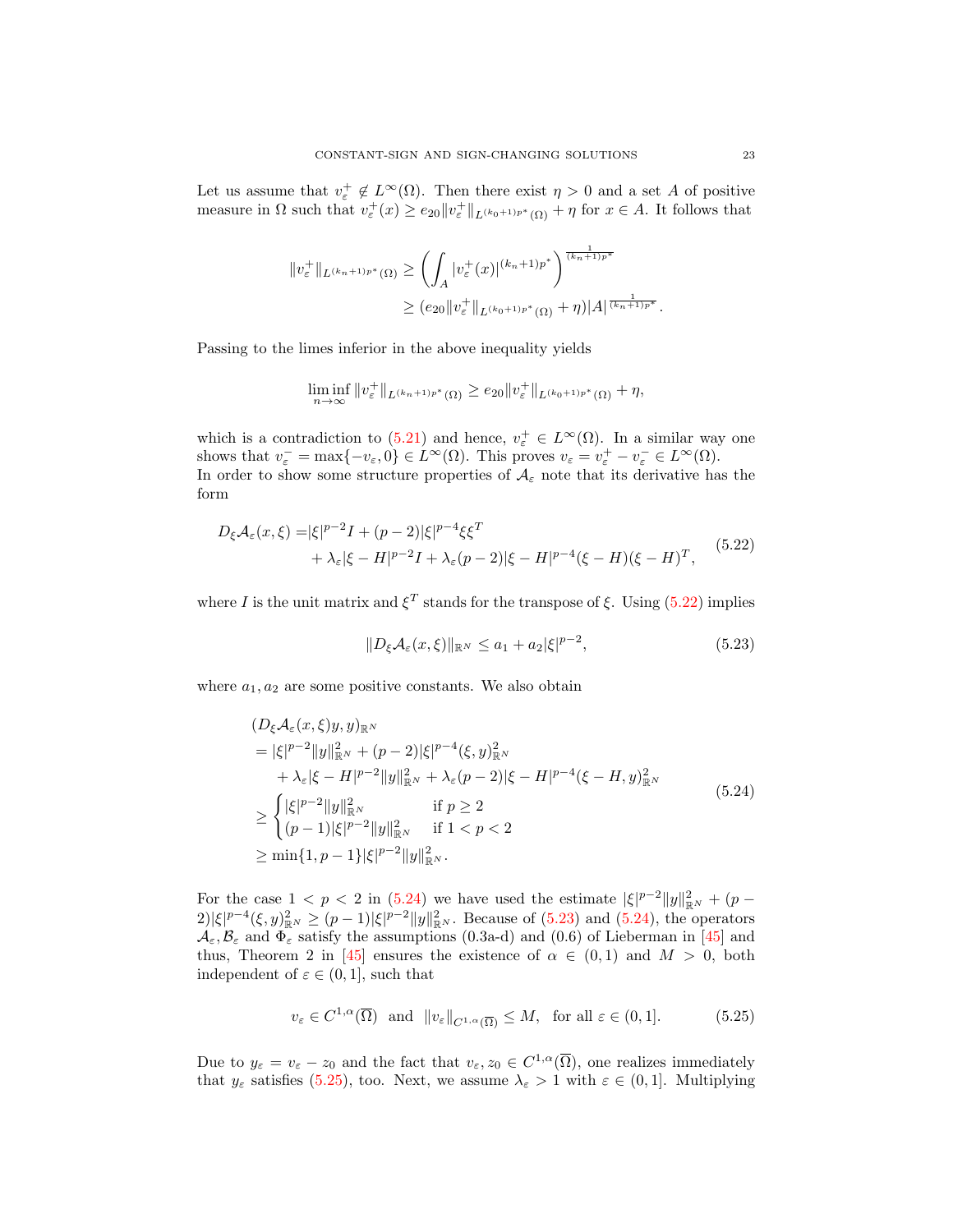$(5.4)$  by  $-1$  and adding this new equation to  $(5.6)$  yields

$$
\int_{\Omega} |\nabla(z_0 + y_{\varepsilon})|^{p-2} \nabla(z_0 + y_{\varepsilon}) \nabla \varphi dx - \int_{\Omega} |\nabla z_0|^{p-2} \nabla z_0 \nabla \varphi dx \n+ \lambda_{\varepsilon} \int_{\Omega} |\nabla y_{\varepsilon}|^{p-2} \nabla y_{\varepsilon} \nabla \varphi dx \n= \int_{\Omega} (f(x, T_0(x, z_0 + y_{\varepsilon})) - f(x, z_0)) \varphi dx \n+ \int_{\Omega} (|z_0|^{p-2} z_0 - |z_0 + y_{\varepsilon}|^{p-2} (z_0 + y_{\varepsilon}) - \lambda_{\varepsilon} |y_{\varepsilon}|^{p-2} y_{\varepsilon}) \varphi dx \n+ \int_{\partial \Omega} \lambda (|T_0^{\partial \Omega}(x, z_0 + y_{\varepsilon})|^{p-2} T_0^{\partial \Omega}(x, z_0 + y_{\varepsilon}) - |z_0|^{p-2} z_0) \varphi d\sigma \n+ \int_{\partial \Omega} (g(x, T_0^{\partial \Omega}(x, z_0 + y_{\varepsilon})) - g(x, z_0)) \varphi d\sigma.
$$
\n(5.26)

Defining again

<span id="page-23-0"></span>
$$
\mathcal{A}_{\varepsilon}(x,\xi) = \frac{1}{\lambda_{\varepsilon}}(|H + \xi|^{p-2}(H + \xi) - |H|^{p-2}H) + |\xi|^{p-2}\xi
$$
  

$$
-\mathcal{B}_{\varepsilon}(x,\psi) = f(x, T_0(x, z_0 + \psi)) - f(x, z_0) + |z_0|^{p-2}z_0
$$
  

$$
-|z_0 + \psi|^{p-2}(z_0 + \psi) - \lambda_{\varepsilon}|\psi|^{p-2}y_{\varepsilon}
$$
  

$$
\Phi_{\varepsilon}(x,\psi) = \lambda(|T_0^{\partial\Omega}(x, z_0 + \psi)|^{p-2}T_0^{\partial\Omega}(x, z_0 + \psi) - |z_0|^{p-2}z_0)
$$
  

$$
+ g(x, T_0^{\partial\Omega}(x, z_0 + \psi)) - g(x, z_0),
$$

and rewriting [\(5.26\)](#page-23-0) yields the Neumann equation

$$
-\operatorname{div} \mathcal{A}_{\varepsilon}(x, \nabla y_{\varepsilon}) + \frac{1}{\lambda_{\varepsilon}} \mathcal{B}_{\varepsilon}(x, y_{\varepsilon}) = 0 \qquad \text{in } \Omega,
$$

$$
\frac{\partial v_{\varepsilon}}{\partial \nu} = \frac{1}{\lambda_{\varepsilon}} \Phi_{\varepsilon}(x, y_{\varepsilon}) \qquad \text{on } \partial \Omega,
$$

where  $\frac{\partial v_{\varepsilon}}{\partial \nu}$  denotes the conormal derivative of  $v_{\varepsilon}$ . As above, we have the following estimate

$$
\begin{aligned} (\mathcal{A}_{\varepsilon}(x,\xi),\xi)_{\mathbb{R}^N} &= \frac{1}{\lambda_{\varepsilon}} (|H+\xi|^{p-2}(H+\xi) - |H|^{p-2}H, H+\xi - H)_{\mathbb{R}^N} + \|\xi\|^p \\ &\geq \|\xi\|^p \quad \text{for all } \xi \in \mathbb{R}^N, \end{aligned}
$$

and can write the derivative  $D_{\xi}\mathcal{A}_{\varepsilon}(x,\xi)$  as

$$
D_{\xi}A_{\varepsilon}(x,\xi) = \frac{1}{\lambda_{\varepsilon}}(|H+\xi|^{p-2}I + (p-2)|H+\xi|^{p-4}(H+\xi)(H+\xi)^{T}
$$
  

$$
|\xi|^{p-2}I + (p-2)|\xi|^{p-4}\xi\xi^{T}.
$$

We have again the following estimate

 $||D_{\xi}A_{\varepsilon}(x,\xi)||_{\mathbb{R}^N}\leq a_1+a_2|\xi|^{p-2},$ 

where  $a_1, a_2$  are some positive constants. One also gets

$$
(D_{\xi}\mathcal{A}_{\varepsilon}(x,\xi)y,y)_{\mathbb{R}^N}\geq \min\{1,p-1\}|\xi|^{p-2}\|y\|_{\mathbb{R}^N}^2.
$$

As before, the nonlinear regularity theory implies the existence of  $\alpha \in (0,1)$  and  $M > 0$ , both independent of  $\varepsilon \in (0, 1)$ , such that  $(5.25)$  holds for  $y_{\varepsilon}$ .

Let  $\varepsilon \downarrow 0$ . Using the compact embedding  $C^{1,\beta}(\overline{\Omega}) \hookrightarrow C^1(\overline{\Omega})$  (cf. [\[42,](#page-30-23) p. 38] or [\[1,](#page-28-10) p.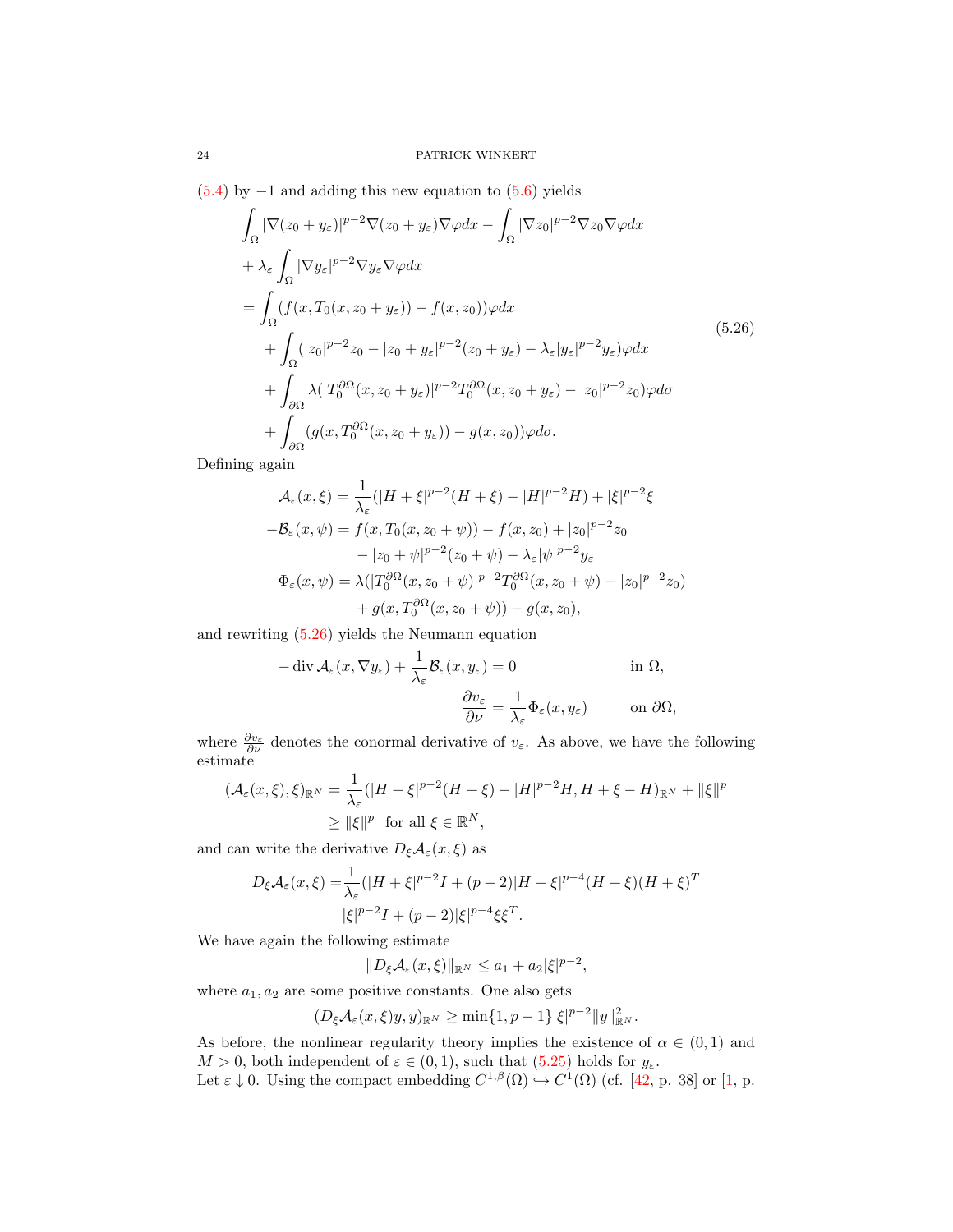11), we may assume for a subsequence  $y_{\varepsilon} \to \tilde{y}$  in  $C^1(\overline{\Omega})$ . By construction we have  $y_{\varepsilon} \to 0$  in  $W^{1,p}(\Omega)$  and thus,  $\widetilde{y} = 0$  which implies for a subsequence  $||y_{\varepsilon}||_{C^{1}(\overline{\Omega})} \leq r_{1}$ . Hence, one has

$$
E_0(z_0) \le E_0(z_0 + y_{\varepsilon}),
$$

which is a contradiction to [\(5.5\)](#page-15-2). This completes the proof of the proposition.  $\Box$ 

<span id="page-24-1"></span>**Lemma 5.3.** Let  $\lambda > \lambda_1$ . Then the extremal positive solution  $u_+$  (respectively, negative solution u<sub>-</sub>) of [\(1.1\)](#page-0-0) is the unique global minimizer of the functional  $E_+$ (respectively, E<sub>-</sub>). Moreover,  $u_+$  and  $u_-$  are local minimizers of  $E_0$ .

*Proof.* We know that  $E_+ : W^{1,p}(\Omega) \to \mathbb{R}$  is coercive and weakly sequentially lower semicontinuous. Therefore, by [\[66,](#page-31-5) Theorem 25.D] there exists a global minimizer  $v_+ \in W^{1,p}(\Omega)$  of  $E_+$ . Since  $v_+$  is a critical point of  $E_+$ , Lemma [5.1](#page-13-2) implies that  $v_{+}$  is a nonnegative solution of [\(1.1\)](#page-0-0) satisfying  $0 \le v_{+} \le u_{+}$ . By (g1) we infer that

<span id="page-24-0"></span>
$$
|g(x,s)| \le (\lambda - \lambda_1)s^{p-1}, \ \forall s : 0 < s \le \delta_\lambda. \tag{5.27}
$$

Using  $(f4)$  and  $(5.27)$  and applying the Steklov eigenvalue problem in  $(2.1)$ , we conclude for  $\varepsilon < \min \left\{ \frac{\delta_f}{\log n} \right\}$  $\frac{\delta_f}{\|\varphi_1\|_{\infty}}, \frac{\delta_\lambda}{\|\varphi_1\|_{\infty}}\bigg\}$ 

$$
E_{+}(\varepsilon \varphi_{1}) = -\int_{\Omega} \int_{0}^{\varepsilon \varphi_{1}(x)} f(x, s) ds dx + \frac{\lambda_{1} - \lambda}{p} \varepsilon^{p} ||\varphi_{1}||_{L^{p}(\partial \Omega)}^{p}
$$

$$
- \int_{\partial \Omega} \int_{0}^{\varepsilon \varphi_{1}(x)} g(x, s) ds d\sigma
$$

$$
< \frac{\lambda_{1} - \lambda}{p} \varepsilon^{p} ||\varphi_{1}||_{L^{p}(\partial \Omega)} + \int_{\partial \Omega} \int_{0}^{\varepsilon \varphi_{1}(x)} (\lambda - \lambda_{1}) s^{p-1} ds d\sigma
$$

$$
= 0.
$$

This shows  $E_+(v_+) < 0$  and we obtain  $v_+ \neq 0$ . Applying Lemma [4.2](#page-9-3) implies  $v_+ \in \text{int}(C^1(\overline{\Omega})_+)$ . Since  $u_+$  is the smallest positive solution of  $(1.1)$  in  $[0, \vartheta e]$  and  $0 \leq v_+ \leq u_+$ , it holds  $v_+ = u_+$ . Thus,  $u_+$  is the unique global minimizer of  $E_+$ . In the same way one verifies that  $u_-\$  is the unique global minimizer of  $E_-\$ . Now we want to show that  $u_+$  and  $u_-$  are local minimizers of the functional  $E_0$ . As  $u_+ \in \text{int}(C^1(\overline{\Omega})_+)$  there exists a neighborhood  $V_{u_+}$  of  $u_+$  in the space  $C^1(\overline{\Omega})$  such that  $V_{u_+} \subset C^1(\overline{\Omega})_+$ . Hence  $E_+ = E_0$  on  $V_{u_+}$  which ensures that  $u_+$  is a local minimizer of  $E_0$  on  $C^1(\overline{\Omega})$ . In view of Proposition [5.2,](#page-14-0) we obtain that  $u_+$  is also a local minimizer of  $E_0$  on the space  $W^{1,p}(\Omega)$ . By the same arguments as above we prove that  $u_-\$  is a local minimizer of  $E_0$ .  $\Box$ 

**Lemma 5.4.** The functional  $E_0 : W^{1,p}(\Omega) \to \mathbb{R}$  has a global minimizer  $v_0$  which is a nontrivial solution of  $(1.1)$  satisfying  $u_-\leq v_0\leq u_+$ .

*Proof.* The functional  $E_0 : W^{1,p}(\Omega) \to \mathbb{R}$  is coercive and weakly sequentially lower semicontinuous. Hence, a global minimizer  $v_0$  of  $E_0$  exists. Since  $v_0$  is a critical point of  $E_0$  we know by Lemma [5.1](#page-13-2) that  $v_0$  is a solution of [\(1.1\)](#page-0-0) satisfying  $u_-\leq$  $v_0 \leq u_+$ . Due to  $E_0(u_+) = E_+(u_+) < 0$  (cf. the proof of Lemma [5.3\)](#page-24-1) we obtain that  $v_0$  is nontrivial meaning  $v_0 \neq 0$ .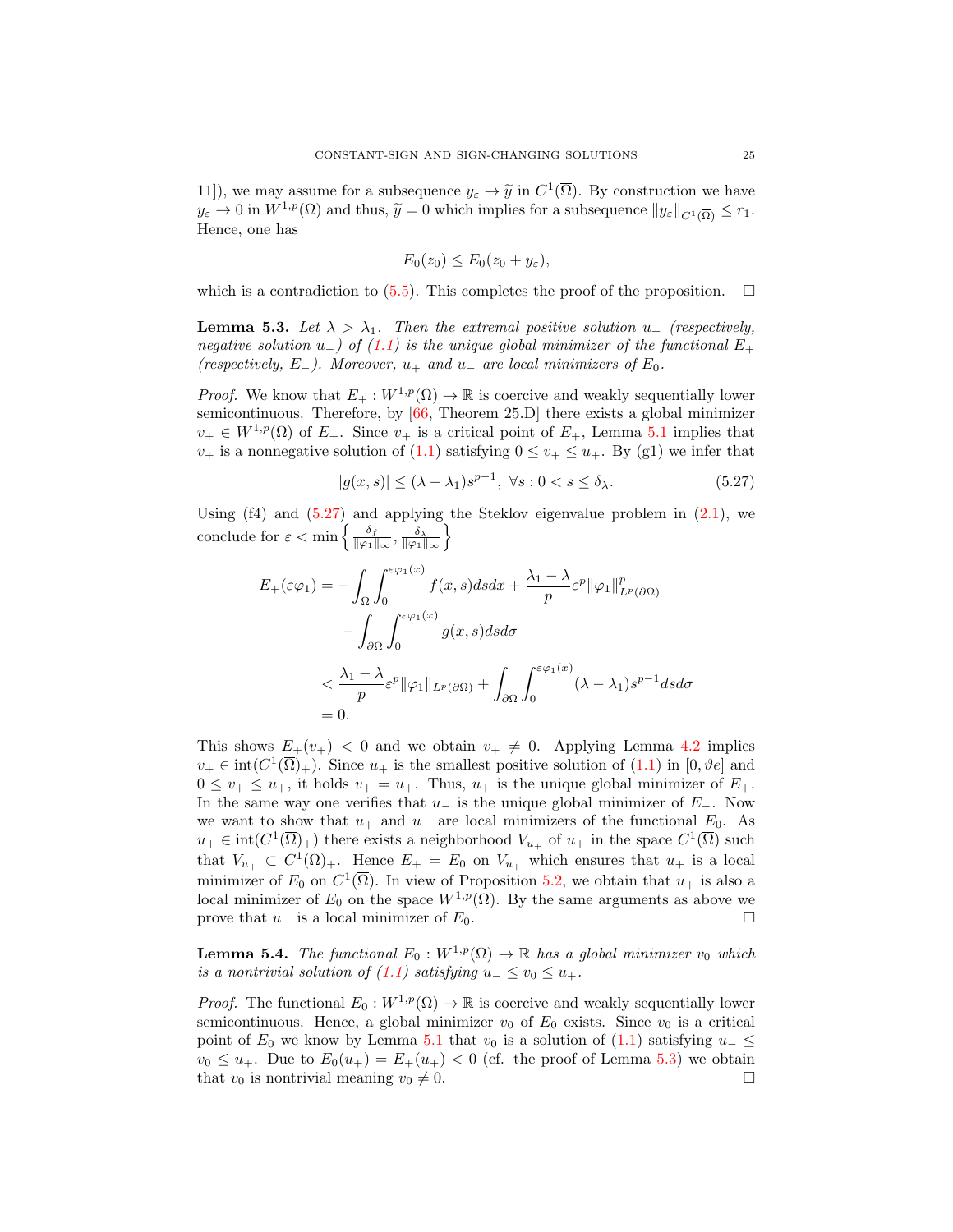#### 6. Existence of sign-changing solutions

First, we are going to show that our functionals introduced in Section 5 satisfy the Palais-Smale condition. In order to prove this result, we will need a preliminary lemma which can be found in [\[48,](#page-30-3) Lemma 2.1-Lemma 2.3] in similar form.

<span id="page-25-1"></span>**Lemma 6.1.** Let  $A, B, C : W^{1,p}(\Omega) \to (W^{1,p}(\Omega))^*$  be given by

$$
\langle A(u), v \rangle := \int_{\Omega} |\nabla u|^{p-2} \nabla u \nabla v dx + \int_{\Omega} |u|^{p-2} uv dx,
$$
  

$$
\langle B(u), v \rangle := \int_{\partial \Omega} \lambda |T_0^{\partial \Omega}(x, u)|^{p-2} T_0^{\partial \Omega}(x, u) v dx,
$$
  

$$
\langle C(u), v \rangle := \int_{\Omega} f(x, T_0(x, u)) v dx + \int_{\partial \Omega} g(x, T_0^{\partial \Omega}(x, u)) v dx,
$$

then  $A$  is continuous and continuously invertible and the operators  $B, C$  are continuous and compact.

By means of this auxiliary lemma, we can prove the following.

<span id="page-25-2"></span>**Lemma 6.2.** The functionals  $E_+, E_-, E_0 : W^{1,p}(\Omega) \to \mathbb{R}$  satisfy the Palais-Smale condition.

*Proof.* We show this Lemma only for  $E_0$ . The proof for  $E_+, E_-$  is very similar. Let  $(u_n) \subset W^{1,p}(\Omega)$  be a sequence such that  $E_0(u_n)$  is bounded and  $E'_0(u_n) \to 0$ as *n* tends to infinity. Since  $|E_0(u_n)| \leq M$  for all *n*, we obtain by using Young's inequality and the compact embedding  $W^{1,p}(\Omega) \hookrightarrow L^p(\partial\Omega)$ 

$$
M \ge E_0(u_n)
$$
  
=  $\frac{1}{p} \left[ \|\nabla u_n\|_{L^p(\Omega)}^p + \|u_n\|_{L^p(\Omega)}^p \right] - \int_{\Omega} \int_0^{u_n(x)} f(x, T_0(x, s)) ds dx$   
 $- \int_{\partial \Omega} \int_0^{u_n(x)} \left[ \lambda |T_0^{\partial \Omega}(x, s)|^{p-2} T_0^{\partial \Omega}(x, s) + g(x, T_0^{\partial \Omega}(x, s)) \right] ds d\sigma$   
 $\ge (1/p - \varepsilon_1 - \varepsilon_2 - \varepsilon_3) ||u_n||_{W^{1, p}(\Omega)}^p - C.$ 

Choosing  $\varepsilon_i$ ,  $i = 1, 2, 3$  sufficiently small yields the boundedness of  $u_n$  in  $W^{1,p}(\Omega)$ , and thus, we get  $u_n \rightharpoonup u$  for a subsequence of  $u_n$  still denoted with  $u_n$ . We have

$$
A(u_n) - \lambda B(u_n) - C(u_n) = E'_0(u_n) \to 0,
$$

which implies the existence of a sequence  $(\delta_n) \subset (W^{1,p}(\Omega))^*$  converging to zero such that

$$
u_n = A^{-1}(\lambda B(u_n) + C(u_n) + \delta_n).
$$

By Lemma [6.1](#page-25-1) we know that  $B, C$  are compact and  $A^{-1}$  is continuous. Passing to the limit in the previous equality yields

$$
u_n \to A^{-1}(\lambda B(u) + C(u)) =: u,
$$

meaning that  $u_n \to u$  strongly in  $W^{1,p}(\Omega)$ .

Now, we can formulate our main result about the existence of a nontrivial solution of problem  $(1.1)$ .

<span id="page-25-0"></span>**Theorem 6.3.** Under hypotheses (f1)–(f4), (g1)–(g4) and for every number  $\lambda$  $\lambda_2$ , problem [\(1.1\)](#page-0-0) has a nontrivial sign-changing solution  $u_0 \in C^1(\overline{\Omega})$ .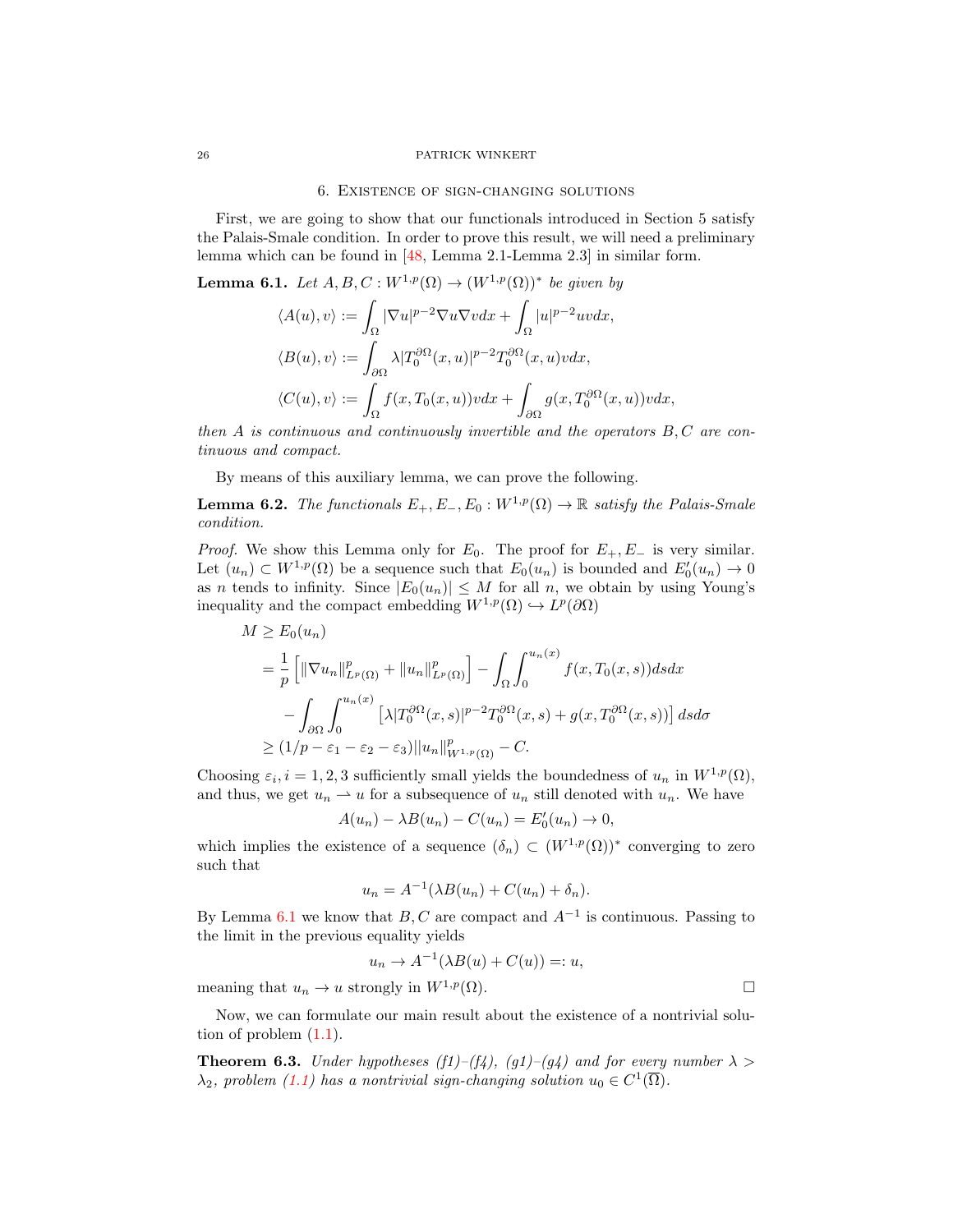*Proof.* Lemma [5.1](#page-13-2) implies that every critical point of  $E_0$  is a solution of problem  $(1.1)$  in  $[u_-, u_+]$ . The coercivity and the weakly sequentially lower semicontinuity of  $E_0$  ensure along with  $\inf_{W^{1,p}(\Omega)} E_+(u) < 0$  (cf. the proof of Lemma [5.3\)](#page-24-1) the existence of a global minimizer  $v_0 \in W^{1,p}(\Omega)$  satisfying  $v_0 \neq 0$ . This means that  $v_0$  is a nontrivial solution of [\(1.1\)](#page-0-0) belonging to  $[u_-, u_+]$ . If  $v_0 \neq u_-$  and  $v_0 \neq u_+$ , then  $u_0 := v_0$  must be a sign-changing solution since  $u_-\,$  is the greatest negative solution and  $u_+$  is the smallest positive solution of  $(1.1)$  which proves the theorem in this case. So, we still have to show that the theorem is also true in case that either  $v_0 = u_-$  or  $v_0 = u_+$ . Without loss of generality we suppose  $v_0 = u_+$ . The function u<sup>−</sup> can be assumed to be a strict local minimizer. Otherwise we would be done. Now, we can find a  $\rho \in (0, \|u_+ - u_-\|_{W^{1,p}(\Omega)})$  such that

<span id="page-26-0"></span>
$$
E_0(u_+) \le E_0(u_-) < \inf\{E_0(u) : u \in \partial B_\rho(u_-)\},\tag{6.1}
$$

where  $\partial B_{\rho} = \{u \in W^{1,p}(\Omega) : ||u - u_-||_{W^{1,p}(\Omega)} = \rho\}$ . Assertion [\(6.1\)](#page-26-0) along with the fact that  $E_0$  satisfies the Palais-Smale condition (see Lemma [6.2\)](#page-25-2) enables us to apply the Mountain-Pass Theorem to  $E_0$  (see [\[57\]](#page-30-24)) which yields the existence of  $u_0 \in W^{1,p}(\Omega)$  satisfying  $E'_0(u_0) = 0$  and

$$
\inf \{ E_0(u) : u \in \partial B_\rho(u_-) \} \le E_0(u_0) = \inf_{\gamma \in \Gamma} \max_{t \in [-1,1]} E_0(\gamma(t)), \tag{6.2}
$$

where

$$
\Gamma = \{ \gamma \in C([-1, 1], W^{1, p}(\Omega)) : \gamma(-1) = u_-, \gamma(1) = u_+ \}.
$$

We see at once that [\(6.1\)](#page-26-0) and [\(6.2\)](#page-26-1) show  $u_0 \neq u_-$  and  $u_0 \neq u_+$ , and therefore,  $u_0$ is a sign-changing solution provided  $u_0 \neq 0$ . In order to prove  $u_0 \neq 0$  we are going to show that  $E_0(u_0) < 0$  which is satisfied if there exists a path  $\tilde{\gamma} \in \Gamma$  such that

<span id="page-26-3"></span><span id="page-26-1"></span>
$$
E_0(\widetilde{\gamma}(t)) < 0, \quad \forall t \in [-1, 1].
$$

Let  $S = W^{1,p}(\Omega) \cap \partial B_1^{L^p(\partial \Omega)}$ , where  $\partial B_1^{L^p(\partial \Omega)} = \{u \in L^p(\partial \Omega) : ||u||_{L^p(\partial \Omega)} = 1\}$ , and  $S_C = S \cap C^1(\overline{\Omega})$  be equipped with the topologies induced by  $W^{1,p}(\Omega)$  and  $C^1(\overline{\Omega})$ , respectively. Furthermore, we set

$$
\Gamma_0 = \{ \gamma \in C([-1, 1], S) : \gamma(-1) = -\varphi_1, \gamma(1) = \varphi_1 \},
$$
  
\n
$$
\Gamma_{0,C} = \{ \gamma \in C([-1, 1], S_C) : \gamma(-1) = -\varphi_1, \gamma(1) = \varphi_1 \}.
$$

In view of assumption (g1) there exists a constant  $\delta_2 > 0$  such that

$$
\frac{|g(x,s)|}{|s|^{p-1}} \le \mu, \text{ for a.a. } x \in \partial\Omega \text{ and all } 0 < |s| \le \delta_2,
$$
 (6.3)

where  $\mu \in (0, \lambda - \lambda_2)$ . We select  $\rho_0 \in (0, \lambda - \lambda_2 - \mu)$ . Thanks to the results of Martínez and Rossi in [\[49\]](#page-30-1) we have the following variational characterization of  $\lambda_2$ given by (see  $(2.2)-(2.3)$  $(2.2)-(2.3)$  in Section 2)

$$
\lambda_2 = \inf_{\gamma \in \Gamma_0} \max_{u \in \gamma([-1,1])} \int_{\Omega} \left[ |\nabla u|^p + |u|^p \right] dx. \tag{6.4}
$$

Since [\(6.4\)](#page-26-2) there exists a  $\gamma \in \Gamma_0$  such that

<span id="page-26-2"></span>
$$
\max_{t \in [-1,1]} \|\gamma(t)\|_{W^{1,p}(\Omega)}^p < \lambda_2 + \frac{\rho_0}{2}.
$$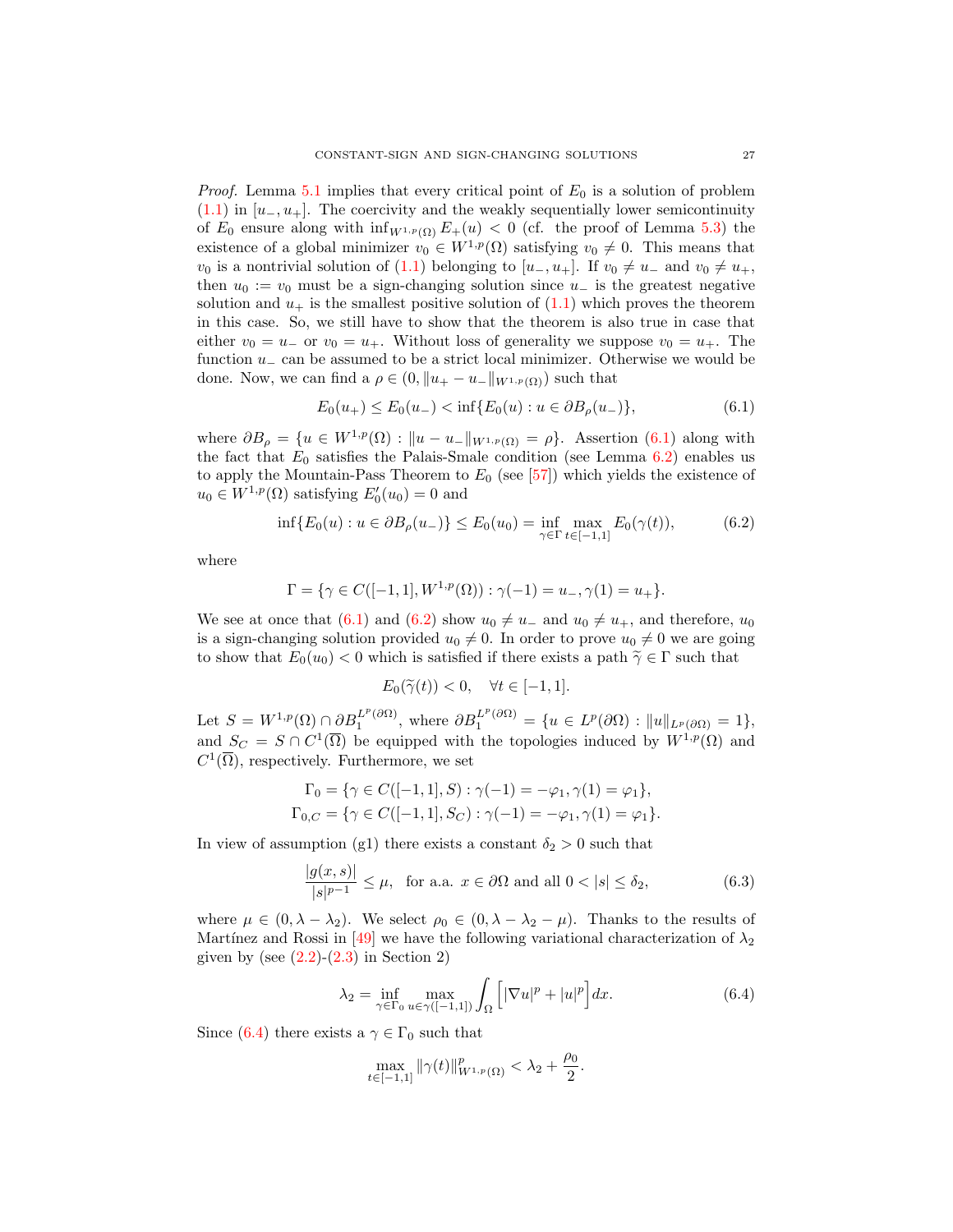It is well known that  $S_C$  is dense in S. This implies the density of  $\Gamma_{0,C}$  in  $\Gamma_0$  and thus, for a fixed number r satisfying  $0 < r \leq (\lambda_2 + \rho_0)^{\frac{1}{p}} - (\lambda_2 + \frac{\rho_0}{2})^{\frac{1}{p}}$ , there is a  $\gamma_0 \in \Gamma_{0,C}$  such that

$$
\max_{t \in [-1,1]} \|\gamma(t) - \gamma_0(t)\|_{W^{1,p}(\Omega)}^p < r.
$$

This yields

<span id="page-27-1"></span><span id="page-27-0"></span>
$$
\max_{t \in [-1,1]} \|\gamma_0(t)\|_{W^{1,p}(\Omega)}^p < \lambda_2 + \rho_0.
$$

Let  $\delta := \min{\delta_f, \delta_2}$ , where  $\delta_f$  is the constant in condition (f4). Due to the boundedness of the set  $\gamma_0([-1,1])(\overline{\Omega})$  in R ensures the existence of  $\varepsilon_0 > 0$  such that

$$
\varepsilon_0|u(x)| \le \delta \quad \text{for all } x \in \Omega \text{ and all } u \in \gamma_0([-1, 1]).\tag{6.5}
$$

Lemma [4.3](#page-9-0) ensures that  $u_+$ ,  $-u_- \in \text{int}(C^1(\overline{\Omega})_+)$ . Thus, for every  $u \in \gamma_0([-1,1])$ and any bounded neighborhood  $V_u$  of u in  $C^1(\overline{\Omega})$  there exist positive numbers  $h_u$ and  $j_u$  satisfying

$$
u_{+} - \frac{1}{h}v \in \text{int}(C^{1}(\overline{\Omega})_{+}) \text{ and } -u_{-} + \frac{1}{j}v \in \text{int}(C^{1}(\overline{\Omega})_{+}),
$$
 (6.6)

if  $h \geq h_u, j \geq j_u, v \in V_u$ . By a compactness argument from  $(6.6)$  we conclude the existence of  $\varepsilon_1 > 0$  such that

$$
u_{-}(x) \le \tilde{\varepsilon}u(x) \le u_{+}(x) \quad \text{for all } x \in \Omega, u \in \gamma_{0}([-1, 1]) \text{ and } \forall \tilde{\varepsilon} \in (0, \varepsilon_{1}).\tag{6.7}
$$

Let  $0 < \varepsilon < \min\{\varepsilon_0, \varepsilon_1\}$ . Now, we consider the continuous path  $\varepsilon\gamma_0$  in  $C^1(\overline{\Omega})$ joining  $-\varepsilon\varphi_1$  and  $\varepsilon\varphi_1$ . We obtain by using hypothesis (f4)

<span id="page-27-3"></span><span id="page-27-2"></span>
$$
-\int_{\Omega} \int_0^{\varepsilon \gamma_0(t)(x)} f(x, T_0(x, s)) ds dx \le 0.
$$
 (6.8)

Applying [\(6.3\)](#page-26-3), [\(6.5\)](#page-27-1), [\(6.6\)](#page-27-0), [\(6.7\)](#page-27-2), [\(6.8\)](#page-27-3) and the fact that  $\gamma_0([-1,1]) \subset \partial B_1^{L^p(\partial\Omega)}$  we have

$$
E_0(\varepsilon \gamma_0(t))
$$
  
\n
$$
= \frac{\varepsilon^p}{p} [\|\nabla \gamma_0(t)\|_{L^p(\Omega)}^p + \|\gamma_0(t)\|_{L^p(\Omega)}^p] - \int_{\Omega} \int_0^{\varepsilon \gamma_0(t)(x)} f(x, T_0(x, s)) ds dx
$$
  
\n
$$
- \int_{\partial \Omega} \int_0^{\varepsilon \gamma_0(t)(x)} [\lambda] T_0^{\partial \Omega}(x, s)|^{p-2} T_0^{\partial \Omega}(x, s) + g(x, T_0^{\partial \Omega}(x, s))] ds d\sigma
$$
  
\n
$$
< \frac{\varepsilon^p}{p} (\lambda_2 + \rho_0) - \frac{\varepsilon^p}{p} \lambda - \int_{\partial \Omega} \int_0^{\varepsilon \gamma_0(t)(x)} g(x, s) ds d\sigma
$$
  
\n
$$
< \frac{\varepsilon^p}{p} (\lambda_2 + \rho_0 - \lambda + \mu)
$$
  
\n
$$
< 0 \text{ for all } t \in [-1, 1].
$$
 (6.9)

In the next step we are going to construct continuous paths  $\gamma_+$ ,  $\gamma_-$  which join  $\varepsilon\varphi_1$ and  $u_+$ , respectively,  $u_-$  and  $-\varepsilon\varphi_1$ . We denote

<span id="page-27-4"></span>
$$
c_{+} = c_{+}(\lambda) = E_{+}(\varepsilon \varphi_{1}),
$$
  
\n
$$
m_{+} = m_{+}(\lambda) = E_{+}(u_{+}),
$$
  
\n
$$
E_{+}^{c_{+}} = \{u \in W^{1,p}(\Omega) : E_{+}(u) \le c_{+}\}.
$$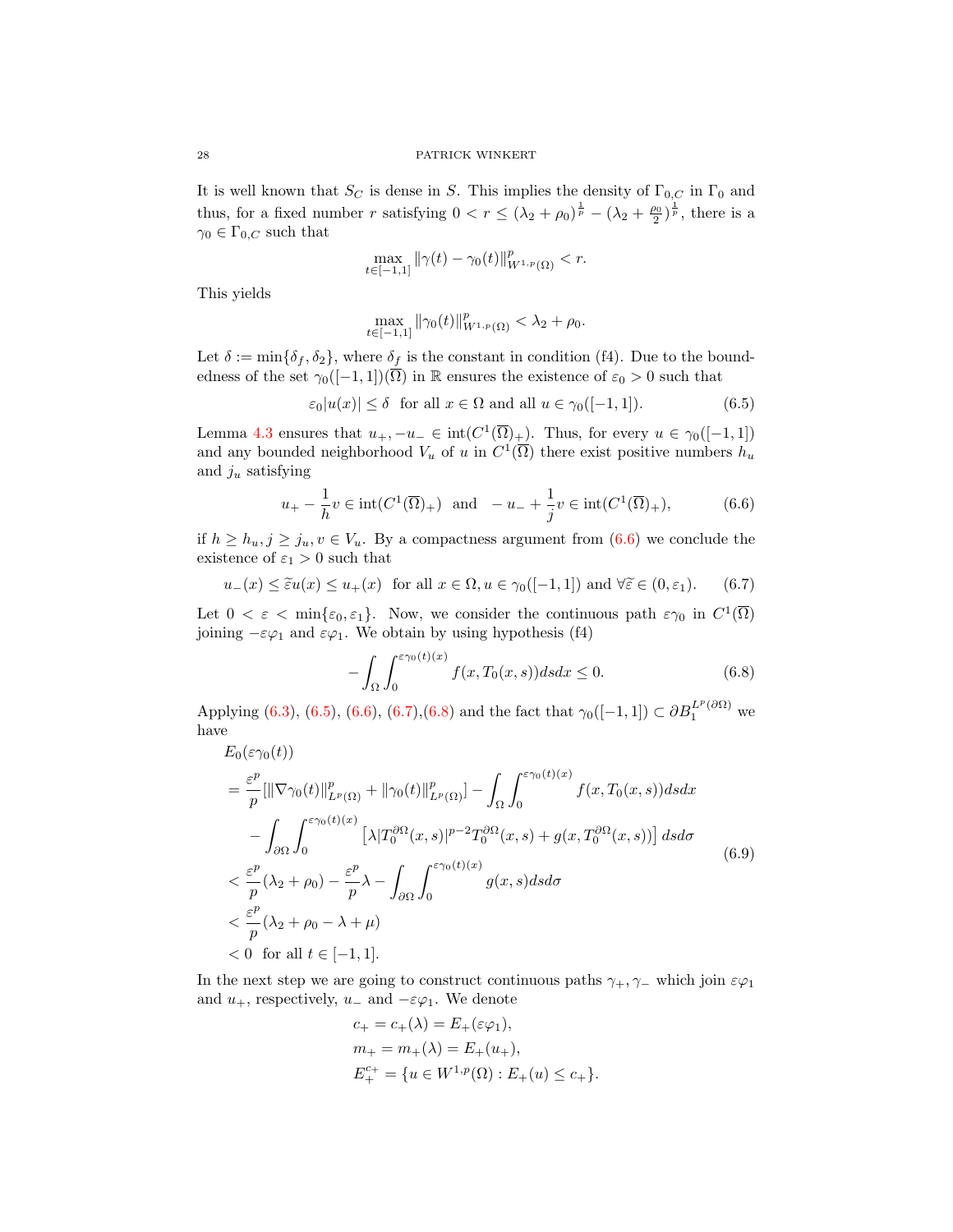Since  $u_+$  is a global minimizer of  $E_+$ , we see at once that  $m_+ < c_+$ . Using Lemma [5.1](#page-13-2) yields the nonexistence of critical values in the interval  $(m_+, c_+]$ . Due to the coercivity of  $E_{+}$  along with its property satisfying the Palais-Smale condition (see Lemma [6.2\)](#page-25-2), we can apply the Second Deformation Lemma (see, e.g. [\[38,](#page-30-25) p. 366]) to  $E_+$ . This guarantees the existence of a continuous mapping  $\eta \in C([0,1] \times E^{c_+}_+, E^{c_+}_+)$ with the following properties:

- 
- 
- (i)  $\eta(0, u) = u$  for all  $u \in E_{+}^{c_{+}}$ <br>
(ii)  $\eta(1, u) = u_{+}$  for all  $u \in E_{+}^{c_{+}}$ <br>
(iii)  $E_{+}(\eta(t, u)) \le E_{+}(u)$ ,  $\forall t \in [0, 1]$  and  $\forall u \in E_{+}^{c_{+}}$ .

We introduce the path  $\gamma_+ : [0,1] \to W^{1,p}(\Omega)$  given by  $\gamma_+(t) = \eta(t, \varepsilon \varphi_1)^+ =$  $\max\{\eta(t,\varepsilon\varphi_1),0\}$  for all  $t \in [0,1]$ . Apparently,  $\gamma_+$  is continuous in  $W^{1,p}(\Omega)$  and joins  $\varepsilon\varphi_1$  and  $u_+$ . Moreover, we have

$$
E_0(\gamma_+(t)) = E_+(\gamma_+(t)) \le E_+(\eta(t, \varepsilon \varphi_1)) \le E_+(\varepsilon \varphi_1) < 0 \text{ for all } t \in [0, 1]. \tag{6.10}
$$

Analogously, we can apply the Second Deformation Lemma to the functional E<sup>−</sup> and obtain a continuous path  $\gamma_- : [0,1] \to W^{1,p}(\Omega)$  between  $-\varepsilon\varphi_1$  and  $u_-$  such that

<span id="page-28-12"></span><span id="page-28-11"></span>
$$
E_0(\gamma_-(t)) < 0 \quad \text{for all } t \in [0, 1].\tag{6.11}
$$

Putting the paths together,  $\gamma_-, \varepsilon \gamma_0$  and  $\gamma_+$  yield a continuous path  $\widetilde{\gamma} \in \Gamma$  joining  $u_$  and  $u_+$ . In view of [\(6.9\)](#page-27-4), [\(6.10\)](#page-28-11) and [\(6.11\)](#page-28-12) it holds  $u_0 \neq 0$ . So, we have found a nontrivial sign-changing solution  $u_0$  of problem [\(1.1\)](#page-0-0) satisfying  $u_-\leq u_0\leq u_+$ . This completes the proof.

Acknowledgement: The author gratefully acknowledges the helpful suggestions of Professor S. Carl, Dr. M. Wilke and Dr. R. Zacher during the preparation of this paper.

#### **REFERENCES**

- <span id="page-28-10"></span>[1] R. A. Adams. Sobolev spaces. Academic Press [A subsidiary of Harcourt Brace Jovanovich, Publishers], New York-London, 1975. Pure and Applied Mathematics, Vol. 65.
- <span id="page-28-9"></span>[2] H. Amann. Linear and quasilinear parabolic problems. Vol. I, volume 89 of Monographs in Mathematics. Birkhäuser Boston Inc., Boston, MA, 1995. Abstract linear theory.
- <span id="page-28-3"></span>[3] C. C. Aranda and E. Lami Dozo. Multiple solutions to a singular Lane-Emden-Fowler equation with convection term. Electron. J. Differential Equations, pages No. 05, 21, 2008.
- <span id="page-28-0"></span>[4] D. Arcoya, J. I. Diaz, and L. Tello. S-shaped bifurcation branch in a quasilinear multivalued model arising in climatology. J. Differential Equations, 150(1):215–225, 1998.
- <span id="page-28-1"></span>[5] C. Atkinson and C. R. Champion. On some boundary value problems for the equation ∇ ·  $(F(|\nabla w|)\nabla w) = 0$ . Proc. Roy. Soc. London Ser. A, 448(1933):269–279, 1995.
- <span id="page-28-2"></span>[6] C. Atkinson and K. El Kalli. Some boundary value problems for the bingham model. J. Differential Equations, 41:339–363, 1992.
- <span id="page-28-8"></span>[7] G. Barletta and N. S. Papageorgiou. A multiplicity theorem for the Neumann p-Laplacian with an asymmetric nonsmooth potential. J. Global Optim., 39(3):365-392, 2007.
- <span id="page-28-7"></span>[8] H. Brezis and L. Nirenberg.  $H^1$  versus  $C^1$  local minimizers. C. R. Acad. Sci. Paris Sér. 1 Math., 317(5):465–472, 1993.
- <span id="page-28-6"></span>[9] S. Carl. Existence and comparison results for noncoercive and nonmonotone multivalued elliptic problems. Nonlinear Anal., 65(8):1532–1546, 2006.
- <span id="page-28-4"></span>[10] S. Carl and D. Motreanu. Constant-sign and sign-changing solutions of a nonlinear eigenvalue problem involving the p-Laplacian. Differential Integral Equations, 20(3):309–324, 2007.
- <span id="page-28-5"></span>[11] S. Carl and D. Motreanu. Sign-changing and extremal constant-sign solutions of nonlinear elliptic problems with supercritical nonlinearities. Comm. Appl. Nonlinear Anal., 14(4):85– 100, 2007.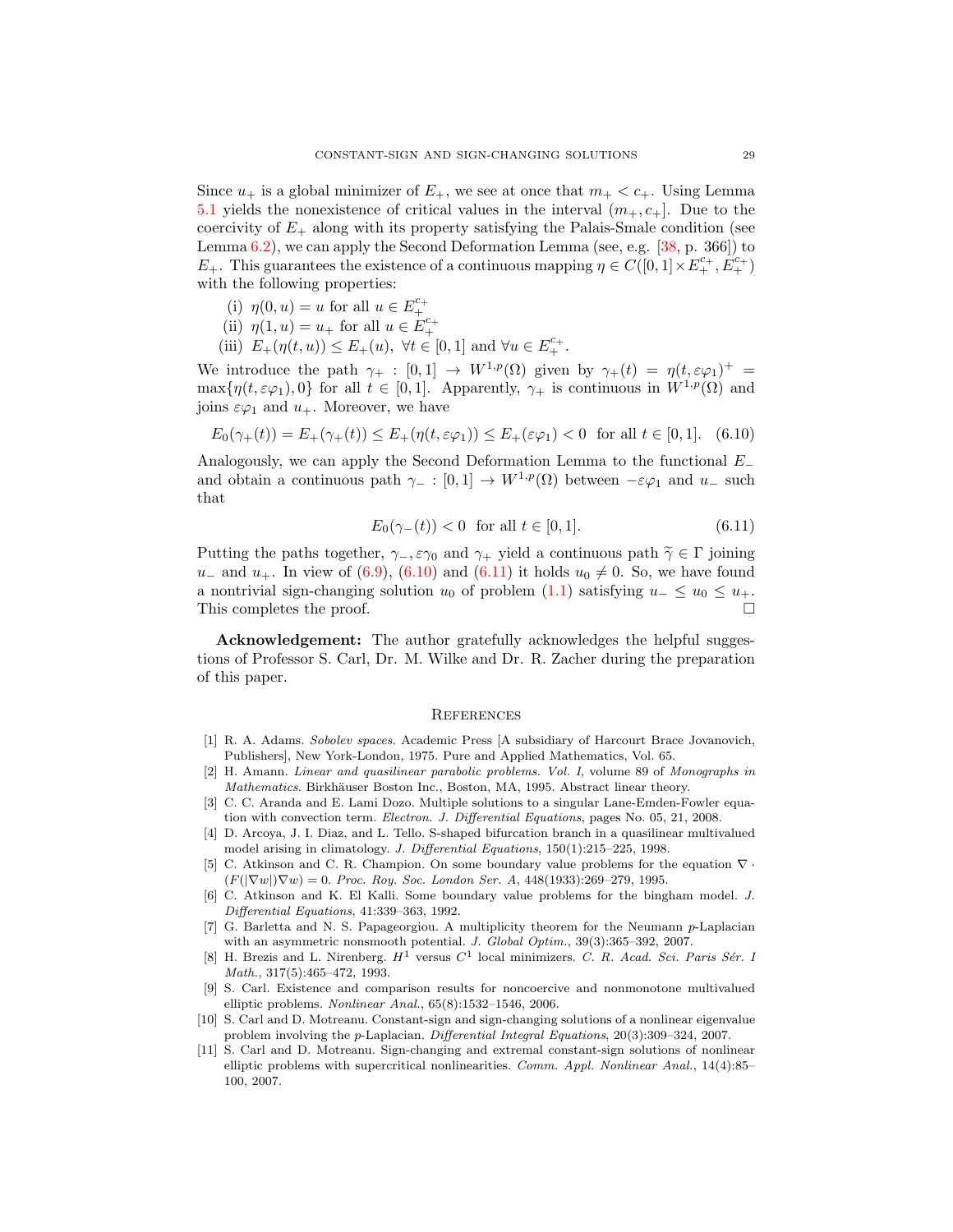- <span id="page-29-10"></span>[12] S. Carl and D. Motreanu. Constant-sign and sign-changing solutions for nonlinear eigenvalue problems. Nonlinear Anal., 68(9):2668–2676, 2008.
- <span id="page-29-11"></span>[13] S. Carl and K. Perera. Sign-changing and multiple solutions for the p-Laplacian. Abstr. Appl. Anal., 7(12):613–625, 2002.
- <span id="page-29-19"></span>[14] F. H. Clarke. A new approach to Lagrange multipliers. Math. Oper. Res., 1(2):165-174, 1976.
- <span id="page-29-13"></span>[15] J. Crîngau and G. Dinca. Multiple solutions for a class of nonlinear equations involving a duality mapping. Differential Integral Equations, 21(3-4):265–284, 2008.
- <span id="page-29-14"></span>[16] M. Cuesta, D. de Figueiredo, and J.-P. Gossez. The beginning of the Fučik spectrum for the p-Laplacian. J. Differential Equations, 159(1):212–238, 1999.
- <span id="page-29-7"></span>[17] L. Del Pezzo, J. Fernández Bonder, and J. D. Rossi. An optimization problem for the first Steklov eigenvalue of a nonlinear problem. Differential Integral Equations, 19(9):1035–1046, 2006.
- <span id="page-29-1"></span>[18] M. del Pino and C. Flores. Asymptotic behavior of best constants and extremals for trace embeddings in expanding domains. Comm. Partial Differential Equations, 26(11-12):2189– 2210, 2001.
- <span id="page-29-5"></span>[19] J. I. Díaz. Nonlinear partial differential equations and free boundaries. Vol. I, volume 106 of Research Notes in Mathematics. Pitman (Advanced Publishing Program), Boston, MA, 1985. Elliptic equations.
- <span id="page-29-17"></span>[20] E. DiBenedetto.  $C^{1+\alpha}$  local regularity of weak solutions of degenerate elliptic equations. Nonlinear Anal., 7(8):827–850, 1983.
- <span id="page-29-23"></span>[21] M. Dobrowolski. Applied functional analysis. Functional analysis, Sobolev spaces and elliptic  $differential$  equations. (Angewandte Funktionalanalysis. Funktionalanalysis, Sobolev-Räume und elliptische Differentialgleichungen.). Berlin, Springer, 2006.
- <span id="page-29-24"></span>[22] M. Dobrowolski. private communication, 2008.
- <span id="page-29-20"></span>[23] P. Drábek. The least eigenvalues of nonhomogeneous degenerated quasilinear eigenvalue problems. Math. Bohem., 120(2):169–195, 1995.
- <span id="page-29-21"></span>[24] P. Drábek. Nonlinear eigenvalue problem for p-Laplacian in  $\mathbb{R}^N$ . Math. Nachr., 173:131–139, 1995.
- <span id="page-29-22"></span>[25] P. Drábek and J. Hernández. Existence and uniqueness of positive solutions for some quasilinear elliptic problems. Nonlinear Anal., 44(2, Ser. A: Theory Methods):189–204, 2001.
- <span id="page-29-16"></span>[26] P. Drábek, A. Kufner, and F. Nicolosi. Quasilinear elliptic equations with degenerations and singularities, volume 5 of de Gruyter Series in Nonlinear Analysis and Applications. Walter de Gruyter & Co., Berlin, 1997.
- <span id="page-29-12"></span>[27] P. Drábek and S. B. Robinson. Resonance problems for the p-Laplacian. J. Funct. Anal., 169(1):189–200, 1999.
- <span id="page-29-15"></span>[28] S. El Habib and N. Tsouli. On the spectrum of the p-Laplacian operator for Neumann eigenvalue problems with weights. In Proceedings of the 2005 Oujda International Conference on Nonlinear Analysis, volume 14 of Electron. J. Differ. Equ. Conf., pages 181–190 (electronic), San Marcos, TX, 2006. Southwest Texas State Univ.
- <span id="page-29-0"></span>[29] J. F. Escobar. Uniqueness theorems on conformal deformation of metrics, Sobolev inequalities, and an eigenvalue estimate. Comm. Pure Appl. Math., 43(7):857–883, 1990.
- <span id="page-29-18"></span>[30] X. Fan. Global  $C^{1,\alpha}$  regularity for variable exponent elliptic equations in divergence form. J. Differential Equations, 235(2):397–417, 2007.
- <span id="page-29-8"></span>[31] J. Fernández Bonder. Multiple positive solutions for quasilinear elliptic problems with signchanging nonlinearities. Abstr. Appl. Anal., vol. 2004(12):1047–1055, 2004.
- <span id="page-29-2"></span>[32] J. Fernández Bonder. Multiple solutions for the p-Laplace equation with nonlinear boundary conditions. Electron. J. Differential Equations, pages No. 37, 7 pp. (electronic), 2006.
- <span id="page-29-3"></span>[33] J. Fernández Bonder, E. Lami Dozo, and J. D. Rossi. Symmetry properties for the extremals of the Sobolev trace embedding. Ann. Inst. H. Poincaré Anal. Non Linéaire, 21(6):795–805, 2004.
- <span id="page-29-4"></span>[34] J. Fernández Bonder, S. R. Martínez, and J. D. Rossi. The behavior of the best Sobolev trace constant and extremals in thin domains. J. Differential Equations, 198(1):129–148, 2004.
- <span id="page-29-9"></span>[35] J. Fernández Bonder and J. D. Rossi. Existence results for the p-Laplacian with nonlinear boundary conditions. J. Math. Anal. Appl., 263(1):195–223, 2001.
- <span id="page-29-6"></span>[36] J. Fernández Bonder and J. D. Rossi. A nonlinear eigenvalue problem with indefinite weights related to the Sobolev trace embedding. Publ. Mat., 46(1):221–235, 2002.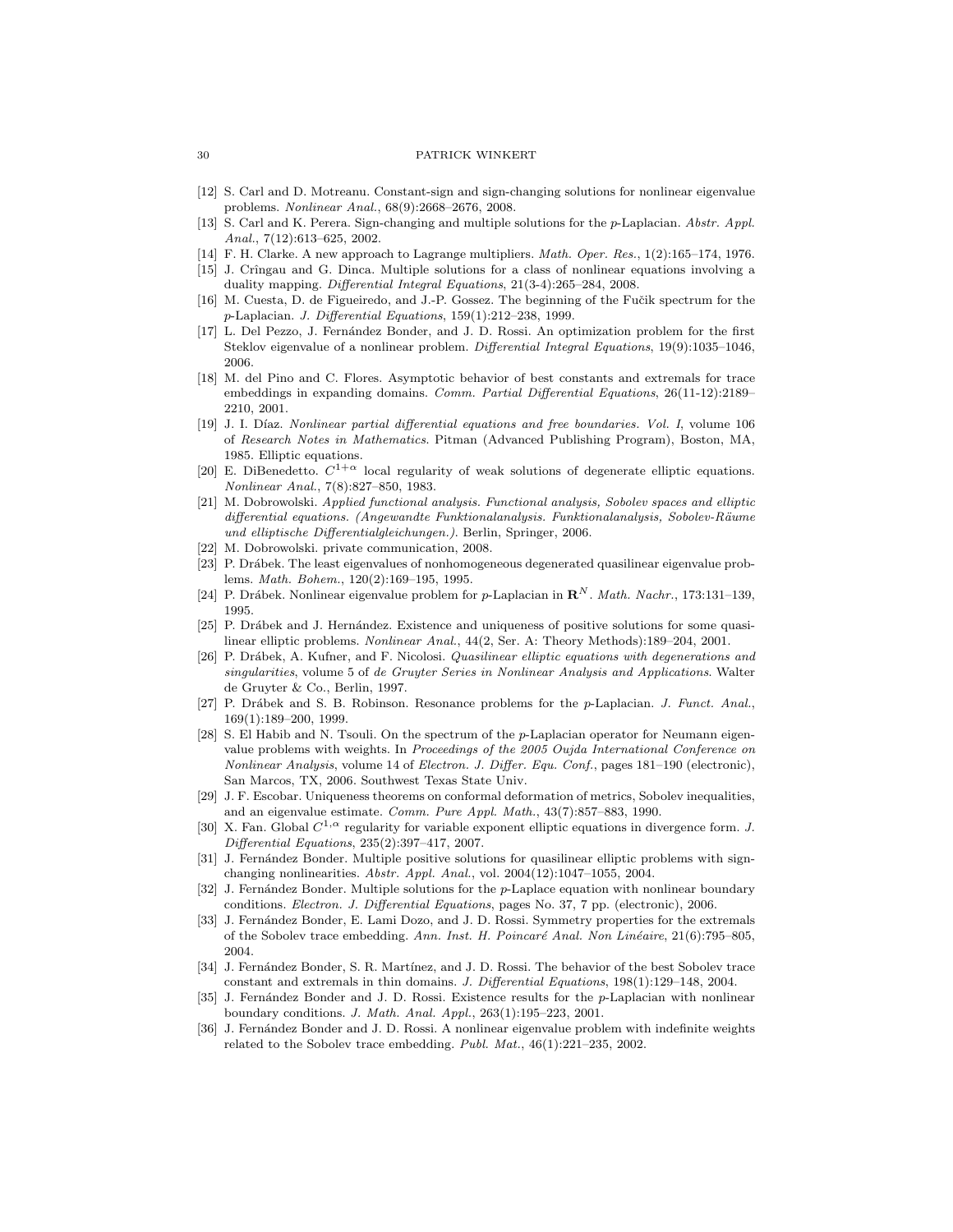- <span id="page-30-15"></span>[37] J. P. García Azorero, I. Peral Alonso, and J. J. Manfredi. Sobolev versus Hölder local minimizers and global multiplicity for some quasilinear elliptic equations. Commun. Contemp. Math., 2(3):385–404, 2000.
- <span id="page-30-25"></span>[38] L. Gasinski and N. S. Papageorgiou. Nonsmooth critical point theory and nonlinear boundary value problems, volume 8 of Series in Mathematical Analysis and Applications. Chapman & Hall/CRC, Boca Raton, FL, 2005.
- <span id="page-30-16"></span>[39] Z. Guo and Z. Zhang.  $W^{1,p}$  versus  $C^1$  local minimizers and multiplicity results for quasilinear elliptic equations. J. Math. Anal. Appl., 286(1):32–50, 2003.
- <span id="page-30-14"></span>[40] J. Heinonen, T. Kilpeläinen, and O. Martio. Nonlinear potential theory of degenerate elliptic equations. Oxford Mathematical Monographs. The Clarendon Press Oxford University Press, New York, 1993. Oxford Science Publications.
- <span id="page-30-12"></span>[41] Y. X. Huang. On eigenvalue problems of p-Laplacian with Neumann boundary conditions. Proc. Amer. Math. Soc., 109(1):177–184, 1990.
- <span id="page-30-23"></span>[42] A. Kufner, O. John, and S. Fučík. Function spaces. Noordhoff International Publishing, Leyden, 1977. Monographs and Textbooks on Mechanics of Solids and Fluids; Mechanics: Analysis.
- <span id="page-30-10"></span>[43] A. Lê. Eigenvalue problems for the  $p$ -Laplacian. Nonlinear Anal., 64(5):1057-1099, 2006.
- <span id="page-30-4"></span>[44] C. Li and S. Li. Multiple solutions and sign-changing solutions of a class of nonlinear elliptic equations with Neumann boundary condition. J. Math. Anal. Appl., 298(1):14–32, 2004.
- <span id="page-30-11"></span>[45] G. M. Lieberman. Boundary regularity for solutions of degenerate elliptic equations. Nonlinear Anal., 12(11):1203–1219, 1988.
- <span id="page-30-19"></span>[46] D. G. Luenberger. Optimization by vector space methods. John Wiley & Sons Inc., New York, 1969.
- <span id="page-30-9"></span> $[47]$  S. R. Martínez and J. D. Rossi. Isolation and simplicity for the first eigenvalue of the p-Laplacian with a nonlinear boundary condition. Abstr. Appl. Anal., 7(5):287–293, 2002.
- <span id="page-30-3"></span>[48] S. R. Martínez and J. D. Rossi. Weak solutions for the p-Laplacian with a nonlinear boundary condition at resonance. Electron. J. Differential Equations, pages No. 27, 14 pp. (electronic), 2003.
- <span id="page-30-1"></span>[49] S. R. Martínez and J. D. Rossi. On the Fučik spectrum and a resonance problem for the p-Laplacian with a nonlinear boundary condition. Nonlinear Anal., 59(6):813–848, 2004.
- <span id="page-30-7"></span>[50] D. Motreanu, V. V. Motreanu, and N. S. Papageorgiou. Multiple nontrivial solutions for nonlinear eigenvalue problems. *Proc. Amer. Math. Soc.*, 135(11):3649–3658 (electronic), 2007.
- <span id="page-30-17"></span>[51] D. Motreanu, V. V. Motreanu, and N. S. Papageorgiou. Nonlinear neumann problems near resonance. Indiana Univ. Math. J., 58:1257–1280, 2008.
- <span id="page-30-8"></span>[52] D. Motreanu, V. V. Motreanu, and N. S. Papageorgiou. Positive solutions and multiple solutions at non-resonance, resonance and near resonance for hemivariational inequalities with p-Laplacian. Trans. Amer. Math. Soc., 360(5):2527–2545, 2008.
- <span id="page-30-18"></span>[53] D. Motreanu and N. S. Papageorgiou. Multiple solutions for nonlinear elliptic equations at resonance with a nonsmooth potential. Nonlinear Anal., 56(8):1211–1234, 2004.
- <span id="page-30-5"></span>[54] F. Papalini. Nonlinear eigenvalue Neumann problems with discontinuities. J. Math. Anal. Appl., 273(1):137–152, 2002.
- <span id="page-30-6"></span>[55] F. Papalini. A quasilinear Neumann problem with discontinuous nonlinearity. Math. Nachr., 250:82–97, 2003.
- <span id="page-30-2"></span>[56] J. P. Pinasco. Asymptotic behavior of the Steklov eigenvalues for the p-Laplace operator. Adv. Nonlinear Stud., 7(3):319–328, 2007.
- <span id="page-30-24"></span>[57] P. H. Rabinowitz. Minimax methods in critical point theory with applications to differential equations, volume 65 of CBMS Regional Conference Series in Mathematics. Published for the Conference Board of the Mathematical Sciences, Washington, DC, 1986.
- <span id="page-30-20"></span>[58] T. Runst and W. Sickel. Sobolev spaces of fractional order, Nemytskij operators, and nonlinear partial differential equations, volume 3 of de Gruyter Series in Nonlinear Analysis and Applications. Walter de Gruyter & Co., Berlin, 1996.
- <span id="page-30-22"></span>[59] W. Sickel. private communication, 2008.
- <span id="page-30-0"></span>[60] P. Tolksdorf. Regularity for a more general class of quasilinear elliptic equations. J. Differential Equations, 51(1):126–150, 1984.
- <span id="page-30-13"></span>[61] O. Torné. Steklov problem with an indefinite weight for the p-Laplacian. Electron. J. Differential Equations, pages No. 87, 8 pp. (electronic), 2005.
- <span id="page-30-21"></span>[62] H. Triebel. Interpolation theory, function spaces, differential operators. VEB Deutscher Verlag der Wissenschaften, Berlin, 1978.